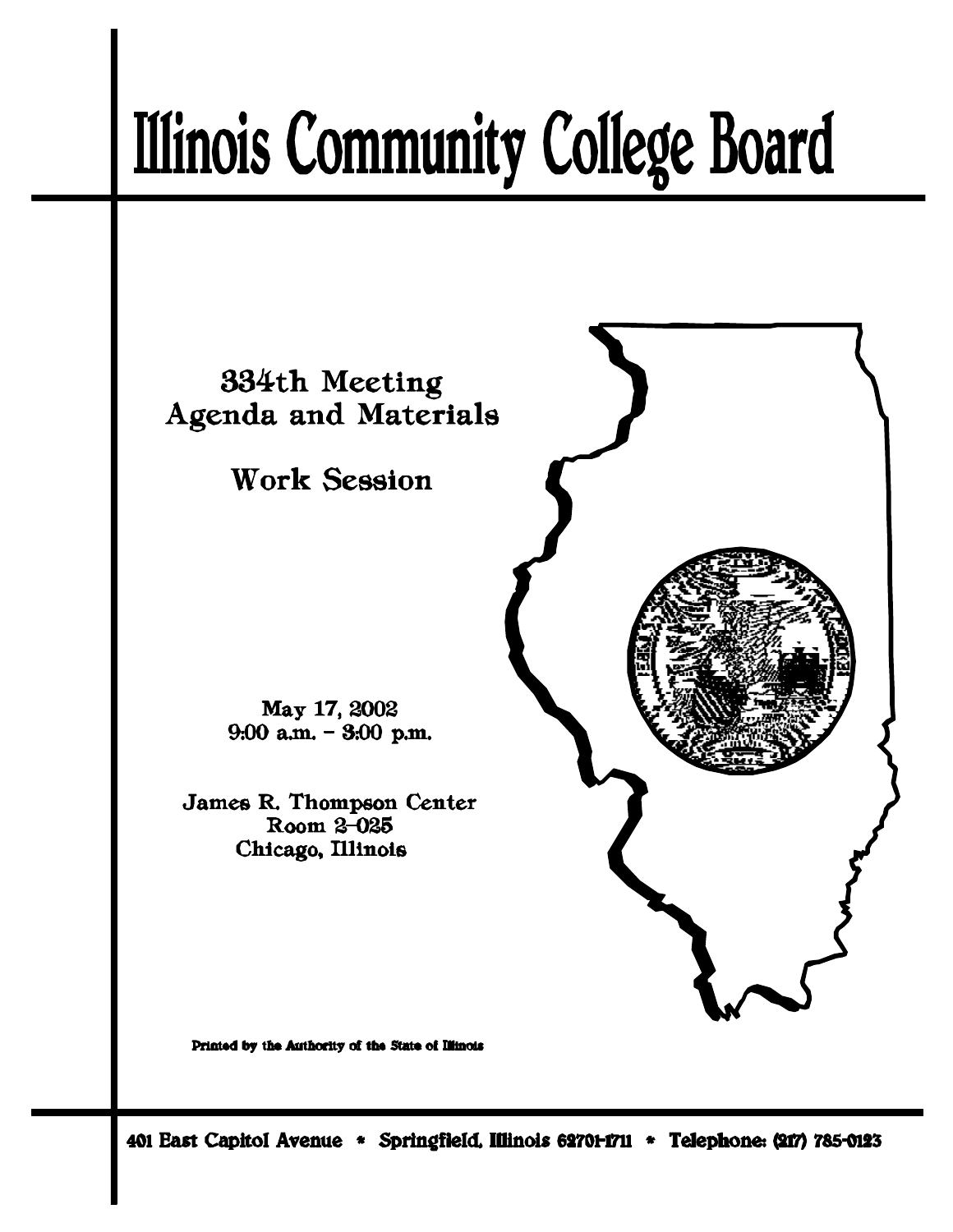Agenda 334th Meeting of the Illinois Community College Board Work Session James R. Thompson Center 100 West Randolph Room 2-025 Chicago, Illinois

> May 17, 2002 9:00 a.m.- 3:00 p.m.

|    |                                      |                                                                                                                                                   | Page                   |
|----|--------------------------------------|---------------------------------------------------------------------------------------------------------------------------------------------------|------------------------|
| 1. |                                      | Roll Call and Declaration of Quorum                                                                                                               |                        |
| 2. |                                      | Announcements and Remarks by Edward T. Duffy, Chair                                                                                               |                        |
| 3. | <b>Consent Agenda</b>                |                                                                                                                                                   |                        |
|    | 3.1<br>3.2<br>3.3                    | Minutes of the February 15, 2002 Meeting<br>New Units of Instruction<br>Authorization to Enter into Contract for the<br>Purchase of EDP Equipment | $1-9$<br>$10-15$<br>16 |
| 4. | <b>Information for Future Action</b> |                                                                                                                                                   |                        |
|    | 4.1                                  | Proposed Policy Guidelines for Restricted Grant<br>Expenditures and Reporting for Fiscal Year 2003                                                | $17 - 50$              |
| 5. |                                      | <b>Work Session</b>                                                                                                                               |                        |
| 6. |                                      | Adjournment                                                                                                                                       |                        |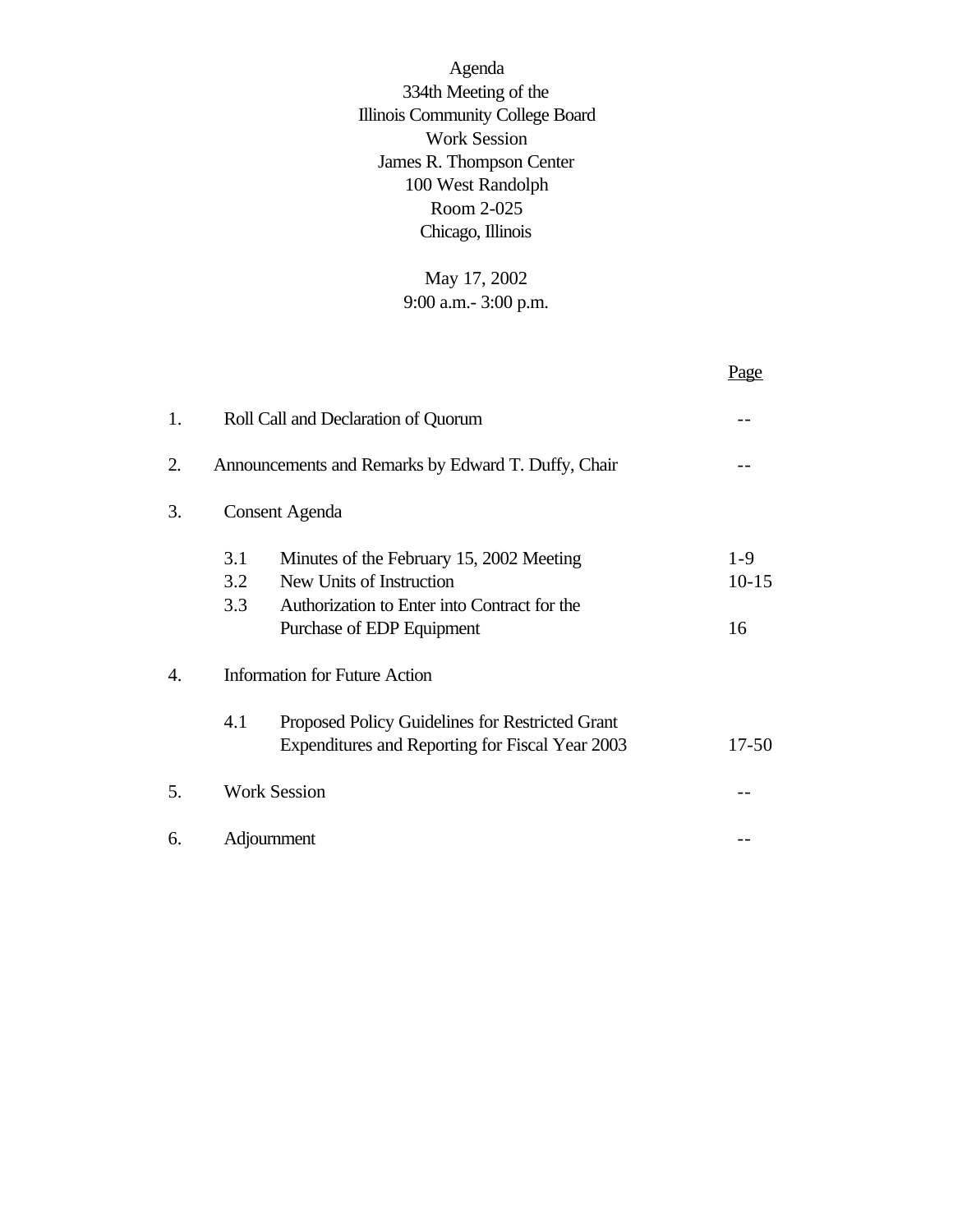### UNAPPROVED

Minutes of the 333rd Meeting of the Illinois Community College Board February 15, 2002 Illinois Valley Community College Oglesby, Illinois

#### Item #1 - Roll Call and Declaration of Quorum

Chairman Duffy called the meeting to order at 9:00 a.m. Roll call was taken with the following members present: Edward Duffy, Inez Galvan, Dawood Nagda, Joseph Neely, Martha Olsson, Lee Walker, and James Zerkle. James Berkel, Laurna Godwin, Delores Ray, and Gwendolyn Rogers were absent.

#### Item #2 - Announcement and Remarks by Chairman Duffy

Chairman Duffy thanked Illinois Valley Community College for hosting the ICCB meeting.

At 10:00 a.m. this morning, Chairman Duffy will participate in a telephone conference call with the Illinois Board of Higher Education membership to vote on the new IBHE Executive Director.

As a result of a legislative resolution, a special Board of Higher Education committee (co-chaired by Chairman Duffy) conducted a study of Nontenure-Track Faculty at Illinois Public Colleges and Universities. The committee will hold a hearing and report the results to the BHE on April 2 for action.

#### Item #3 - Remarks by Dr. Jean Goodnow, President, Illinois Valley Community College

President Goodnow gave welcoming remarks to the Illinois Community College Board members and guests. Dr. Goodnow also reported on educational programs that are provided to residents in the IVCC district.

#### Item #4 - Committee Reports

#### Item #4.1 - Adult Education Transition Committee

Inez Galvan reported that, although the Illinois populationdecreased during the recent census, the State of Illinois maintained its position as the fifth largest funded state for adult education in the nation.

The ICCB has issued a (state) fiscal year 2003 Request for Proposals to provide adult education and family literacy services. The grant period is July 1, 2002 until June 30, 2003.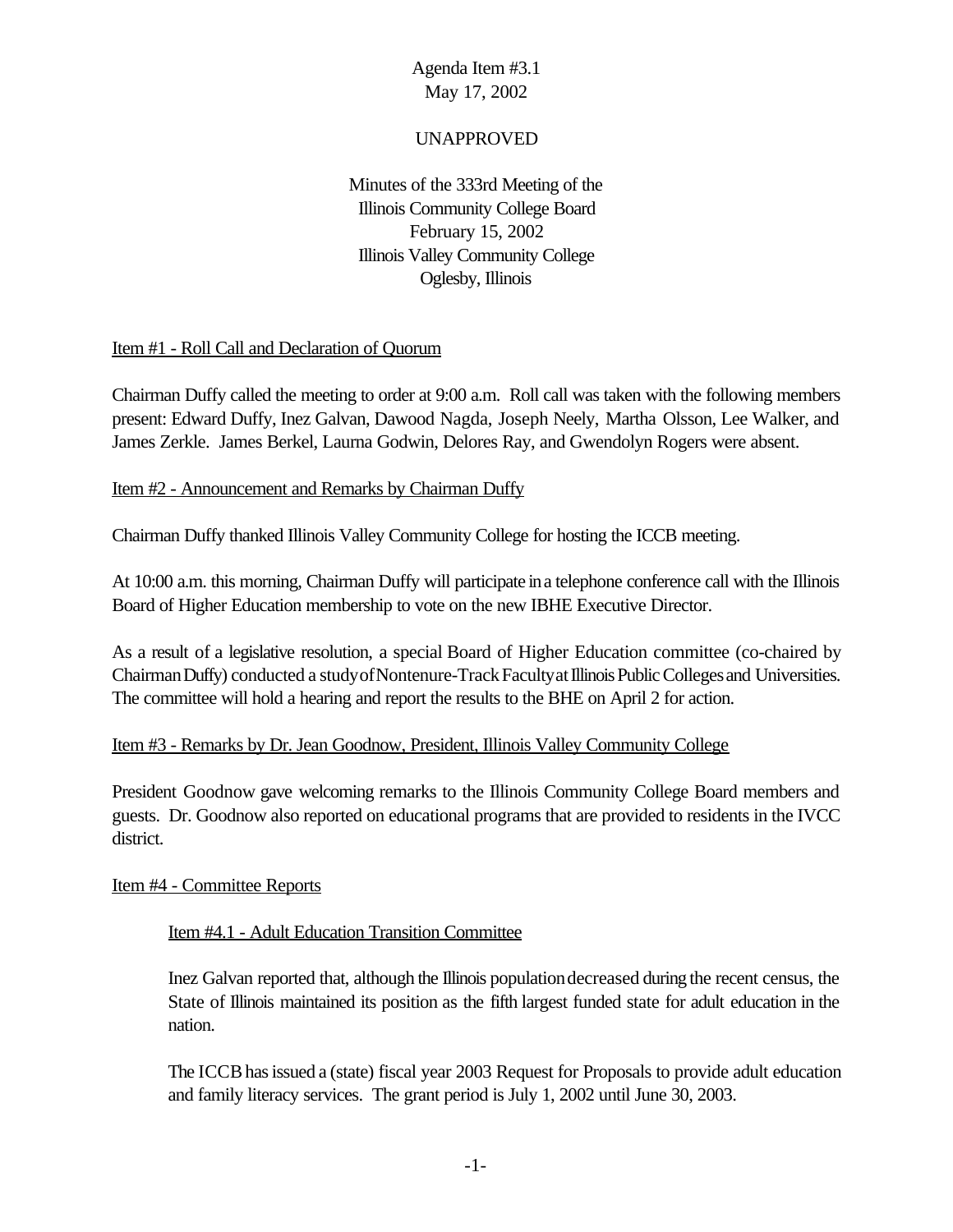Federal appropriations for fiscal year 2003 is \$24,265,521.

Marilyn Schmidt, Chair of the Adult Education and Family Literacy Advisory Council, will address the Board during Agenda Item #8.

### Item #4.2 - Funding Equity Study Committee

JimZerkle reported that the status of the funding study for higher educationis essentially the same as the last reports. The Board received a copy of a letter from IBHE Executive Director Keith Sanders addressing concerns about the delays in the funding study's completion. Dr. Sanders indicated that the study should be drafted during March 2002.

### Item #4.3 - Budget and Finance Committee

Martha Olsson reported that as part of the Budget and Finance Committee, the ICCB financial statements were reviewed. The statements include examination of ten funds.

FiscalYear 2002 Office Administrationexpenditures were reviewed inmoredetail. The Executive Order filed by the Governor in September recommended that the Board reserve 1.2 percent of the general funds operating budget and to eliminate out-of-state travel and equipment expenditures.

The fiscal year 2003 budget will be presented by the Governor at his State of the State Address on February 20. The General Assembly will thenbegin to analyze and negotiate this new budget.

\* \* \*

Joe Cipfl reiterated that all of the Governor's requirements under the Executive Order have been adhered to by the Illinois Community College Board's office.

\* \* \*

# Item #5 - Board Liaison Report

# Item #5.1 - Status Report on Leadership and Core Values

Martha Olsson introduced Dr. Charles Novak as Chair of the Leadership and Core Values Steering Committee. Dr. Novak reported on plans forthe NationalLeadership and Core Values Institute planned for June 30 to July 3, 2002 inChicago. A *Call for Presentations* brochure was distributed to the Board.

The Steering Committee will meet next on March 8 in conjunction with the Presidents Council in Oak Brook. The main conference brochure will be published the first part of March.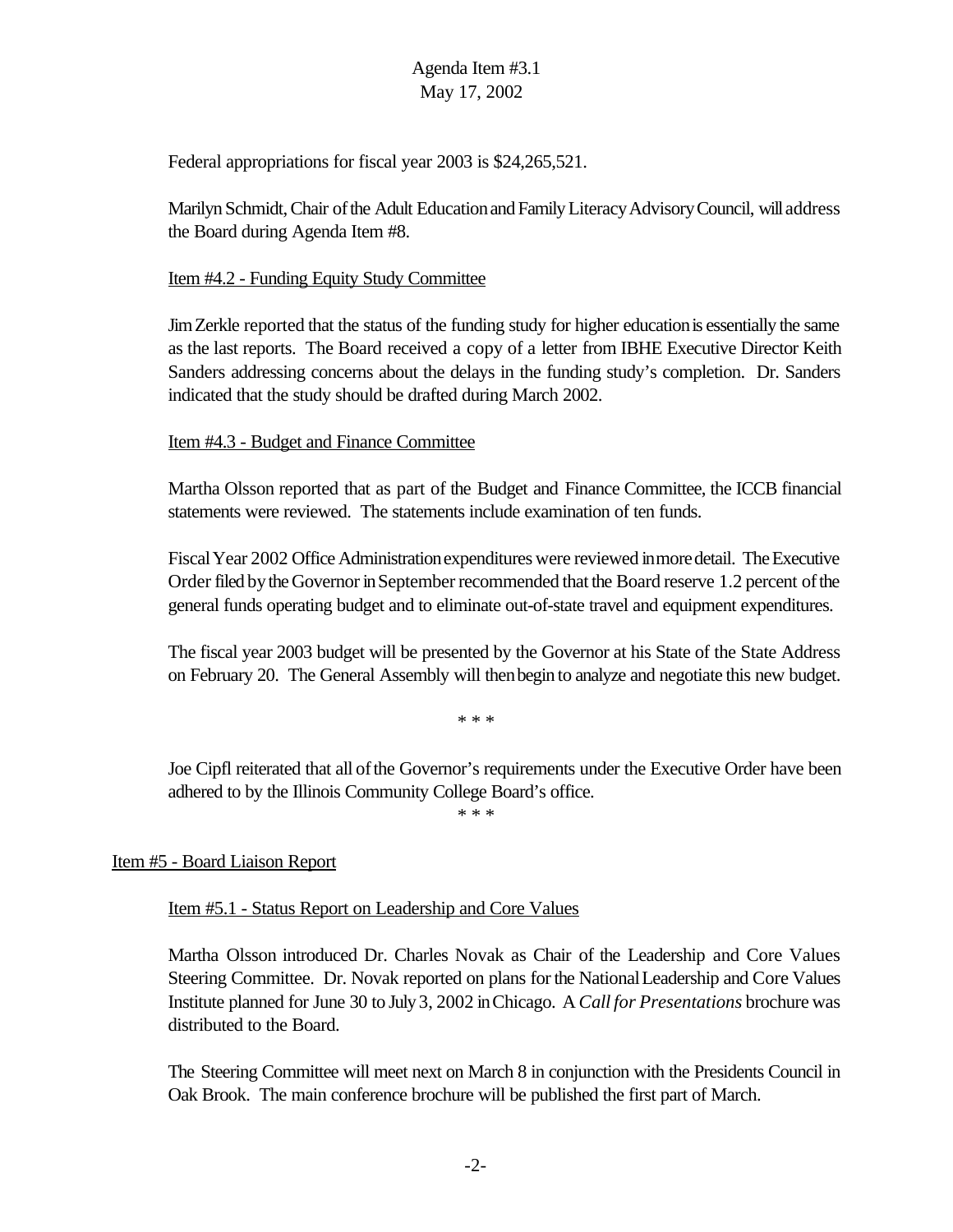#### Item #6 - President/CEO's Report

Joe Cipfl commended Dr. Novak on his work with the Leadership and Core Values initiative. Also acknowledged wereICCBMemberMartha Olssonand LinWarfelofthe Trustees Association. Members of the ICCB were urged to attend the national conference in Chicago during June-July.

Joe Cipflthanked Dr. Goodnowfor hosting the ICCBat Illinois ValleyCommunityCollege. Dr. Cipfl also commended Dr. Goodnow for her leadership at IVCC and her success in addressing an asbestos issue at IVCC during the General Assembly's 2001 session.

Teacher preparation was the main focus at the ICCB's January 18 Work Session. A Governor's Education Summit was reassembled on January 28 to address this issue. Several community college presidents were present at this summit. A document entitled *Governor's Education Summit* was provided to the Board which highlighted summit discussion.

The Governor will deliver his State of the State Message and Budget Message onFebruary20. Teacher preparation is anticipated to be a fundamental part of the message.

On January 18, Governor Ryan terminated vocational education programs at Illinois prisons due to budget constraints. The Governor announced the reinstatement of these programs following discussions with the Illinois Community College Board, the Department of Corrections, the Department of Employment Security, and the Bureau of the Budget. The continuation of these programs will provide instruction and training for both adult male and female inmates in building trades, culinary arts, commercial custodian, horticulture, and auto mechanics courses. Almost 2,500 inmates are being provided training at any given time. Numerous research studies indicate that inmates with vocational training are less likely to return to prison than offenders who chose not to participate in these courses. The Workforce Investment Act program will provide \$4 million in federal dollars to reinstate the programs. Baccalaureate programs, however, were not reinstated. The Governor encourages colleges to use other resources to offer as many baccalaureate completion opportunities as may be possible.

#### Item #7 - Consent Agenda

James Zerkle made a motion to approve the following items, which was seconded by Inez Galvan:

#### Item #7.1 - Minutes of the January 18, 2002, ICCB Meeting (Work Session)

The Illinois Community College Board hereby approves the minutes of the January 18, 2002, meeting as recorded.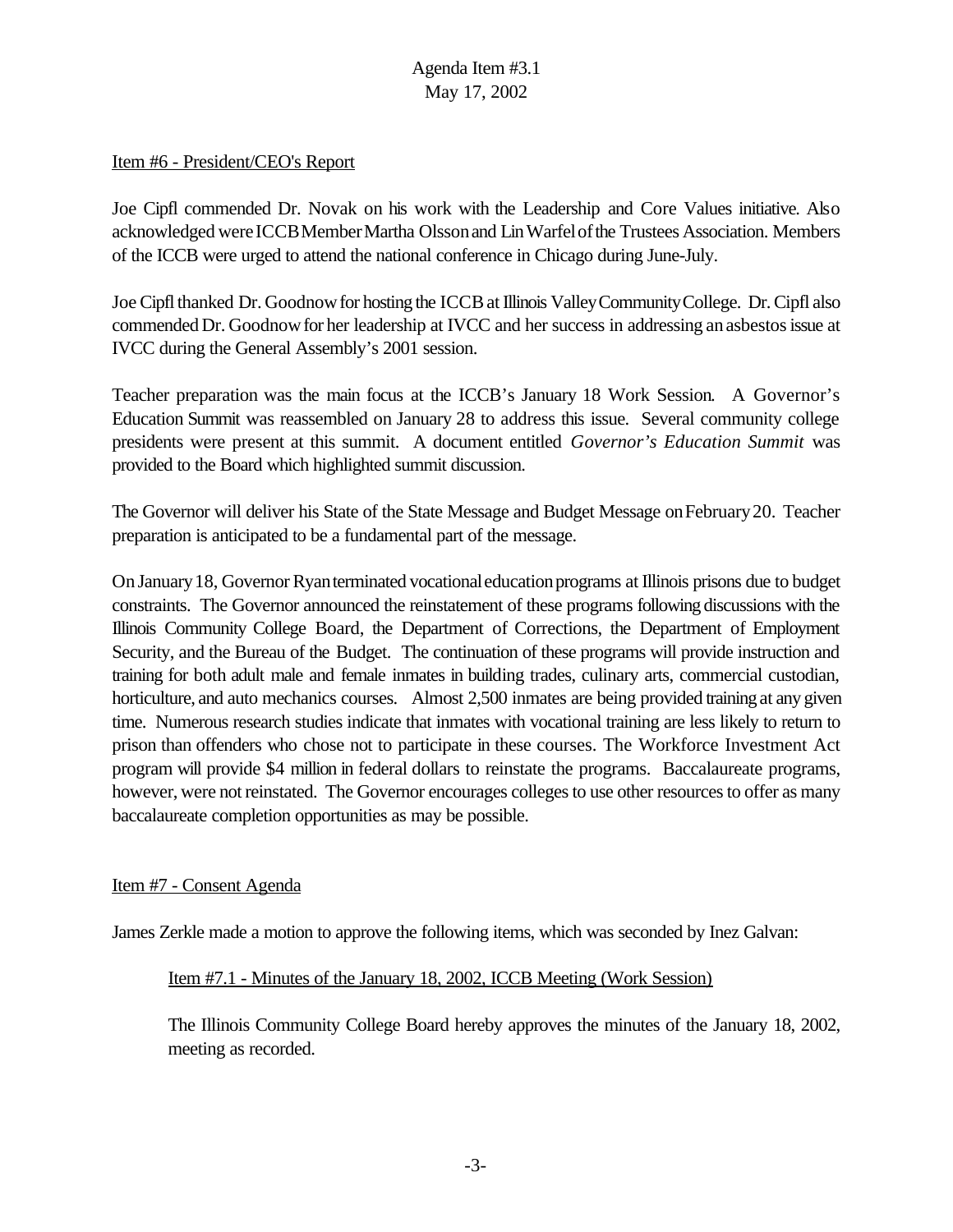#### Item #7.2 - New Units of Instruction

It is recommended that the following motion be adopted:

The Illinois Community College Board hereby approves the following new units of instruction for the community colleges listed below:

### **PERMANENT PROGRAM APPROVAL**

#### Danville Area Community College

< Health Information Technician A.A.S. degree - 67 semester credit hours

College of DuPage

< Dental Hygiene A.A.S.degree - 128 quarter credit hours/85 semester credit hours

Joliet Junior College

< Medical Coding Specialist Certificate - 30 semester credit hours

#### Kankakee Community College

- < Paralegal/Legal Assistant Studies A.A.S.degree 66 semester credit hours
- < Paralegal/Legal Assistant Studies Certificate- 36 semester credit hours

#### Oakton Community College

< Photography Certificate - 33 semester credit hours

Richland Community College

< Radiologic Technology A.A.S. degree - 72 semester credit hours

#### Triton College

< Leadership for Paramedics A.A.S. degree - 65 semester credit hours

#### Item #7.3 - Support of Resolution for Study of High School Graduation Requirements

The Illinois Community College Board hereby recommends legislative approval of a resolution calling for examination of the need for and impact of enhancing high school graduation requirements in Illinois.

#### Item #7.4 - Extension of Courses and Curriculum Out of State

The Illinois Community College Board hereby:

1. approves the out-of-state extension of courses for the College of DuPage in mid-level and advanced-level Spanish and the culture and civilization of Spain to be offered in Madrid, Spain; and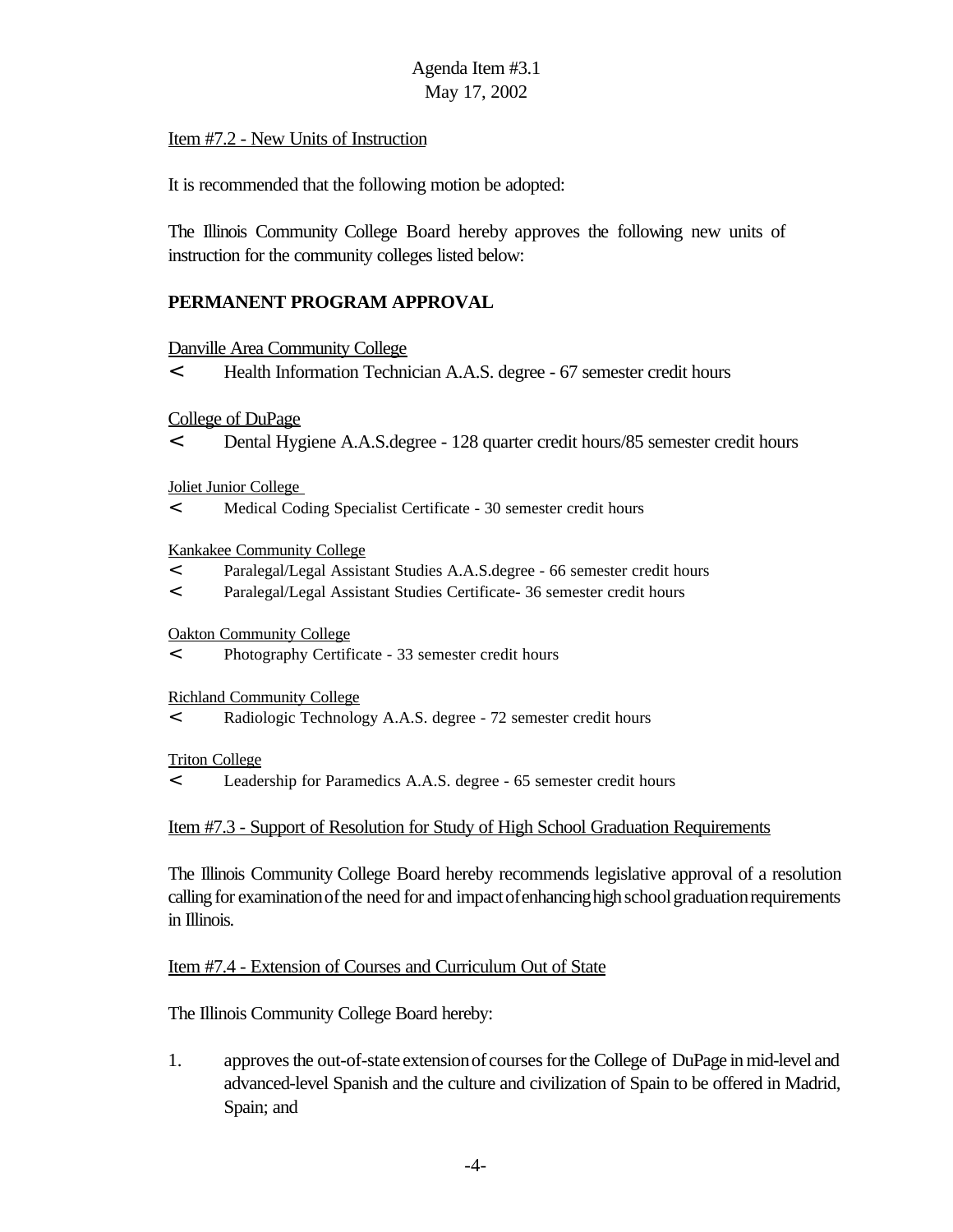2. approves the out-of-state extension of up to 32 semester credit hours of general education courses from Parkland College to be offered bothon-site and online to students in Nairobi, Kenya.

The motion was approved by unanimous voice vote. Student advisory vote: Yes.

\* \* \*

At 9:50 a.m., Chairman Duffy handed the meeting gavel to Vice Chairman Joseph Neely in order that he could participate in a telephone conference call with the Illinois Board of Higher Education to vote on the next Executive Director of the IBHE.

\* \* \*

Item #8 - Adult Education Advisory Council

Marilyn Schmidt, Chair of the newly formed Adult Education and Family Literacy Advisory Council, provided the Board with an overview of Council structure and activities. The Council was established in statute when the administration of Adult Education and Family Literacy programs was transferred to the Illinois Community College Board in 2001. The Advisory Council is composed of 25 members plus the chair from relevant state, local, and other interested entities. A member of the Legislature serves on the council.

\* \* \*

10:15 - 10:30 a.m. - Break

ChairmanDuffyreturned to the meeting and announced that Dr. Daniel J. LaVista, president of McHenry County College, has been selected to be the next Executive Director of the Illinois Board of Higher Education upon the retirement of Dr. Keith Sanders on May 31, 2002. The vote was unanimous.

\* \* \*

#### Item #9 - Community College System Funding Study Task Force

The Community College System Funding Study Task Force co-chairs, Dr. Robert Luther, President of Lake Land College, and LinWarfel, Trustee at Parkland College, alongwithICCBChiefFinancialOfficer Don Wilske made a presentation on funding issues under consideration for the community college system.

Task force meetings are being conducted and recommendations will be completed by June 2002.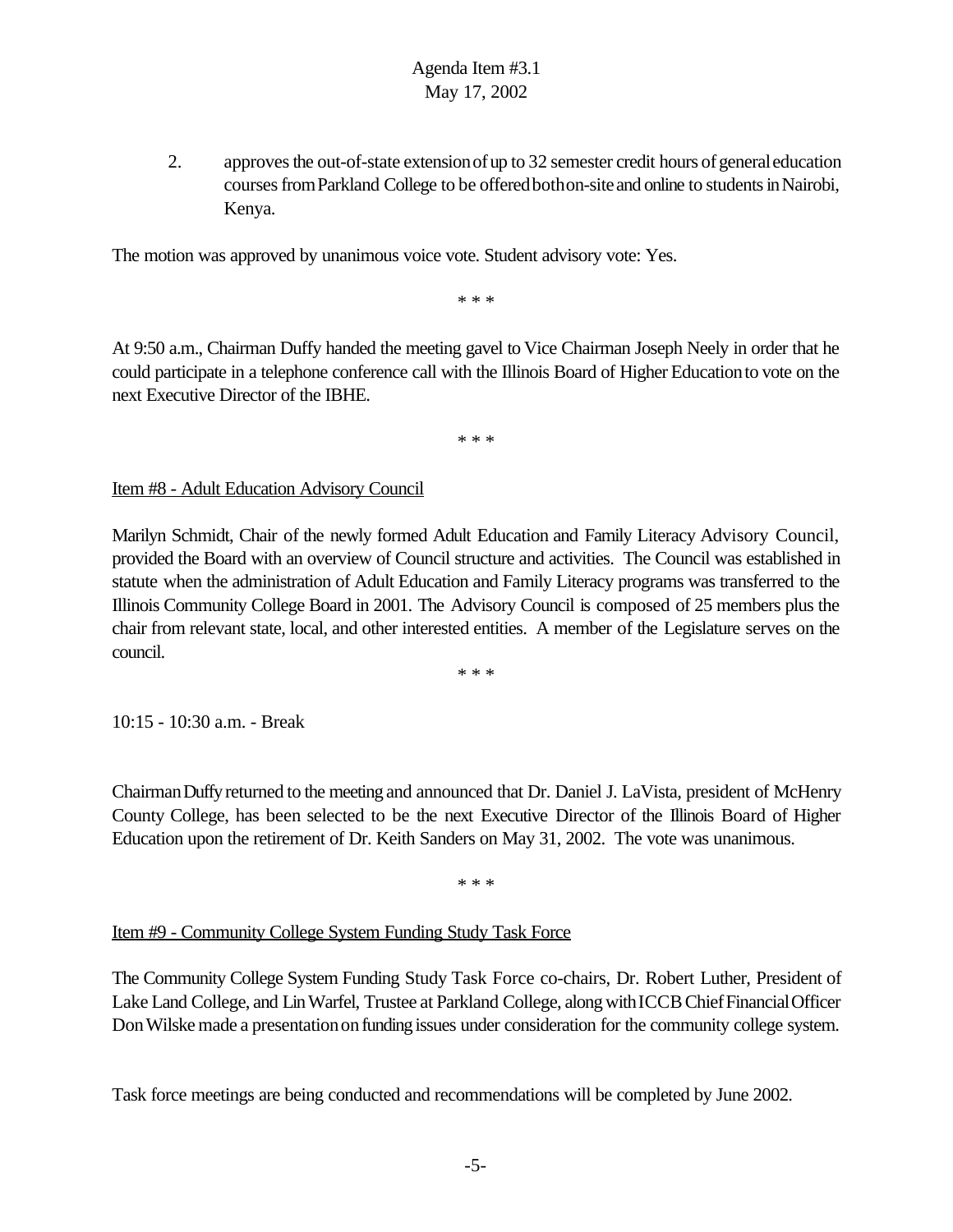#### Item #10 - Legislative Update

#### Item #10.1 - State Legislative Report

Tom Ryder reported the Governor's State of the State and Budget message will be delivered on February 20. The House is not expected to meet between February 20 and March19, the date of the Primary Election. The Senate may continue meeting during that period.

The Board received a Legislative Update and other legislative information in a prior mailing. A Legislative Update will continue to be sent to the Board every two weeks. Preferred style and format of Legislative information was discussed with the Board.

On March 14, staff will appear before the House Higher Education Committee for the fiscal year 2003 budget. The Senate Higher Education Committee hearing will be held on April 8.

#### Item #10.2 - Federal Legislative Report

The Board received a report on federal legislative issues affecting the Illinois Community College System.

#### Item #11 - Advisory Organizations

#### Item #11.1 - Presidents Council

Gretchen Naff commended Dr. Daniel LaVista's selection as the next Executive Director of the Illinois Board of Higher Education.

The Presidents Council's major focus at the present time is the system budget and capital projects for the Illinois community colleges.

The Council also supports the IBHE's study on high school graduation requirements, and commended Chairman Duffy's work with the BHE's *Study of Nontenure-Track Faculty at Illinois Public Colleges andUniversities*. Comments in regard to the study will be collected from presidents and presented to Chairman Duffy.

Teacher preparation is a key issue for the Council and several presidents participated in the Governor's Education Summit. Comments are also being collected from presidents in regard to the final recommendations.

On March 6-7, a teachers quality conference will be held in Bloomington. Community college representatives will attend to discuss this system's role in teacher preparation.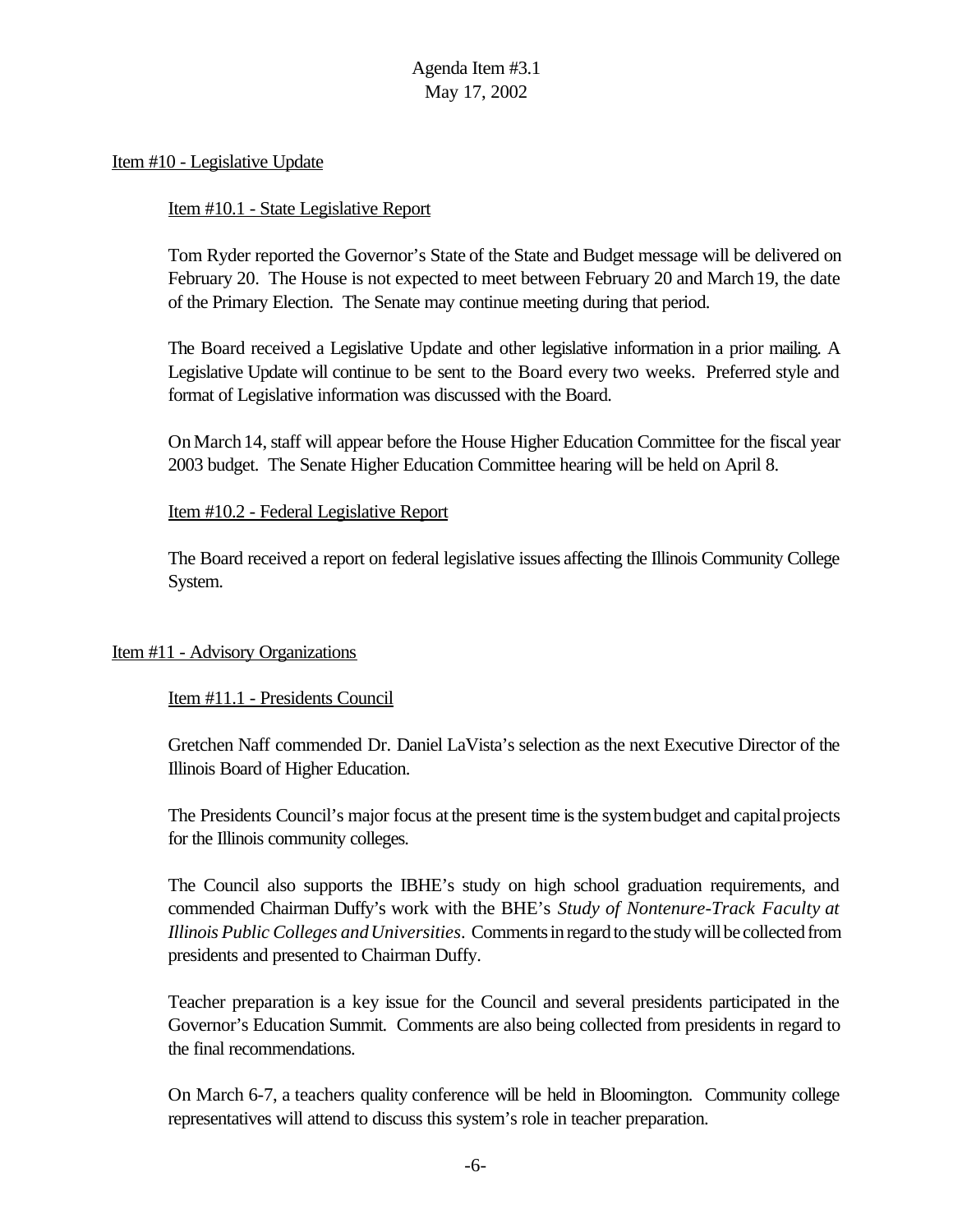The Council will be working with the AACC, universities and local hospitals to block the initiative ofthe AmericanAssociation of Colleges of Nursing (AACN) to prevent associate degree nursing graduates from sitting for the registered nursing exam and receiving accreditation.

Bob Luther, LinWarfel, Joe Cipfl, DonWilske, and the ICCBFinance AdvisoryCommittee were commended for their work on the community college funding study.

Dr. Naff thanked the Illinois Community College Board, Joe Cipfl, and ICCB staff for their efforts on the reinstatement of prison programs offered by community colleges.

### Item #11.2 - Illinois Community College Faculty Association

Leo Welch asked that President Gretchen Naff include the Faculty Association in addressing the associate degree nursing accreditation issue.

The Executive Committee of the Faculty Association recently met on February 7 in Springfield to analyze the 2001 Teaching/Learning Excellence Conference. The conference exceeded the previous year's attendance. Appreciation was expressed to Joe Cipfl and ICCB staff for their assistance in making the conference a success.

Also at the February7 meeting, endorsement was givenontheHouseJoint Resolutiononadoption of the core curriculum which was generated by the Illinois Board of Higher Education. Mr. Welch addressed other issues of the core curriculum, specifically the vocational programs — medical laboratory technology is struggling.

Mr. Welch also reported on his plans to attend an upcoming meeting of the American Association of University Professors in Chicago.

### Item #11.3 - Student Advisory Committee

Dawood Nagda reported that, at the next SAC meeting, the 2002-2003 ICCB Student Member will be selected. Board input was requested on the type of information next year's student might report at future meetings. Chairman Duffy suggested that cooperation and interaction be continued with the Board of Higher Education's student member and this Board might be informed of their activities. Dawood will bring BHE updates to the ICCB's June meeting.

A report was also given on plans for Student Lobby Day.

ICCB staff is assisting in the establishment of a student website.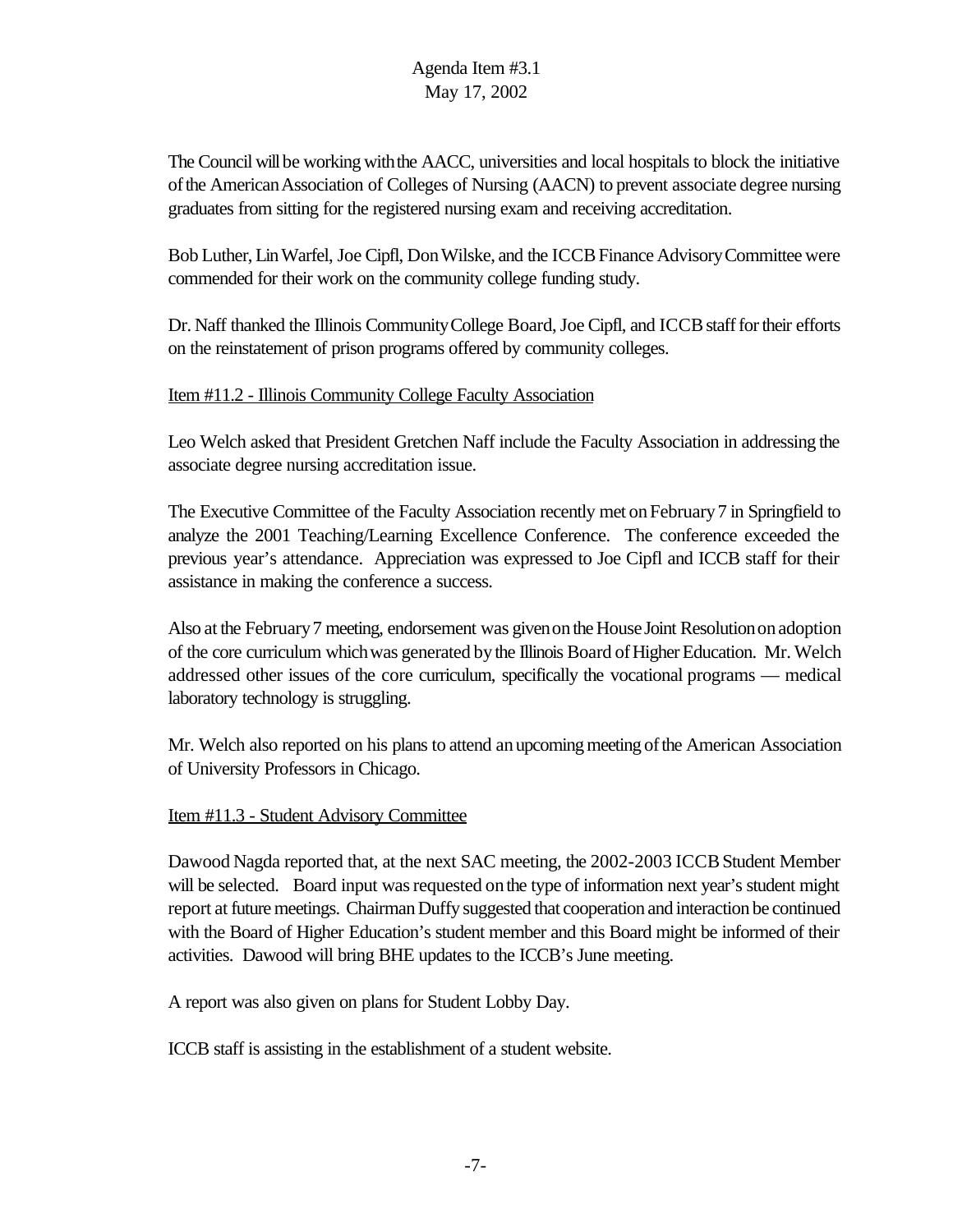## Item #11.4 - Illinois Community College Trustees Association

Gary Davis reported that the trustees are very pleased that Dr. Daniel LaVista will be the next Executive Director of the Illinois Board of Higher Education.

The Trustees Association was pleased that Tom Ryder was in attendance at the recent Trustees Legislative Seminar inWashingtonD. C. Members of Congress were thanked for distribution of Pell Grants which enabled 54,000 students to attend the Illinois community colleges. Several community college presidents and Representative Manzullo were commended for their congressional efforts in securing these grants.

The Illinois Community College Board, Joe Cipfl, and ICCB staff were commended for their efforts in the reinstatement of prison programs offered by the Illinois community colleges.

The Trustees Lobby Day is scheduled for April 16-17.

The Trustees Annual Convention will be held on June 13-15 at the Crowne Plaza in Springfield. The convention theme is "Results", which will focus on the way community colleges improve the quality of life for Illinois residents.

### Item #12 - Information Items

Item#12.1 - Summary of Capital Projects Approved by the President/CEO During Calendar Year 2001

This report provides the Board withinformationonthe 114 capital projects totaling \$51.0 million that were granted approval by the President/CEO during the calendar year 2001.

Item #12.2 - Fiscal Year 2002 Financial Statements (July 1, 2001 - January 31, 2002)

Financial statements are provided for the Board's information and review

Item#12.3 - Student Enrollments and Completions in the Illinois Community College System - Fiscal Year 2001

This report reflects results of analysis of fiscal year 2001 data on students as provided by the colleges at the close of the fiscal year.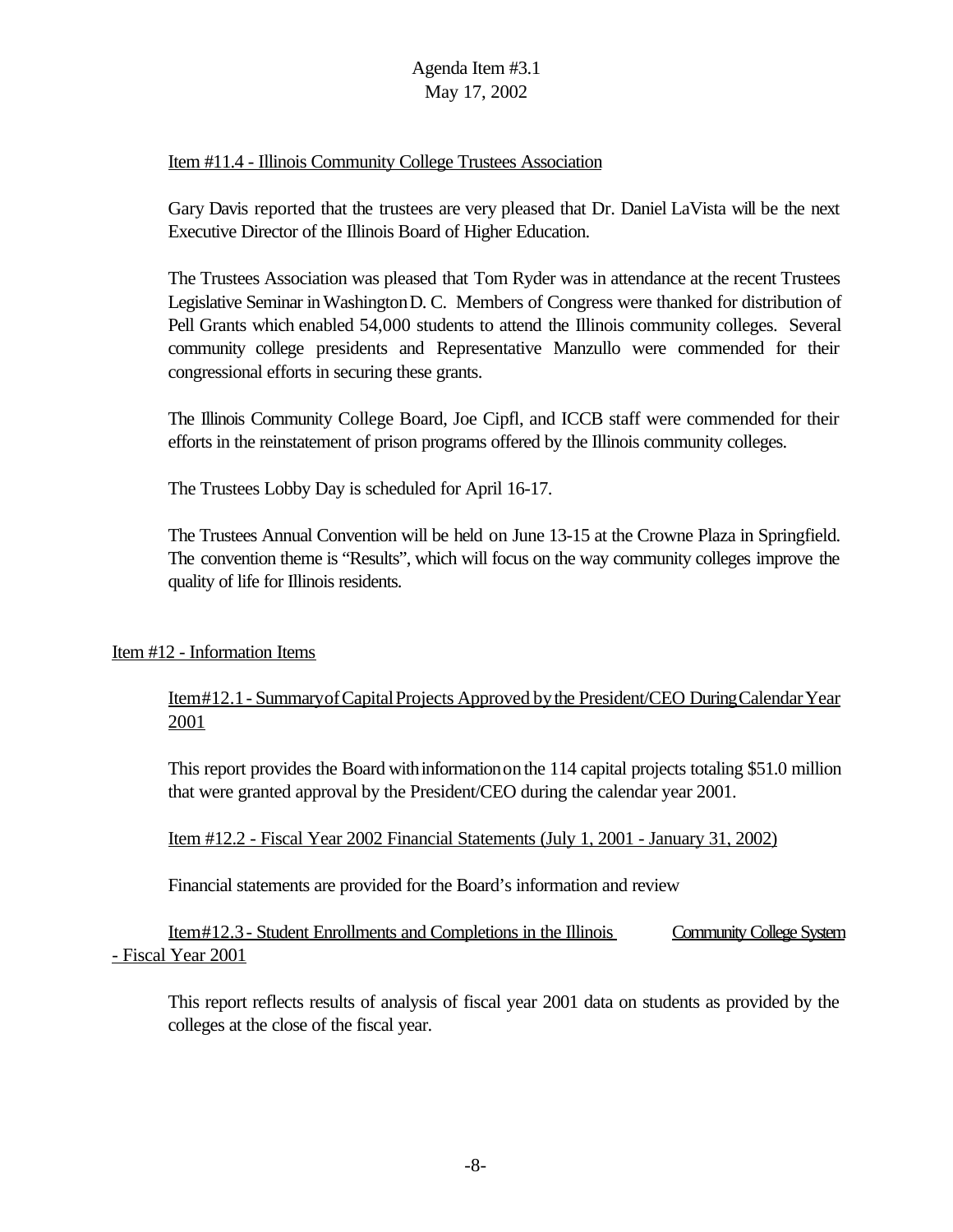Item #14 - Adjournment

Dawood Nagda made a motion, which was seconded by Lee Walker, to adjourn the meeting at 12:15 p.m. The motion was approved by unanimous voice vote.

Edward T. Duffy, Chair Joseph J. Cipfl, President/CEO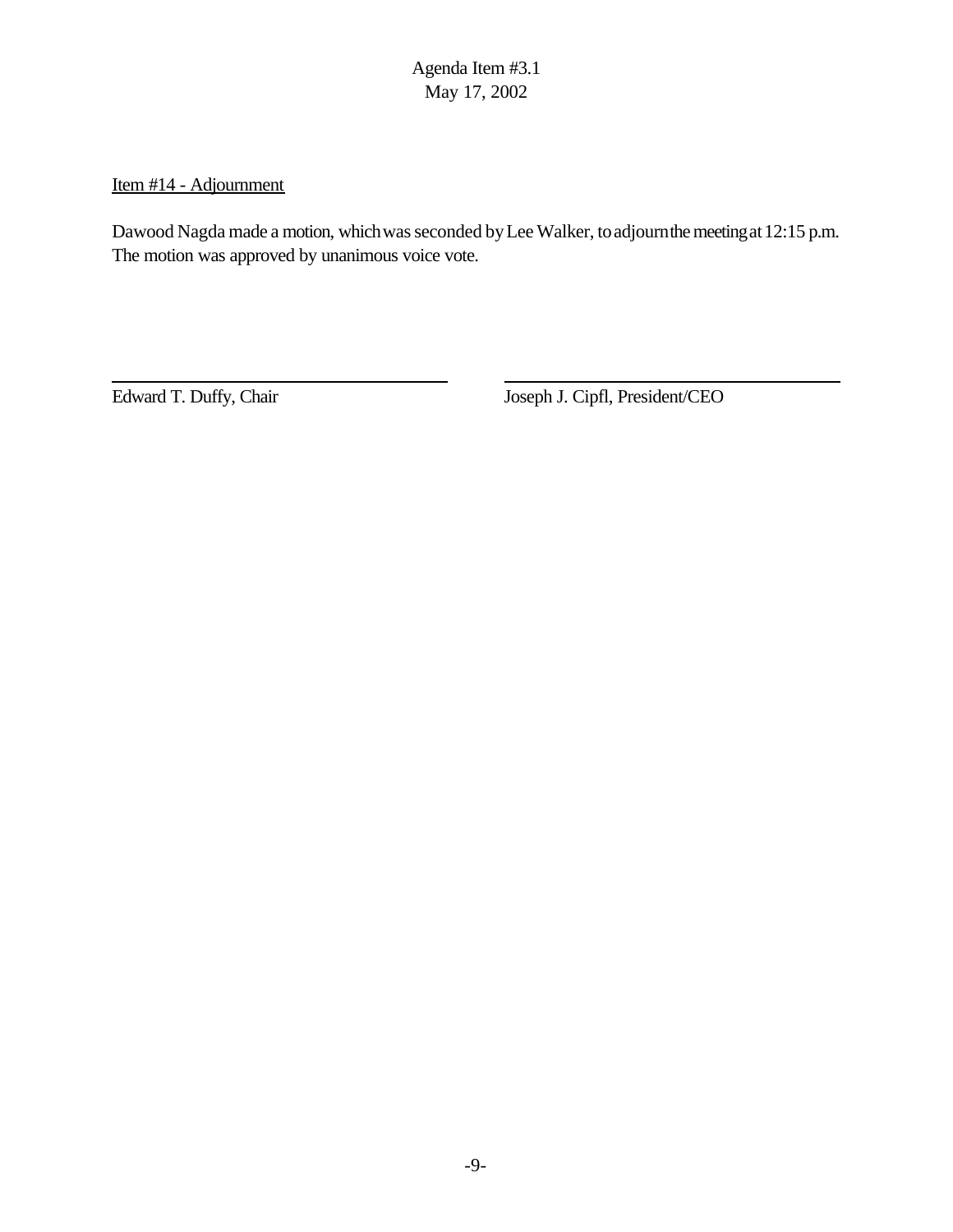#### Illinois Community College Board

# **NEW UNITS OF INSTRUCTION**

The Illinois Community College Board is requested to approve new units of instruction for the following community colleges:

### **RECOMMENDED ACTION**

It is recommended that the following motion be adopted:

 The Illinois Community College Board hereby approves the following new units of instruction for the community colleges listed below:

# **PERMANENT PROGRAM APPROVAL**

Elgin Community College

- < Entrepreneurship AAS (63 credit hours)
- < Advanced Entrepreneurship Certificate (48 credit hours)
- < Intermediate Entrepreneurship Certificate (30 credit hours)

Illinois Valley Community College

< Graphic Design Technology AAS (65 credit hours)

#### Morton College

- < Early Childhood Education AAS (63 credit hours)
- < Early Childhood Education Certificate (30 credit hours)

Southwestern Illinois College

< Respiratory Care AAS (71 credit hours)

Waubonsee Community College

- < TV/Internet/Radio Broadcasting AAS (67 credit hrs)
- < TV/Internet/Radio Broadcasting Cert (30 credit hrs)

# **BACKGROUND**

**Elgin Community College** is seeking approval to offer a series of certificate programs (Introductory Entrepreneurship-12 semester credit hours; Intermediate Entrepreneurship-30 semester credit hours; and Advanced Entrepreneurship-48 semester credit hours) that ladder into an A.A.S. degree in "Entrepreneurship" (63 semester credit hours). The Introductory certificate will provide students with a foundation of information to evaluate his/her ideas for business, to formulate those ideas into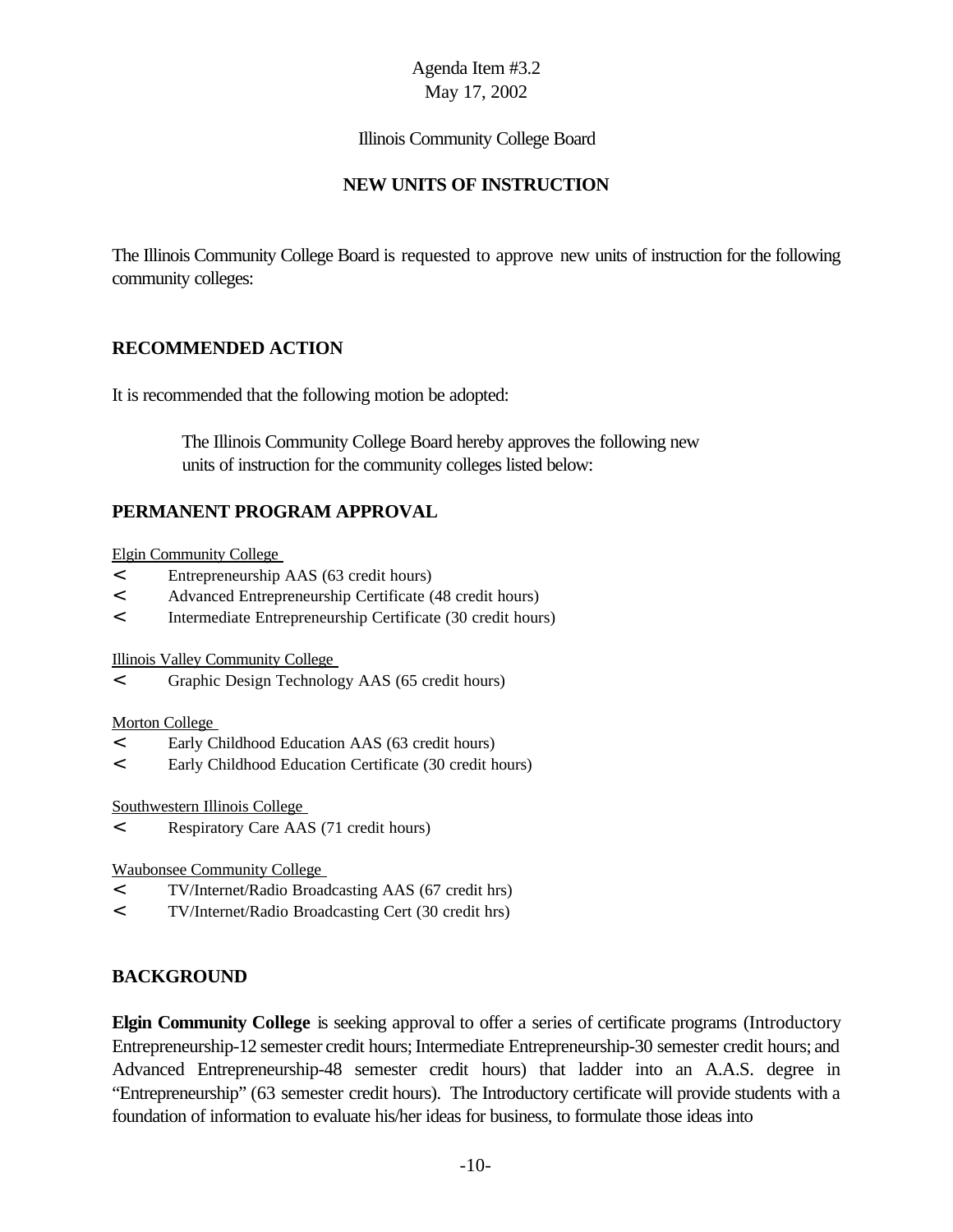a concrete business plan, and to learn how to manage and market a small business. Each of the certificate builds knowledge and skills onto the previous one leading to the A.A.S. degree which will provide students with in-depth training in finance, management, marketing and sales to prepare the student for a successful entrepreneurial experience. The curricula consists of coursework in introductory, intermediate and advanced entrepreneurship, small business management, introductory and intermediate business plan writing, sales, marketing, financial accounting and small business finance, software applications, leadership development, e-Commerce and an optional series of special topics courses in small business management. In addition the degree program includes general education requirements. The college anticipates a combined enrollment of 40 part-time students the first three years. Alternate labor market information provided by the college supports student and community interest in an entrepreneurship program within this district. The programs will require six new part-time and two existing full-time instructors the first year. Costs for implementing this program will be approximately \$12,850 the first year, \$23,312 the second and third years.

**Illinois Valley Community College** is seeking approval to offer a 65 semester credit hour Associate in Applied Science degree program in "Graphic Design Technology". This program will prepare individuals for entry-levelemployment as graphic designers in a variety of settings, including newspapers, magazines, advertising agencies, print companies and other publishing-related businesses. The programwas designed to align closely with businesses that use computer design technology, animation, web page design and development. The curriculum consists of coursework in graphic design, visual communications, web design, using Adobe Photoshop and Illustrator, and Quark, print technology, multimedia and a graphic design internship in addition to general education studies.

The college anticipates an enrollment of 10 part-time and 5 full-time students the first year, increasing to 20 part-time and 10 full-time students bythe third year. Labor market information provided by the college supports the need for a formal training program in graphic design for within the college district. The program will require one existing full and part-time faculty member the first year. The cost of implementing this program will be approximately \$80,650 the first year, \$65,328 the second year, and \$70, 065 the third year. Costs reflect the purchase and upgrade of equipment and the addition of one part-time instructor the second and third years.

**Morton College** is seeking approval to offer a 63 semester credit hour A.A.S. degree program and a 30 semester credit hour certificate program in "Early Childhood Education". The degree program will train individuals for employment in daycare and preschool settings as teachers, managers and administrators. The program provides both the theoretical knowledge and practical skills needed for dealing with young childreninthese settings. The certificate program will train individuals for employment as daycare providers or teacher-assistants in the child care field. The curricula consists of coursework in early childhood education, early childhood growth and development, health, safety and nutrition for young children, language arts, math and science for young children, family, school and the community, the exceptional child, and activities and resources for young children, in addition to an internship in early childhood education. The degree program builds on the certificate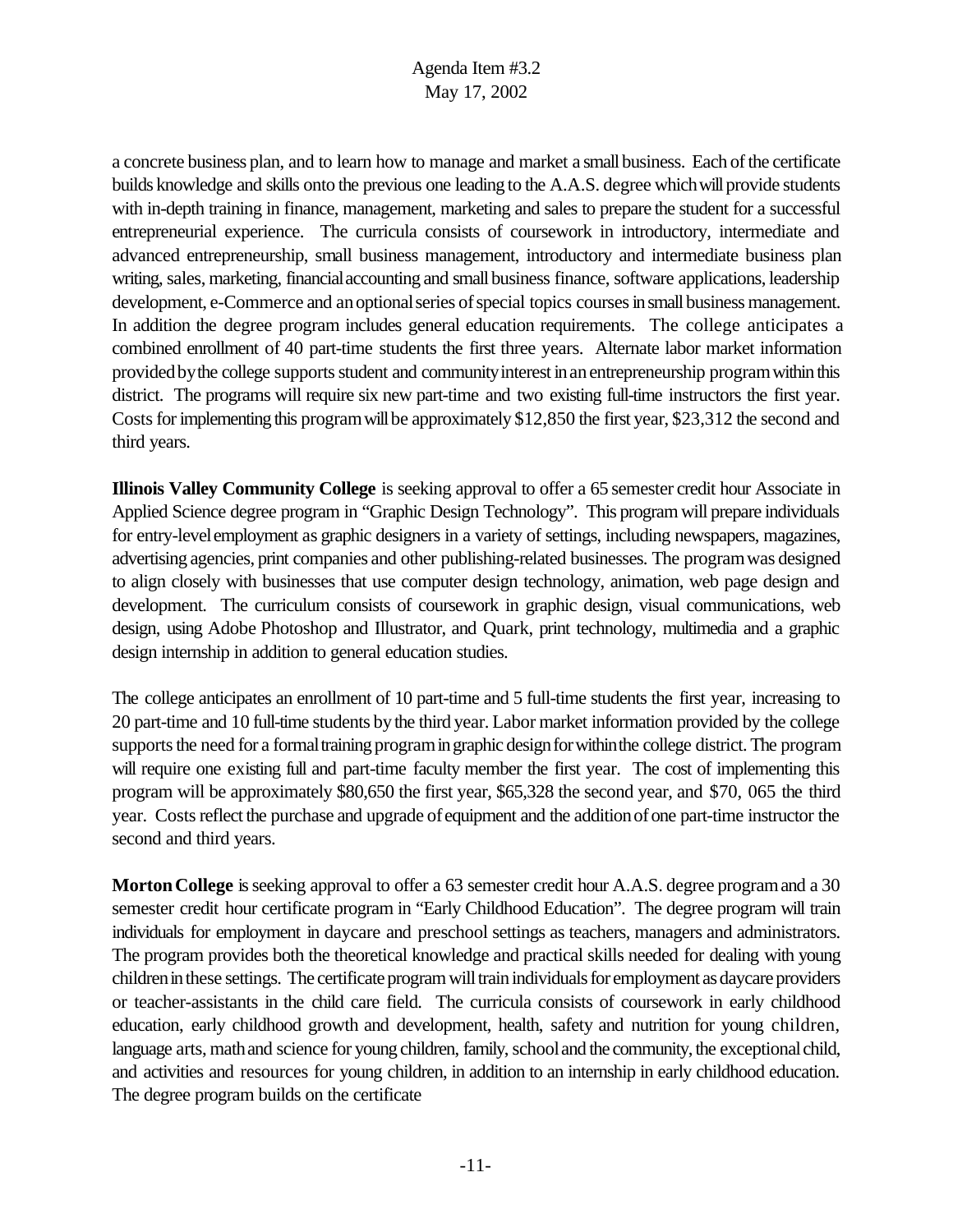to include play and assessment of young children, music and art for young children, literacy in children, observation and guidance of children, daycare facility management and general education studies. The college anticipates a combined enrollment of 15 full-time students the first year, increasing to 30 full-time students bythe third year. Labor market information provided by the college indicates the need for skilled early childhood education teachers and facilities managers and administrators both within the district and statewide. The programs will require nine existing part-time instructors and one new full-time instructor the first year. Costs for implementing these programs will be approximately \$10,870 the first year, \$16,510 the second year, and \$20,740 the third year.

**Southwestern Illinois College** is seeking approval to offer a 71 semester credit hour Associate in Applied Science degree program in Respiratory Care. This program will train individuals for employment as entry-level and advanced-level respiratory care practitioners capable of safely and effectively administering respiratory services to all types of patients of all ages, in and out of the hospital setting. The degree programwilltrain students at the advanced-practitioner level and builds uponthe college's existing certificate program which trains students as entry-level practitioners. The curriculum consists of coursework in entry-level, intermediate- and advanced-level respiratory care practices and procedures, patient assessment, pharmacology, cardiopulmonaryanatomy, physiology, and pathology, and a required respiratorycare clinical, inadditionto generaleducationstudies. The existing and proposed curricula were developed according to the new standards and guidelines for respiratory care programs published bythe Committee on Accreditation for Respiratory Care Education (CoARC), the accrediting body for respiratory care programs, and will prepare students for completing the National Board for Respiratory Care (NBRC) examination to obtain their licensure as a Respiratory Care Practitioner. Licensure is required for employment in the State of Illinois*.* SWIC's existing certificate program currently holds CoARC accreditation, and approval of the proposed degree program will meet their new standards and guidelines for continued accreditation. The college anticipates an enrollment of six full-time and four parttime students the first year, increasing to ten full-time and six part-time by the third year. Labor market information provided by the college supports the need for respiratory care practitioners both district and statewide. The program will require two existing faculty the first year. No new costs will be incurred for the implementation of this program.

**Waubonsee Community College** is seeking approval to offer a 67 semester credit hour Associate in Applied Science degree program and a 30 semester credit hour certificate program in "Television/Internet/Radio Broadcasting". The programs will prepare individuals for entry-level employment in program production, news-related broadcasting, technical assistance, sales and general administration at both large and small broadcast stations. The certificate curriculum consists of coursework in mass communications, television production, broadcast writing and announcing, radio production, internet broadcasting, business ofradio/TV/internet, and a broadcasting internship. The A.A.S. curriculum builds on this to include focused electives in the areas of program production, news-related broadcasting, mass media ethics and law in addition to general studies. The radio/tv/internet broadcasting internship is also required for completion of the degree program. Because many courses in this program are approved by the Illinois Articulation Initiative (IAI), they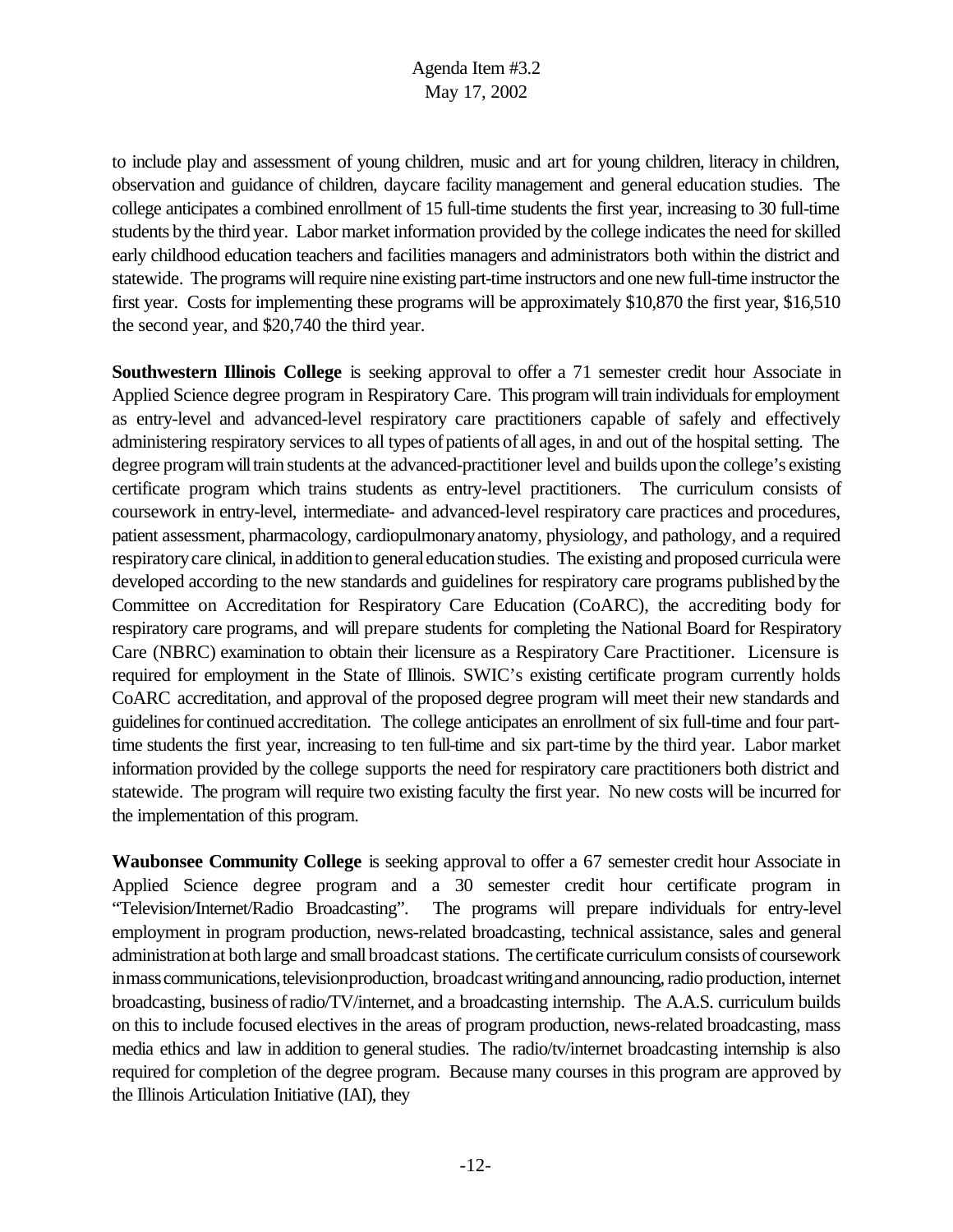are transferrable, making articulation to four-year degree programs in broadcasting or mass communications easy for students. Course by course articulations would allow WCC graduates to transfer coursework into seven four-year institutions statewide.

The college anticipates a combined enrollment of three full-time and 10 part-time students the first year, increasing to 10 full-time and 30 part-time students bythe third year. Labor market information provided by the college supports the need for and interest in a program in broadcasting within this district. The programs will require one existing and three new part-time faculty the first year. Costs for implementing these programs will be approximately \$29,000 the first year, \$31,000 the second year, and \$10,000 the third year. Higher first and second year costs reflect the purchase of equipment.

### **TEMPORARY PROGRAM APPROVAL**

Lewis & Clark Community College

- < Web Design AAS (66 credit hours)
- < Web Application Developer AAS (66 credit hours)
- < Computer Graphics AAS (65 credit hours)
- < Computer Graphics Certificate (40 credit hours)

# **BACKGROUND**

**Lewis & Clark Community College** is seeking temporary approval for a period of three years to offer an Associate in Applied Science degree program in "Web Design" (66 semester credit hours). The program will prepare individuals for employment as web designers, those individuals who are capable of creating, building and maintaining corporate and public web sites. The curriculum will consist of coursework incomputerliteracy, e-commerce, Adobe Photoshop, web page design essentials, computer animation, digital photography, Adobe GoLive, Macromedia Dreamweaver and Flash, specific programming languages Java Script/HTML, and technicalwriting and mathematics, in addition to general studies. This program was designed according to the requirements for certification of WebMasters and Web Designers through the World Organization of WebMasters (WOW). The college developed this programto meet the emerging needs ofits numerous informationtechnology and businessemployers within their district and anticipates anenrollment of 10 full-time and five part-time students the first year, increasing to 15 full-time and 10 part-time students by the third year. *Permanent approval of this program will be considered at the end of a three year period based on program outcomes.* 

**Lewis & Clark Community College** is seeking temporary approval for a period of three years to offer a "Web Application Developer" Associate in Applied Science degree program (66 semester credit hours). The program will prepare individuals for employment as web programmers in both public and corporate settings. The curriculum will consist of coursework in computer literacy, e-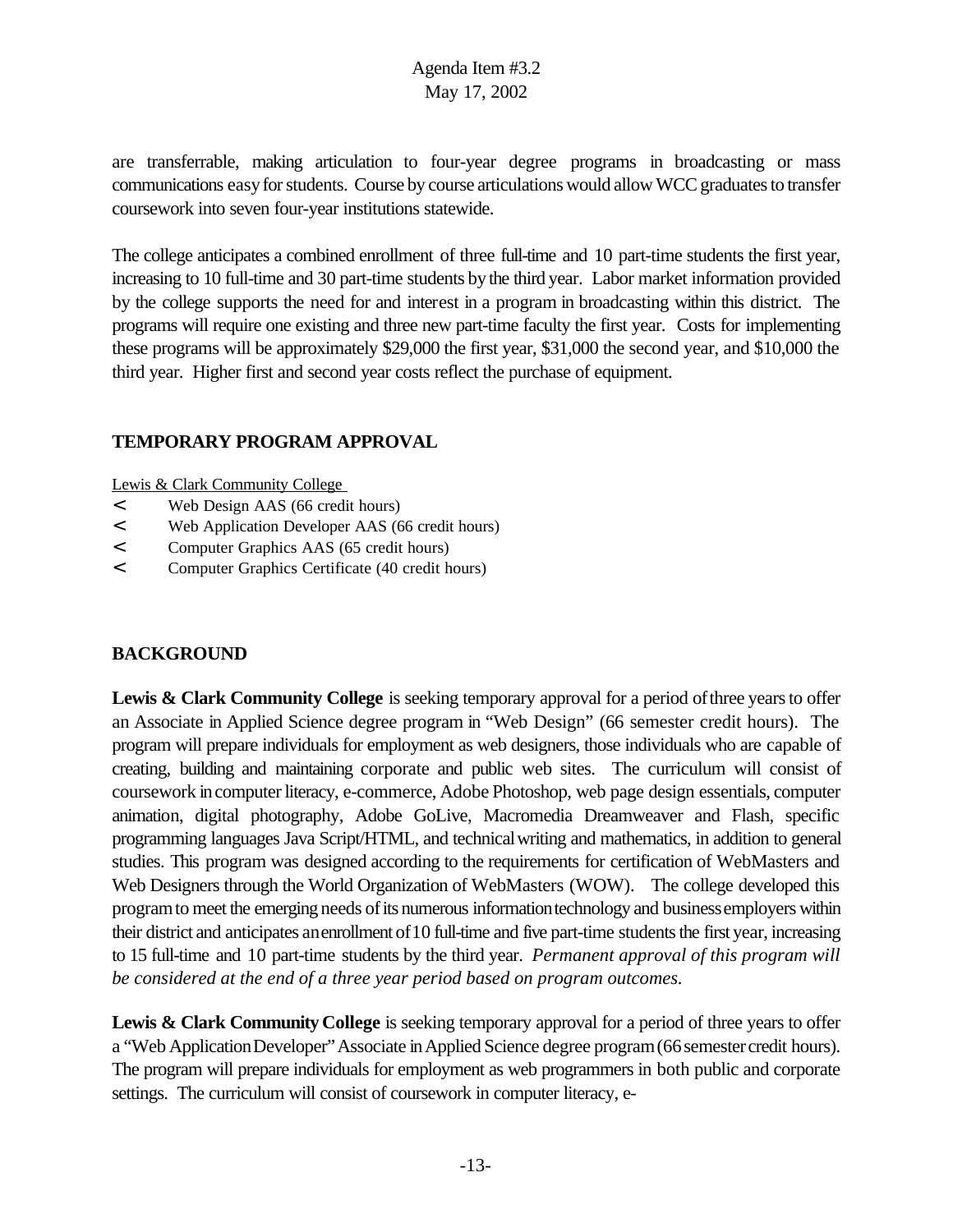commerce, Adobe Photoshop, web page design essentials, and specific web programming languages such as JavaScript/HTML, C, CGI/Perl, VB Script, C++, XML, Java, and Active Server Pages, in addition to general studies. This program was designed according to the requirements for certification of Web Application Developers through the World Organization of WebMasters (WOW). The college developed this program to meet the emerging needs of its numerous information technology and business employers within their district and anticipates an enrollment of 10 full-time and five part-time students the first year, increasing to 15 full-time and 10 part-time students by the third year. This program compliments the college's existing degree programs in Mainframe/Microcomputer Programming and Database Programming. *Permanent approval of this program will be considered at the end of a three year period based on program outcomes.* 

**Lewis & Clark Community College** is seeking temporary approval to offer a 40 semester credit hour advanced-level certificate program in "Computer Graphics" for a period of three years. The program will prepare individuals who alreadypossess educationand/ortraininginthe art field for entry-levelemployment in computer graphics or graphic design. The curriculum consists of coursework in basic and intermediate design, introductory and intermediate graphic design, desktop publishing, digital imaging, presentation graphics, electronic illustration, art and three-dimensional design. Elective options for students include photography, journalism, video production, and web page design. Labor market information provided by the college supports the need for individuals with training in computer graphics at both the entry- and advanced-levels throughout the college district and statewide. The college anticipates enrollments of 10 full-time and five part-time students the first year, increasing to 15 full-time and 10 part-time students by the third year. *Permanent approval of this program will be considered at the end of a three year period based on program outcomes.* 

**Lewis & Clark Community College** is seeking temporary approval to offer a 65 semester credit hour Associate in Applied Science degree program in "Computer Graphics" for a period of three years. The program will prepare individuals for entry-level employment in computer graphics or graphic design with the option to specialize in one of four areas: art, journalism, web publishing or video production. The curriculum consists of coursework in basic and intermediate design, introductory, intermediate and advanced graphic design, desktop publishing, presentation graphics, art and three-dimensional design, computer animation, and a cooperative education experience, in addition to general education studies. Focused elective options for students include photography, journalism, video production, and web page design. Labor market information provided by the college supports the need for individuals with training in computer graphics at both the entry- and advanced-levels throughout the college district and statewide. The college anticipates enrollments of 10 full-time and five part-time students the first year, increasing to 15 full-time and 10 part-time students by the third year. *Permanent approval of this program will be considered at the end of a three year period based on program outcomes.* 

### **INFORMATION ITEM - BASIC CERTIFICATE APPROVAL**

Following is a list of basic certificates that have been approved on behalf of the Illinois Community College Board by the President/CEO since the last Board meeting: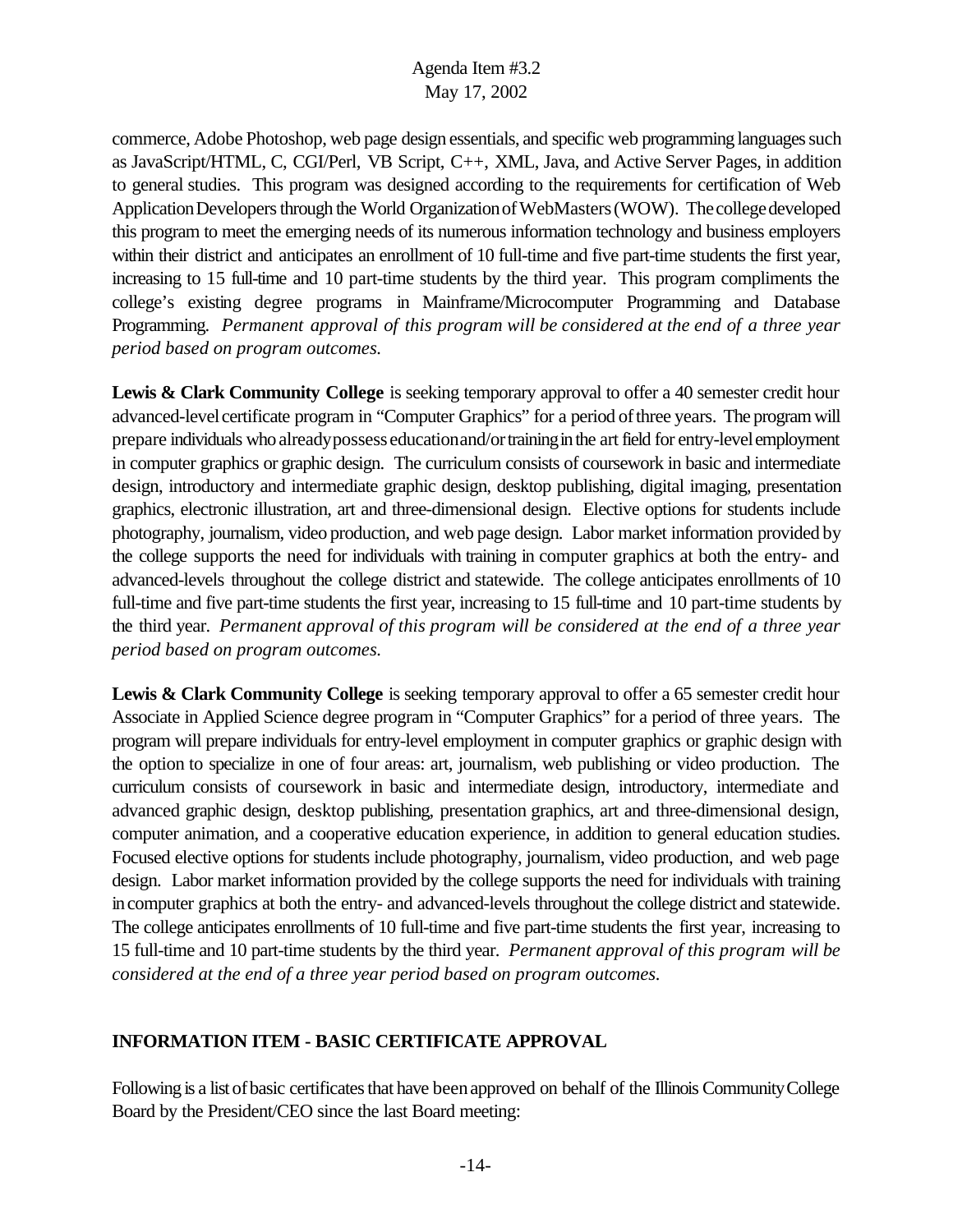College of Lake County

- < Automotive Damage Estimator Certificate (14 credit hours)
- < Refinish Technician Certificate (16 credit hours)
- < Structural Repair Technician Certificate (21 credit hours)
- < Small Business Management Certificate (21 credit hours)

#### Elgin Community College

< Introductory Entrepreneurship Certificate (12 credit hours)

#### Illinois Valley Community College

< Graphic Design Technology Cert (25 credit hours)

#### Kaskaskia College

< Massage Therapy Certificate (29 credit hours)

#### Lake Land College

< Psychiatric Rehabilitation Certificate (14 credit hours)

Moraine Valley Community College

< Polysomnography Certificate (23 credit hours)

#### Waubonsee Community College

< Beginning Health Care Interpreting Certificate (7 credit hours)

#### Wm. Rainey Harper College

< Mammography Certificate (12 credit hours)

#### Wilbur Wright College

< Forensic Computer Investigation Cert (19 credit hours)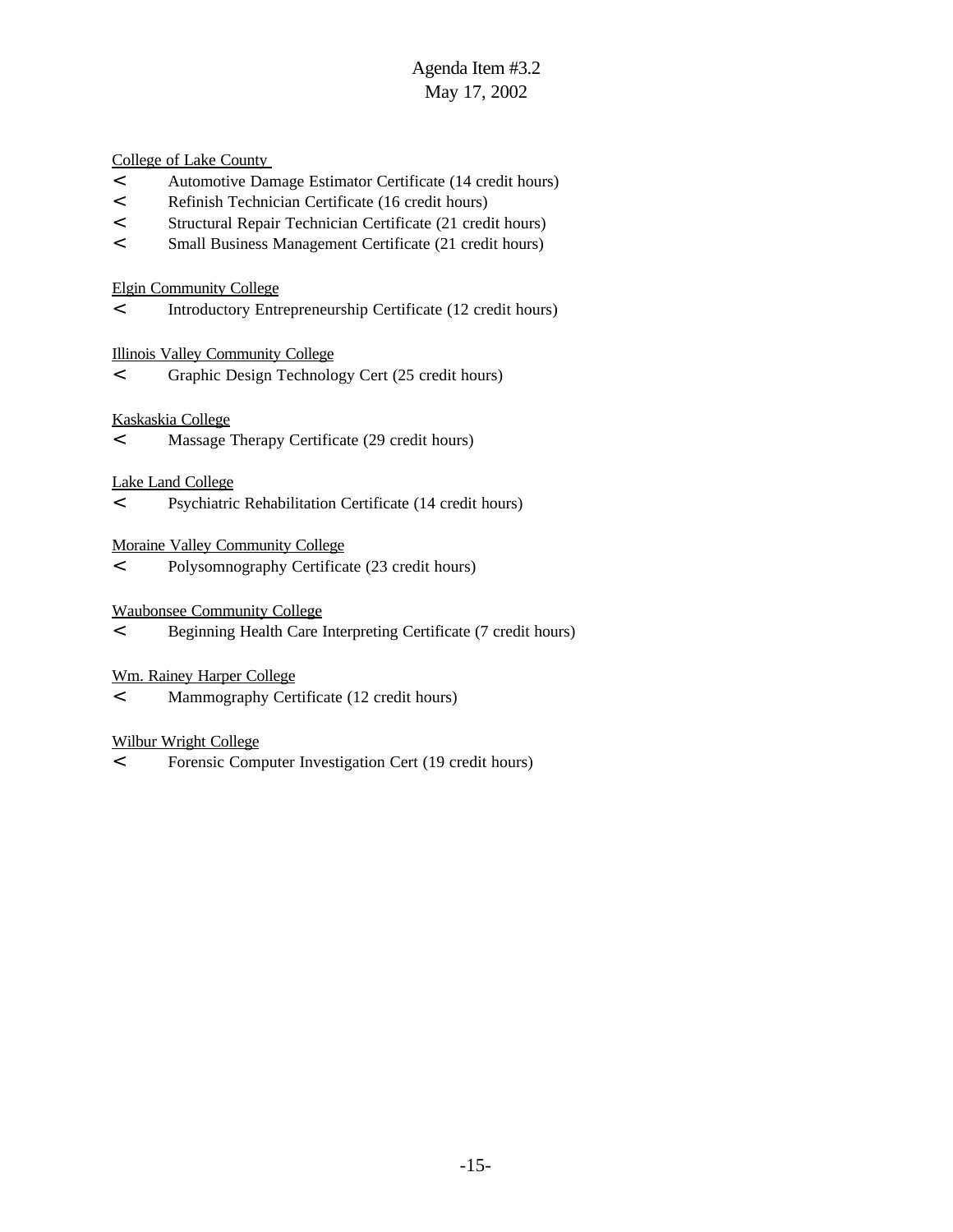Illinois Community College Board

# **AUTHORIZATION TO ENTER INTO CONTRACT FOR THE PURCHASE OF EDP EQUIPMENT**

ICCB policy provides for contracts over \$20,000 to be approved bythe Board. Contracts under require written notification to the Board before execution and those under \$5,000 require no Board approval. This authorization will allow the President/CEO to enter into contract to purchase the equipment.

### **RECOMMENDED ACTION**

It is recommended that the following motion be adopted:

The Illinois Community College Board hereby authorizes its President/CEO to enter into a contract for up to \$160,000 for the purchase of a mid-range computer system.

**BACKGROUND.** The ICCB purchased its existing minicomputer, an IBM RS/6000, in 1992. As demands upon it have increased, the performance of this primary computing system has deteriorated to the point of disrupting normal business functions. Recently, two periods of downtime of at least three weeks have occurred. Replacement of this system has been planned for several years. The new system will be competitively bid.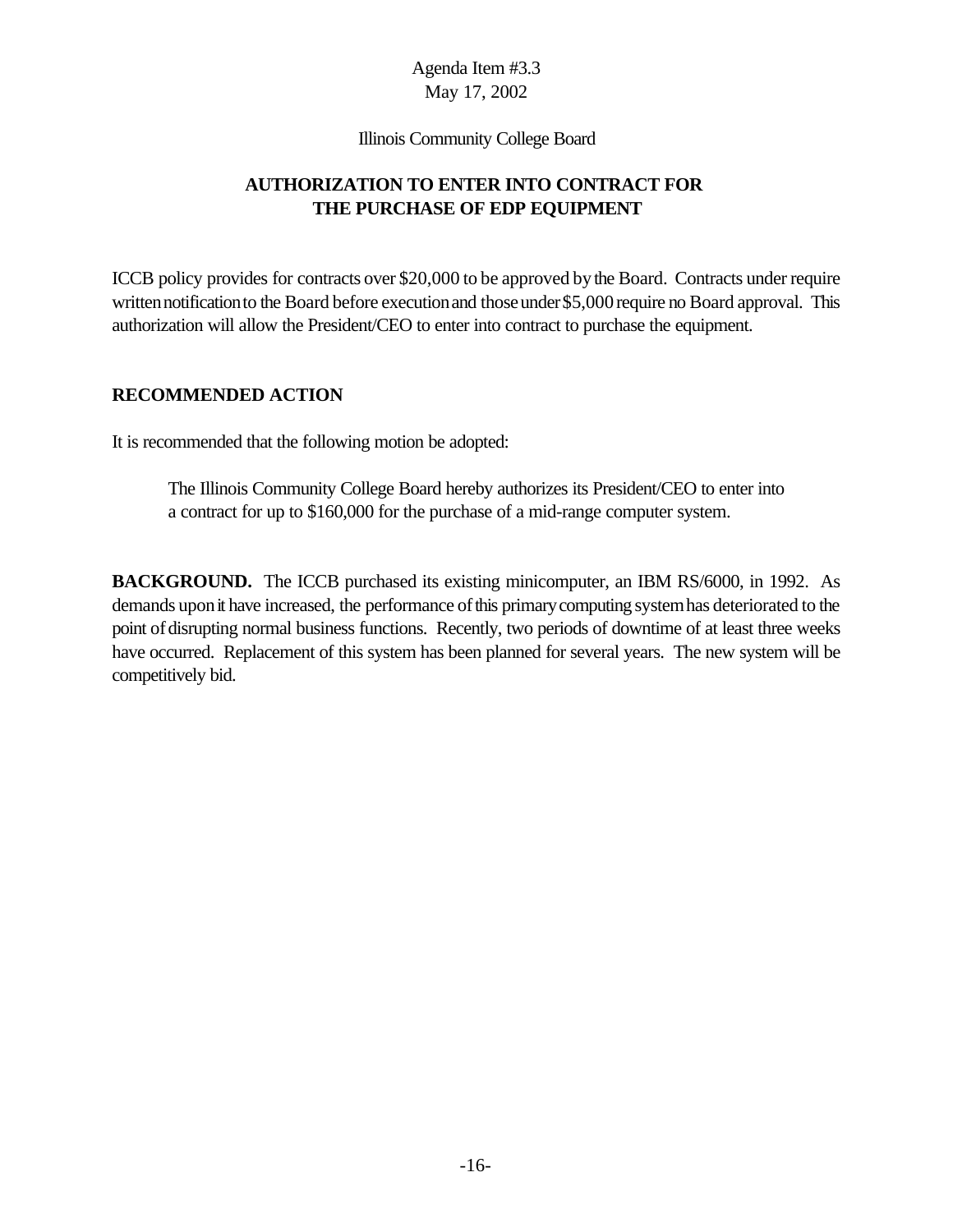#### Illinois Community College Board

# **PROPOSED POLICY GUIDELINES FOR RESTRICTED GRANT EXPENDITURES AND REPORTING FOR FISCAL YEAR 2003**

In order to have ICCB fiscal year 2003 restricted grant policy guidelines in place by July 1, 2002, the Board is now being presented with a set of proposed policy guidelines. Formal approval will be requested at the June 14, 2002 meeting. Policy guidelines for the following programs are included: Workforce Development, P-16 Initiative, Advanced Technology, Special Populations, Deferred Maintenance, and Retirees Health Insurance. ICCB staff have/will review these proposed policy guidelines with various constituent groups from the community college systembefore the June meeting. Changes from the current language for grants existing in fiscal year 2002 are indicated by strikeouts for deletions and underlining for additions. There are no new grants proposed for fiscal year 2003.

#### **FOR FUTURE CONSIDERATION**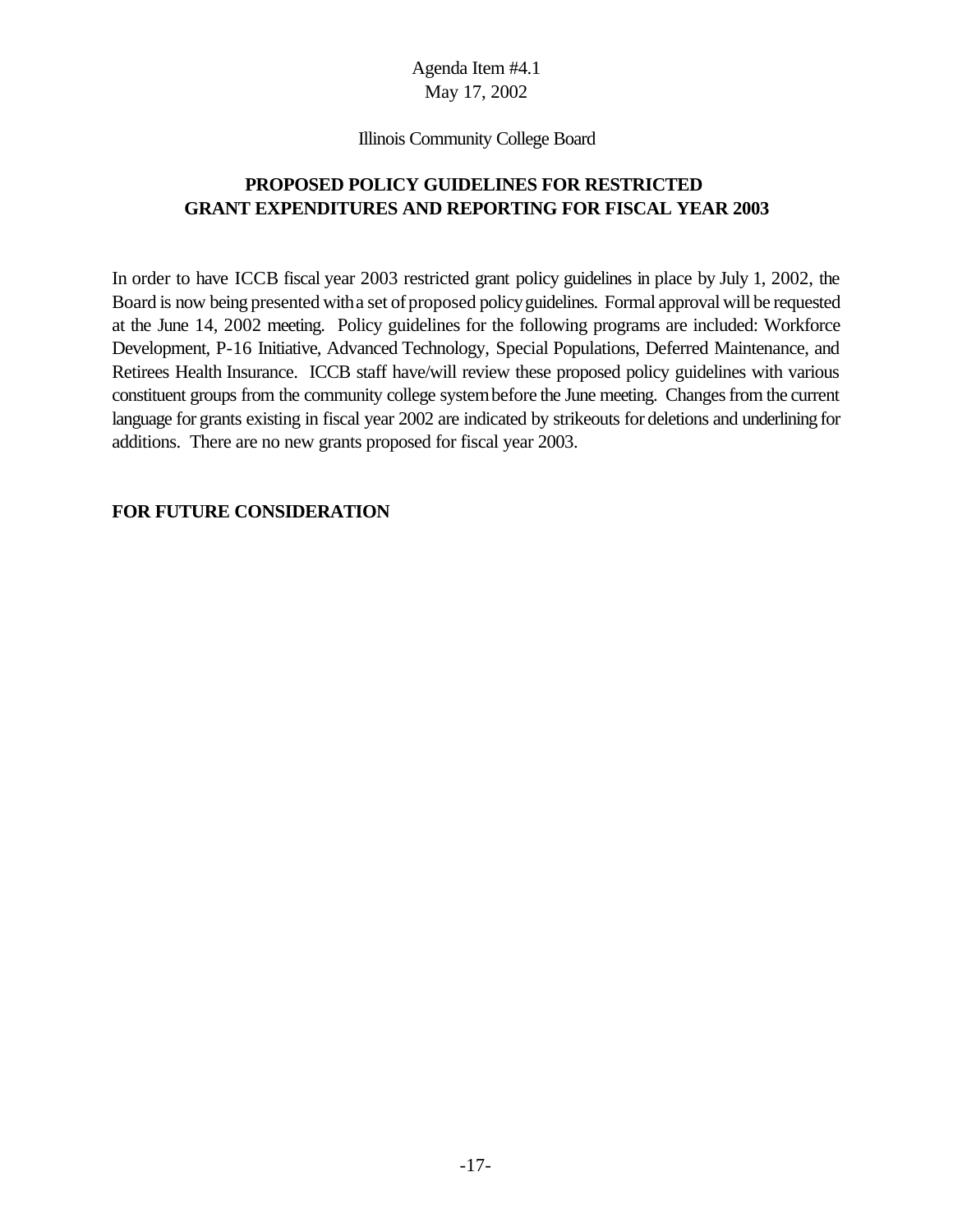#### Illinois Community College Board

# **PROPOSED POLICY GUIDELINES FOR RESTRICTED GRANT EXPENDITURES AND REPORTING FISCAL YEAR 2003**

# *Workforce Development Grant Business and Industry Services Component*

**Purpose of Grant**. The Workforce Development Grant-Business and Industry Services Component recognizes the importance of the community college system in assisting local businesses, associations, labor, government and others to develop and enhance a qualified, well trained labor force. The grant funds are dedicated to the operation of a business assistance center and/or involvement with state and local economic development efforts.

Activities in the Workforce Development Grant-Business and Industry Services Component may include any of the following:

- 1. Conduct customized training programs for new or existing businesses and industry through the following activities:
	- C develop and offer customized industrial or commercially sponsored courses
	- establish apprenticeship, internship, or work-based learning programs with area business and industry.
- 2. Provide the following employment training services for unemployed or underemployed adults to improve their job skills and assist them in seeking employment:
	- C establish and/or operate career counseling and testing programs
	- C provide job placement assistance
	- C conduct courses, workshops, and seminars not claimed for credit hour grant funding.
- 3. Cooperate with business and industry and economic development entities such as Chambers of Commerce, economic development commissions, and local governments involved in commercial and industrial expansion and/or retention to:
	- provide courses, workshops, seminars, or conferences to area business and industry and economic development entities on such topics as training; financing, starting and operating a business; government contract procurement; export assistance; purchasing and accounting; occupational/workforce training open to the general public, such as continuing professionaldevelopment; and use of advanced technology equipment, such as computers
	- C identify and develop educational programs needed by business and industryfor emerging or high growth occupations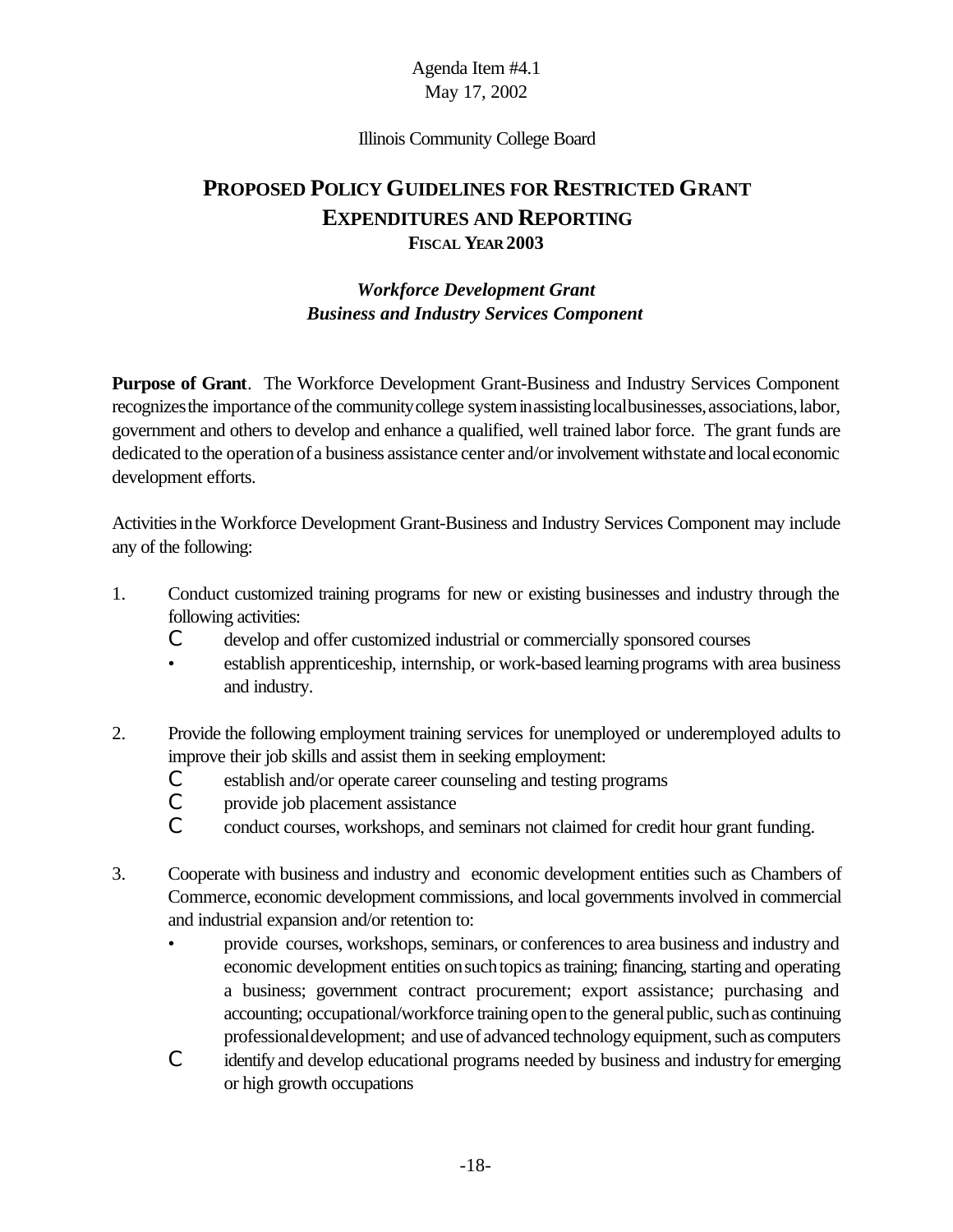- C obtain the use of equipment frombusiness and industry for employment training programs
- C assist with assessments of the area's assets and liabilities in attracting and retaining business and industry
- C assist with retention surveys to assess the need for training or other assistance by area businesses and other organizations
- C provide appropriate training assistance or services determined necessary by surveys or assessments
- C help to market the area to prospective business and industry.
- 4. Cooperate with communitycolleges, public universities, private colleges, and other organizations to conduct assessments of the need for higher education, to articulate the educational services being provided, and to utilize telecommunications networks for instructional delivery and support.

# **Allowable Expenditures**

*Personnel* – salaries and benefits are allowed for the following personnel based on the percentage of time they spend on business and industry/economic development activities:

- C administrative and support staff of the business assistance centers or economic development offices
- C counselors that provide employment and educational counseling to unemployed or underemployed individuals
- C instructional personnel who teach courses not claimed eligible for credit hour grant funding to unemployed or underemployed persons or who teach customized courses not eligible for credit hour grant funding for business and industry.

*Promotional Materials* – brochures, newsletters, slide presentations, films, and advertisements used to market the districts' business and industry/economic development services.

*Staff development* – seminars, courses, and conferences related to workforce development or economic development for administrative staff that spend 51 percent or more of their time working in the business assistance center and/or economic development office.

*Instructional Equipment* - lease or purchase of demonstrators, models, trainers, or other equipment for use as instructional aids for unemployed and underemployed individuals or persons receiving customized training designed for business and industry.

*Conference and Meeting Expenses* – expenses for conducting conferences and meetings related to business assistance center/economic development grant activities as specified in the activities listed above.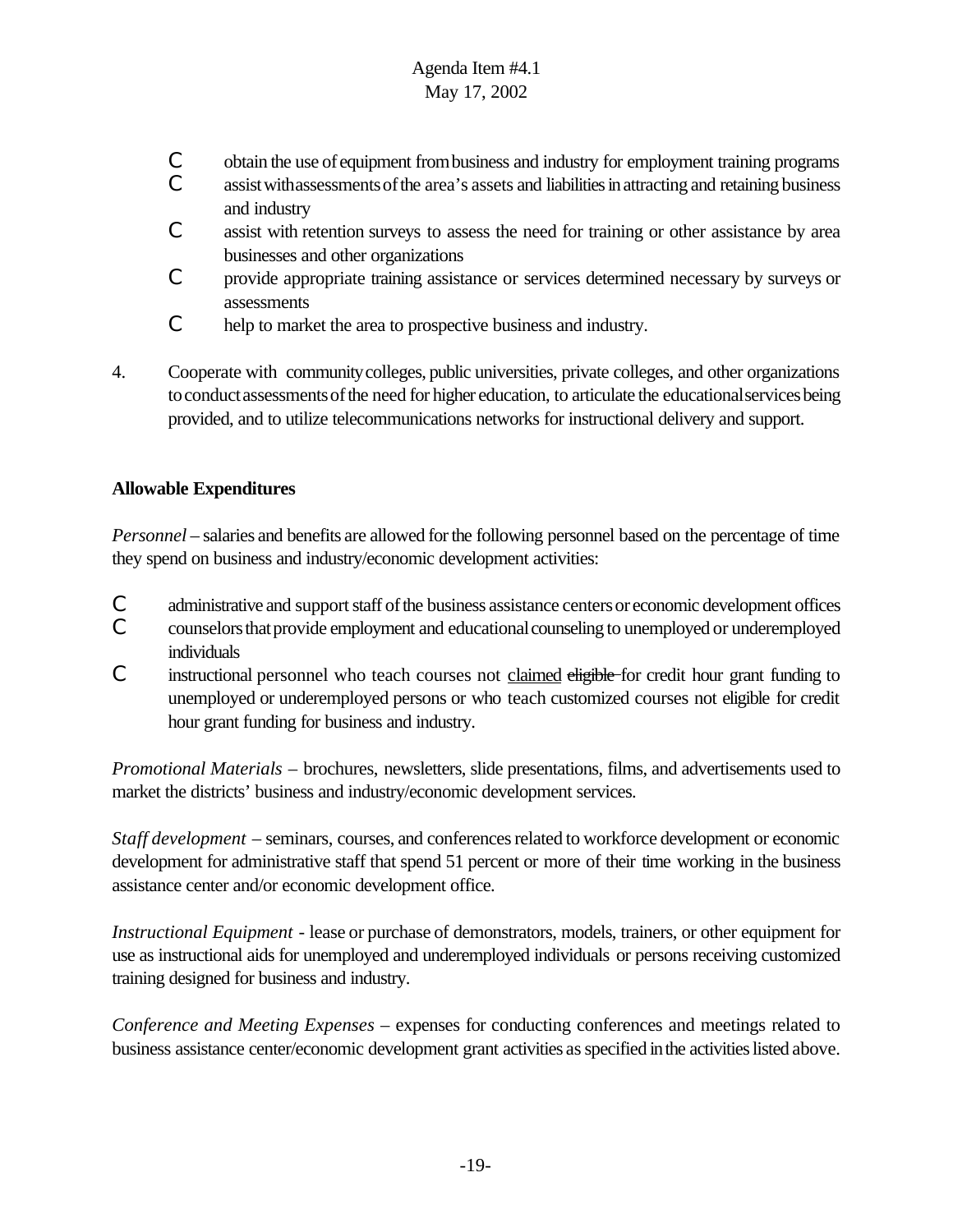*Travel* – travel expenses related to business assistance center/economic development activities for staff that spend 51 percent or more of their time working in the business assistance center/economic development office.

*Office Operating Costs* – operating costs related to operating a business assistance center/economic development office including, but not limited to, office equipment, utilities and telephone, consumable supplies, duplicating, and facility rental.

*Contractual Services* – expenditures for professionalservicesthat are determined by the college district to be more appropriately or efficiently provided by other public or private entities to complete specific programmatic work.

*Instructional Materials* – books, films, and testing/evaluation materials for use in courses taught to unemployed and underemployed individuals or persons receiving customized training designed for area businesses or other organizations.

*Other expenditures* if approved in writing by the appropriate ICCB staff.

# **Expenditure Limitations**

No more that 25 percent of each community college district's grant funds may be used for expenditures for office or instructional equipment.

Funds can not be used for courses that are claimed eligible for credit hour reimbursement funding.

# **Grant Administrative Standards**

Those courses eligible to be claimed on the ICCBS3 instructionalcredit hour claim, but are funded bythis grant, must be reported as nonreimbursable on the ICCB S3 instructional credit hour claim.

Reports of activities and services supported bythe Workforce Development Grant-Business and Industry Services Component shall be filed with the ICCB by August 1 following the end of the fiscal year on forms provided by the ICCB.

The grant funds shall be accounted for in a set of self-balancing accounts within the restricted purposes fund.

The grant funds shall be expended or obligated prior to June 30 each year, the last day of the fiscal year. Goods for which funds have been obligated shall be received and paid for prior to August 31 following the end of the fiscal year for which the funds were appropriated. Funds for services, including salaries and benefits, may not be obligated for services rendered after June 30. Unexpended funds totaling \$100 or more shall be returned to the ICCB by October 15 following the end of the fiscal year. Unexpended funds totaling less than \$100 need not be returned to the ICCB provided the funds are spent in the next fiscal year and for the restricted grant purpose.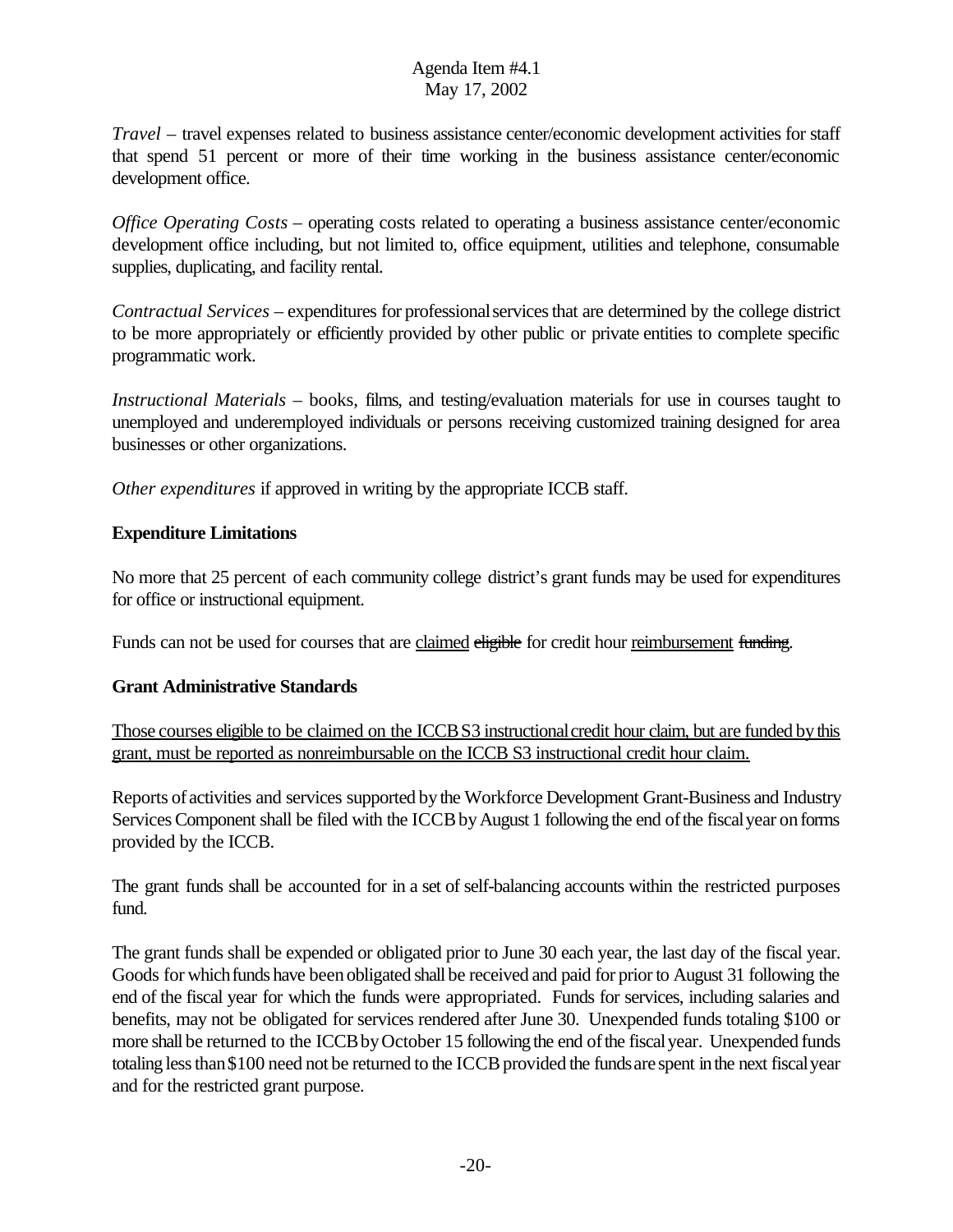Grant funds not used in accordance with these criteria regardless of the amount shall be returned to the ICCB by October 15 following the end of the fiscal year. Other identification of improper expenditures subsequently verified by the ICCB shall be returned upon notification by the ICCB.

**Transfer of Funds**. Up to <u>one-half (50 percent)</u> one-third (33 percent) of the Workforce Development Grant-Business and Industry Services Component may be transferred, at the district's discretion, to other components of the Workforce Development Grant. A minimum of <u>one-half (50 percent)</u> two-thirds (67 percent) of the initial Workforce Development Grant-Business and Industry Services Component received by the district must be expended on the activities and expenditures listed above.

| Example:                                 |                      |                                              |                                   |
|------------------------------------------|----------------------|----------------------------------------------|-----------------------------------|
|                                          | Original             | Transfer                                     | Revised                           |
| Business and<br><b>Industry Services</b> | \$300,000            | (\$150,000 100,000)<br>50% 33%               | \$150,000200,000<br>50% 67%       |
| Education-to-Careers                     | \$120,000            | $($ \$<br>6,00020,000<br>5% <del>16.7%</del> | $$114,000$ $100,000$<br>95% 83.3% |
| Welfare-to-Work                          | <del>\$150,000</del> | $+ $120,000$                                 | \$270,000                         |
| Welfare/Low-Income                       |                      |                                              |                                   |
| <b>Support Services</b>                  | \$150,000            | $+\$156,000$                                 | \$306,000                         |
| <b>Current Workforce Training</b>        | \$100,000            |                                              | \$100,000                         |
| <b>Total Workforce</b>                   |                      |                                              |                                   |
| Development Grant                        | \$670,000 570,000    | $-()$ -                                      | \$670,000 <del>570,000</del>      |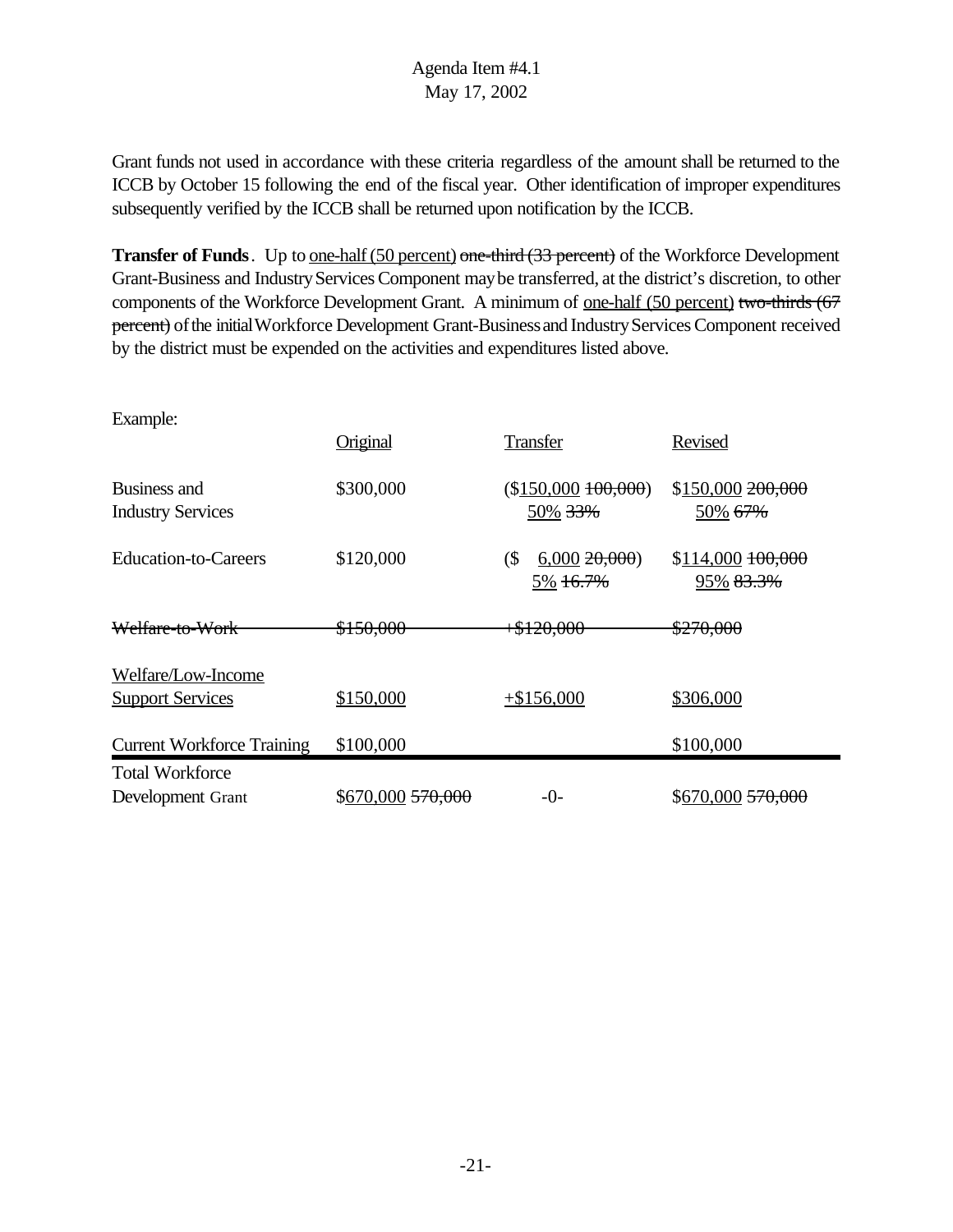#### Illinois Community College Board

# **PROPOSED POLICY GUIDELINES FOR RESTRICTED GRANT EXPENDITURES AND REPORTING FISCAL YEAR 2003**

# *Workforce Development Grant Current Workforce Training Component Grant*

Purpose of Grant. The Workforce Development Grant-Current Workforce Training Component Grant is designed to provide funds for community colleges to expand opportunities for additional noncredit and nonreimbursed credit training for incumbent employees at businesses, industry, and other employers. The priority for these funds is to provide financial assistance for small and mid-sized employers (less than 300 employees) who need to upgrade/enhance the skills of their employees. The Workforce Development Grant-Current Workforce Training Component Grant provides a resource that responds to the business community's training requirements in order to improve employees' productivity and wages and to enhance the local and state economies. State grant funding is allocated to each community college district based on the number of district residents in the work force. A minimum grant amount will be distributed to each district.

### **Allowable Expenditures**

This grant may incur expenditures in salaries (direct training), contractual services, instructional materials, and equipment costs. All expenditures must be incurred in conjunction with conducting customized training for a specific employer or group of employers, either new or existing businesses , and other employees especially those that are small and mid-sized, through the following activities:

- develop and offer customized or commercially sponsored courses
- develop and offer training programs needed by employers for emerging or high growth occupations
- lease or purchase of demonstrators, models, trainers, simulators, other equipment, and books, films, testing/evaluation materials (if not more than 25 percent of grant funds) for use as instructional aids for incumbent workers
- provide training programs incollaborationwithother state or federal training assistance programs as long as costs are not duplicated and, if applicable, required matching funds requirements are met
- other expenditures if approved in writing by the appropriate ICCB staff.

### **Expenditure Limitations**

All training programs must be done in conjunction with an employer or group of employers. Funds can not be used for: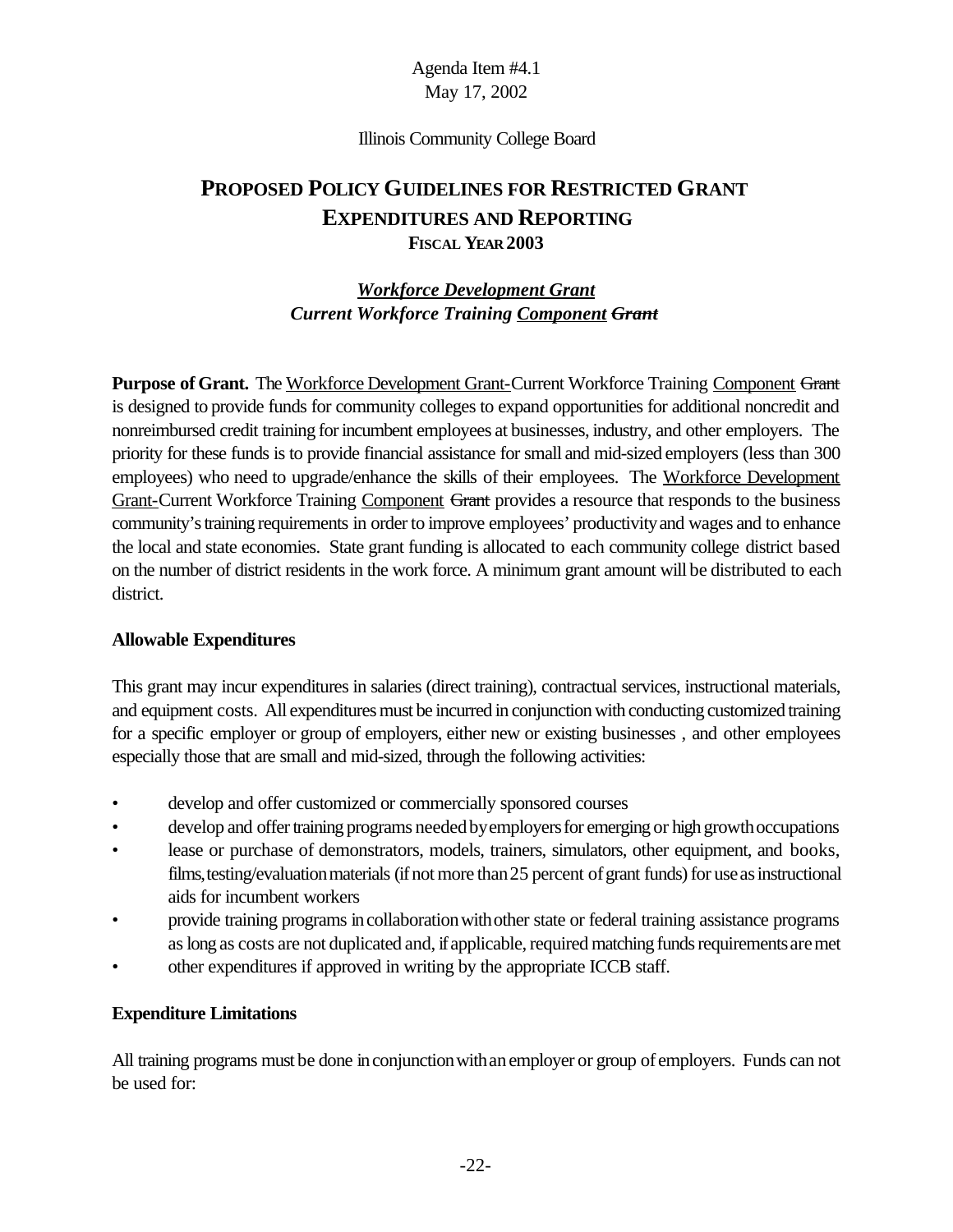- college administrative expenses including but not limited to salaries, fringe benefits, office equipment, consumable supplies, utilities, and rental of facilities
- courses that are claimed for credit hour reimbursement (see Grant Administrative Standards below)
- preparing individuals for the work force (pre-employment training)
- seminars, workshops, courses, or conferences offered to the public.

#### **Grant Administrative Standards**

Those courses eligible to be claimed on the ICCBS3 instructionalcredit hour claim, but are funded bythis grant, must be reported as nonreimbursable on the ICCB S3 instructional credit hour claim.

Reports of activities supported by the Workforce Development Grant-Current Workforce Training Component Grant shall be filed with the ICCB by August 1 following the end of the fiscal year on forms provided by the ICCB.

The grant funds shall be accounted for in a set of self-balancing accounts within the restricted purposes fund.

The grant funds shall be expended or obligated prior to June 30 each year, the last day of the fiscal year. Goods for which funds have been obligated shall be received and paid for prior to August 31 following the end of the fiscal year for which the funds were appropriated. Funds for services may not be obligated for services rendered after June 30. Unexpended funds totaling \$100 or more shall be returned to the ICCB byOctober 15 following the end ofthe fiscalyear. Unexpended funds totaling less than \$100 need not be returned to the ICCB provided the funds are spent in the next fiscal year and for the restricted grant purpose.

Grant funds not used in accordance with these criteria regardless of the amount shall be returned to the ICCB by October 15 following the end of the fiscal year. Other identification of improper expenditures subsequently verified by the ICCB shall be returned upon notification by the ICCB.

#### **Transfer of Funds**

Up to one-half (50 percent) of the Workforce Development Grant–Current Workforce Training Component may be transferred, at the district's discretion, to other components of the Workforce Development Grant. A minimum of one-half (50 percent) of the initial Workforce Development Grant–Current Workforce Training Component received by the district must be expended on the activities and expenditures listed above.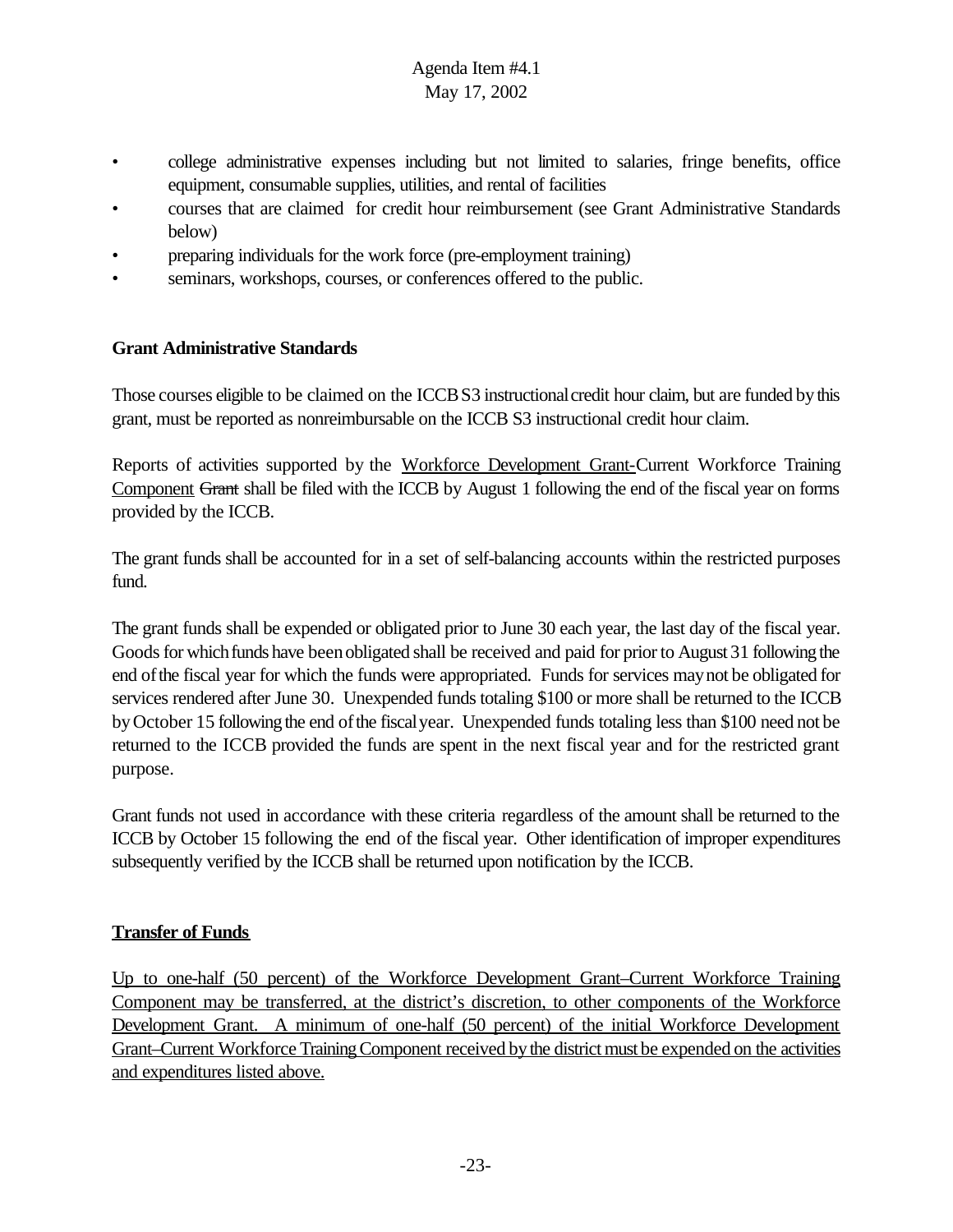| Example:                                        | Original  | <b>Transfer</b>    | Revised          |
|-------------------------------------------------|-----------|--------------------|------------------|
| <b>Business and</b><br><b>Industry Services</b> | \$300,000 | (\$150,000)<br>50% | \$150,000<br>50% |
| <b>Education-to-Careers</b>                     | \$120,000 | 6,000<br>(S<br>5%  | \$114,000<br>95% |
| Welfare/Low-Income<br><b>Support Services</b>   | \$150,000 | $+ $156,000$       | \$306,000        |
| <b>Current Workforce Training</b>               | \$100,000 |                    | \$100,000        |
| <b>Total Workforce</b><br>Development Grant     | \$670,000 | $-()$              | \$670,000        |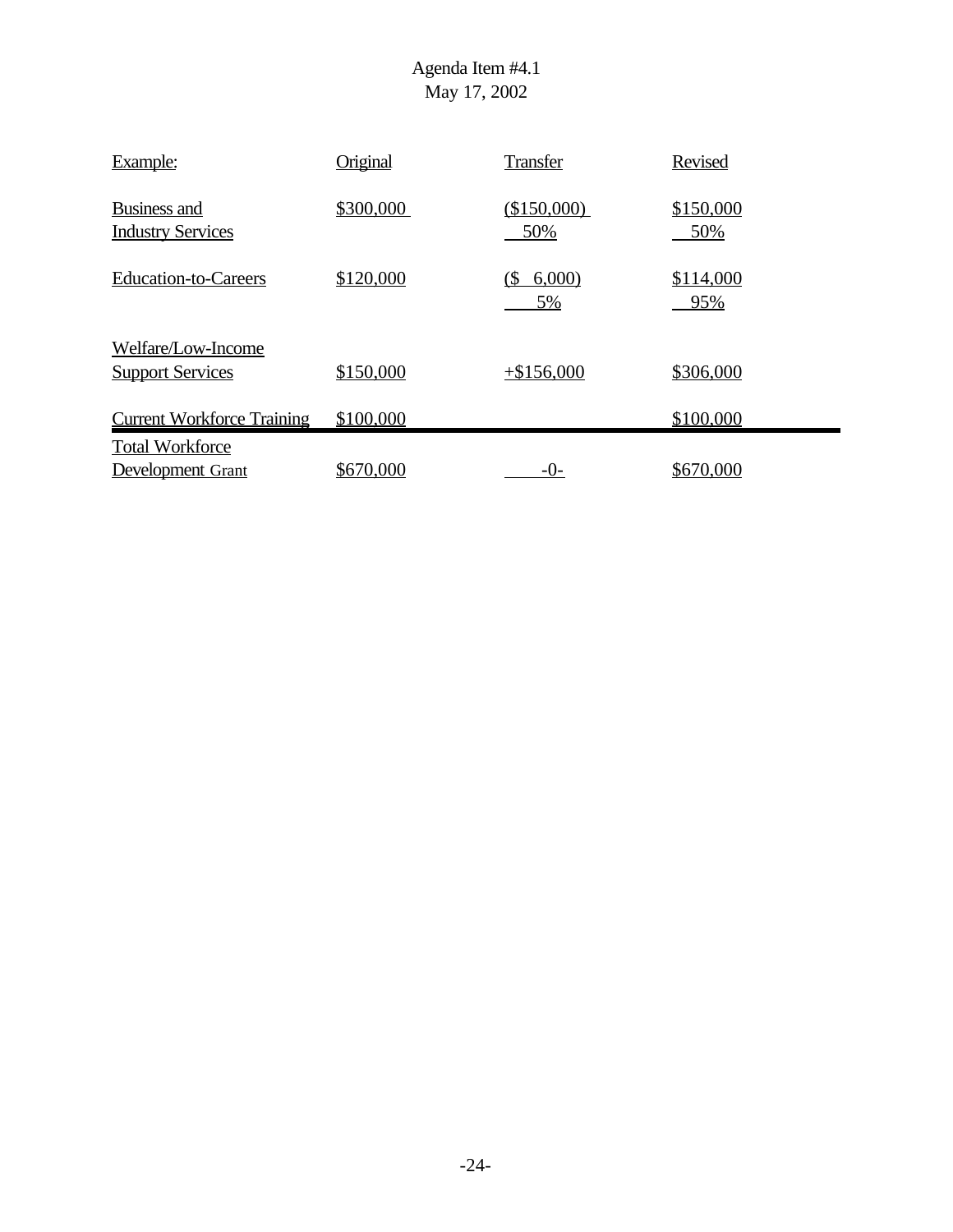#### Illinois Community College Board

# **PROPOSED POLICY GUIDELINES FOR RESTRICTED GRANT EXPENDITURES AND REPORTING FISCAL YEAR 2003**

## *Workforce Development Grant Education-to-Careers Component*

**Purpose of Grant**. Education-to-Careers (ETC) initiatives recognize that the communitycollege system needs to develop a fully integrated education/employment system in order to assure that students can move easily from education to work and from work to continuing education. The Workforce Development Grant–Education-to-Careers Component funds are dedicated to sustaining local ETC partnerships and institutionalizing ETC experiences and support services. The purpose of this funding is to support the community colleges in their efforts to affect systematic change.

Workforce Development Grant–Education-to-Careers Component activities can include the following:

- 1. Integration of ETC components into academic and technical instruction through:
	- development of integrated and articulated curricula between secondary, community college, and baccalaureate degree-granting institutions.
	- restructured and updated academic training programs, equipment, and work-based learning experiences to meet current industry standards.
	- integration of academic and technical instruction with work-based experiences, including applied methodologies, team-teaching strategies, and instruction in all aspects of an industry.
- 2. Development of school-based and work-based and/or work-site learning experiences.
- 3. Development and implementation of seamless programs of study through such mechanisms as articulation, faculty exchanges, or dual enrollment.
- 4. Sustainment of local ETC partnerships through:
	- implementations and operation of the local One-Stop Career Center and support of associated program, service site, and One-Stop system costs (refer to HRIC/IWIB Sharing Policy Framework).
	- integration of local ETC partnership activities into the college system for sustainability.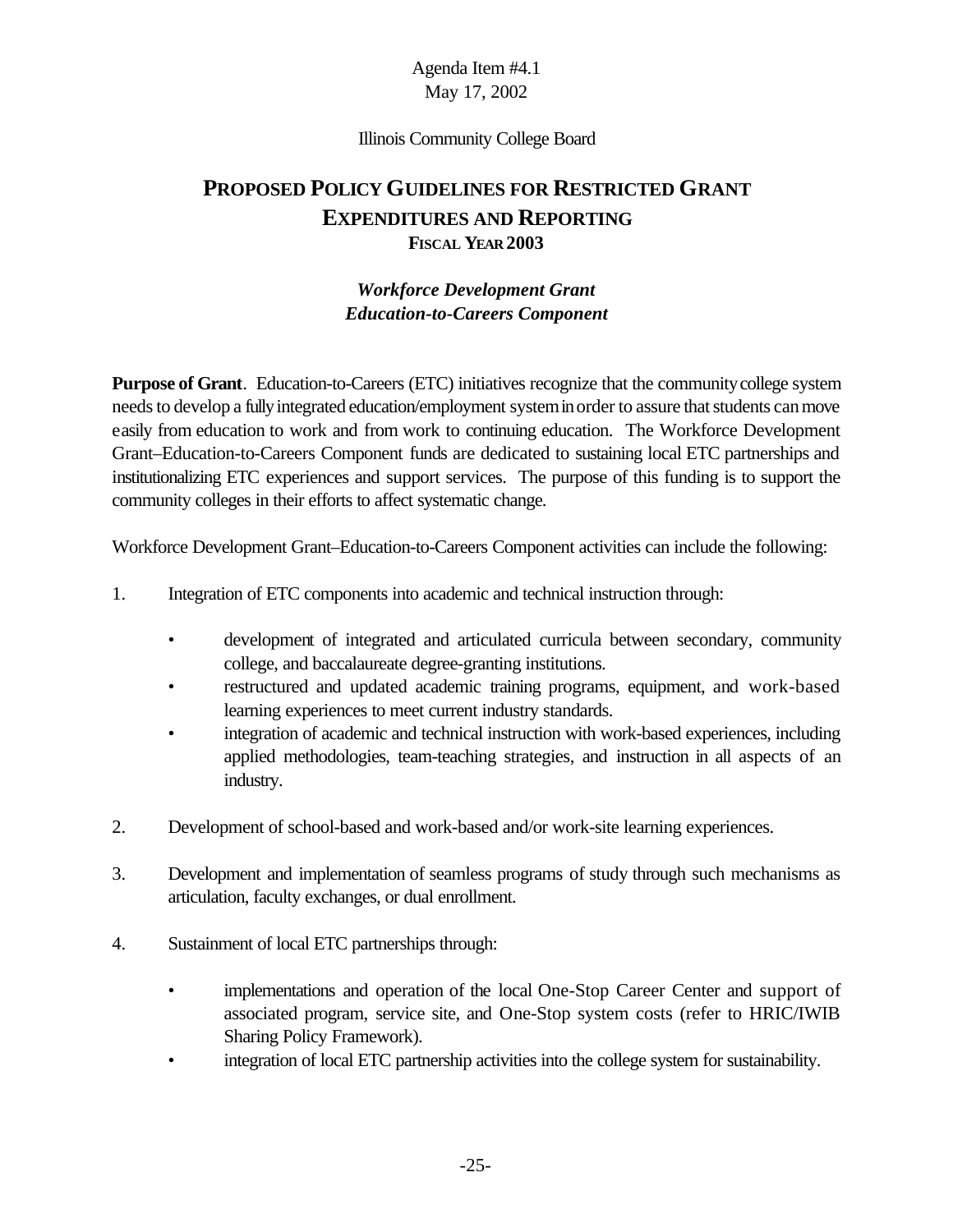Creation of transition services to help students through a course of study and into the world of work by:

- C development and/or implementationof assessment and guidance processesforstudentsto identify and select or re-select interests, goals, and career choices.
- C development of means to monitor student progress toward meeting short and long-term career goals and establishing intervention processes to assist students in meeting their objectives.
- C exposure of students to accurate and relevant information about the world of work.
- C establishment or improvement of programs and services that assist students in obtaining employment upon completion of their courses of study.

Development of continual assessment procedures for ETC programs and activities.

### **Allowable Expenditures**

*Personnel* - salary and benefits for personnel based on the percentage of time they spend on ETC related activities.

*Contractual* - errors and omissions insurance and audit fees that represent shared system costs of Workforce Investment Act activities which cannot be paid from the college's levy proceeds.

### *Materials*

- Promotional materials that include brochures, newsletters, presentation materials that promote ETC concepts and activities.
- Instructional materials that are used to update curricula and training programs, to integrate instruction with work-based experiences, or to assist students with career planning.

*Equipment* - the lease or purchase of equipment used to update academic and training programs to meet current industry standards, or to develop school or work-based learning experiences, or to assist students with career selection or development. Equipment may not be used for administrative purposes.

*Travel* - travel expenses related to staff development, academic integration, curriculum development, student career planning or sustainability of ETC concepts.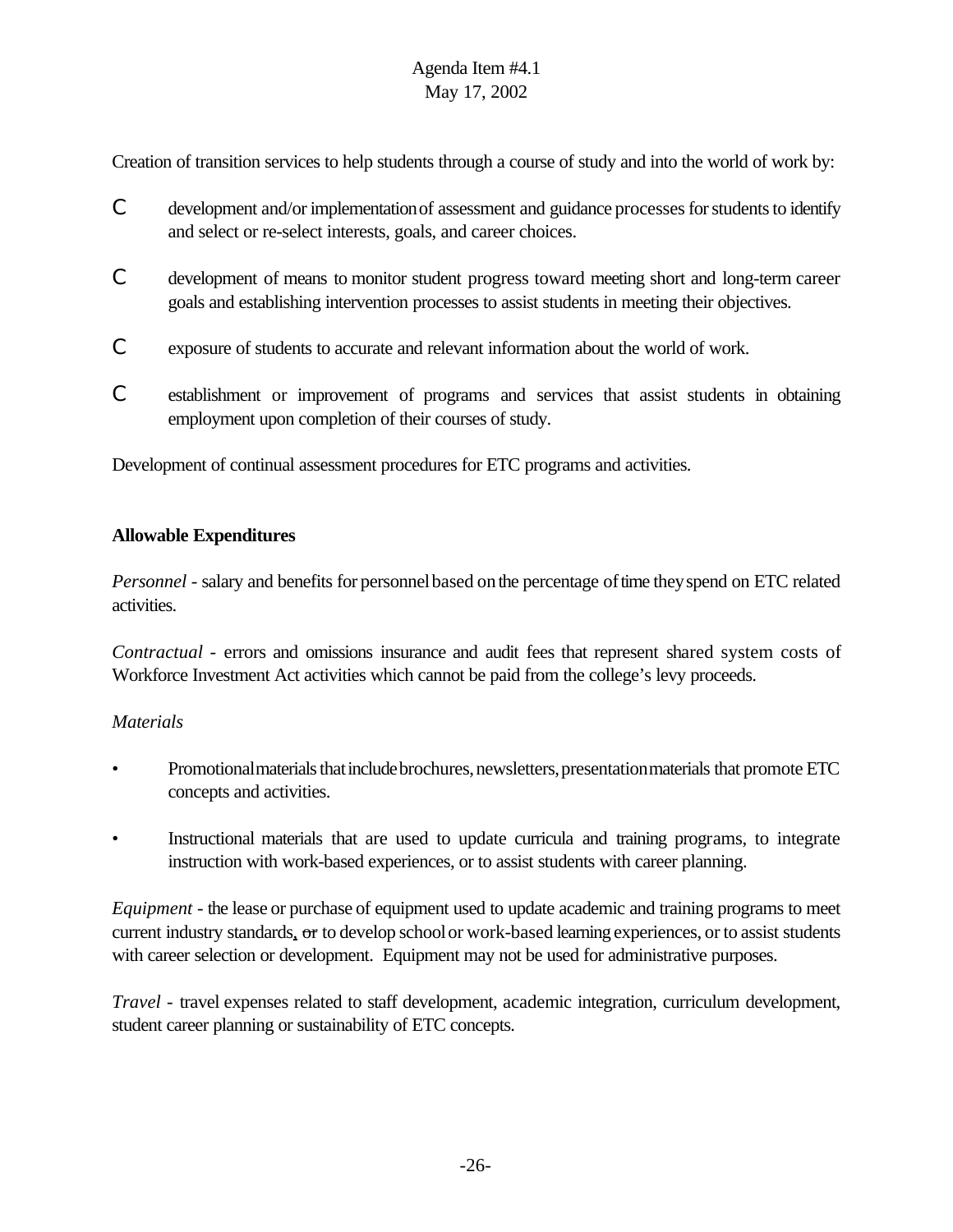*Staff Development* - professional development activities for faculty and staff that prepare them to implement ETC concepts.

*Fixed Charges*- college's proportionate share ofrentalcostsshared witha co-located One-Stop Career Center partner.

*Utilities*- college's proportionate share of utility cost shared with a co-located One-Stop Career Center partner.

*Other expenditures* if approved in writing by the appropriate ICCB staff.

### **Expenditure Limitations** — None

# **Grant Administrative Standards**

To qualify for these grants, each college must submit an ETC plan to the ICCB.

Reports of activities and services supported by the ETC grant shall be filed with the ICCB by August 1 following the end of the fiscal year on forms provided by the ICCB.

The grant funds shall be accounted for in a set of self-balancing accounts within the restricted purposes fund.

The grant funds shall be expended or obligated prior to June 30 each year, the last day of the fiscal year. Goods for which funds have been obligated shall be received and paid for prior to August 31 following the end of the fiscal year for which the funds were appropriated. Funds for services, including salaries and benefits, may not be obligated for services rendered after June 30. Unexpended funds totaling \$100 or more shall be returned to the ICCB by October 15 following the end of the fiscal year. Unexpended funds totaling less than \$100 need not be returned to the ICCB provided the funds are spent in the next fiscal year and for the restricted grant purpose.

Grant funds not used in accordance with these criteria regardless of the amount shall be returned to the ICCB by October 15 following the end of the fiscal year. Other identification of improper expenditures subsequently verified by the ICCB shall be returned upon notification by the ICCB.

**Transfer of Funds**. Up to <u>one-half (50 percent)</u> one-third (33 percent) of the Workforce Development Grant - Education-to-Careers Component may be transferred, at the district's discretion, to other components of the Workforce Development Grant. A minimum of <u>one-half (50 percent</u>) two-thirds (67 percent) of the initial Workforce Development Grant–Education-to-Careers Component received by the district must be expended on the activities and expenditures listed above.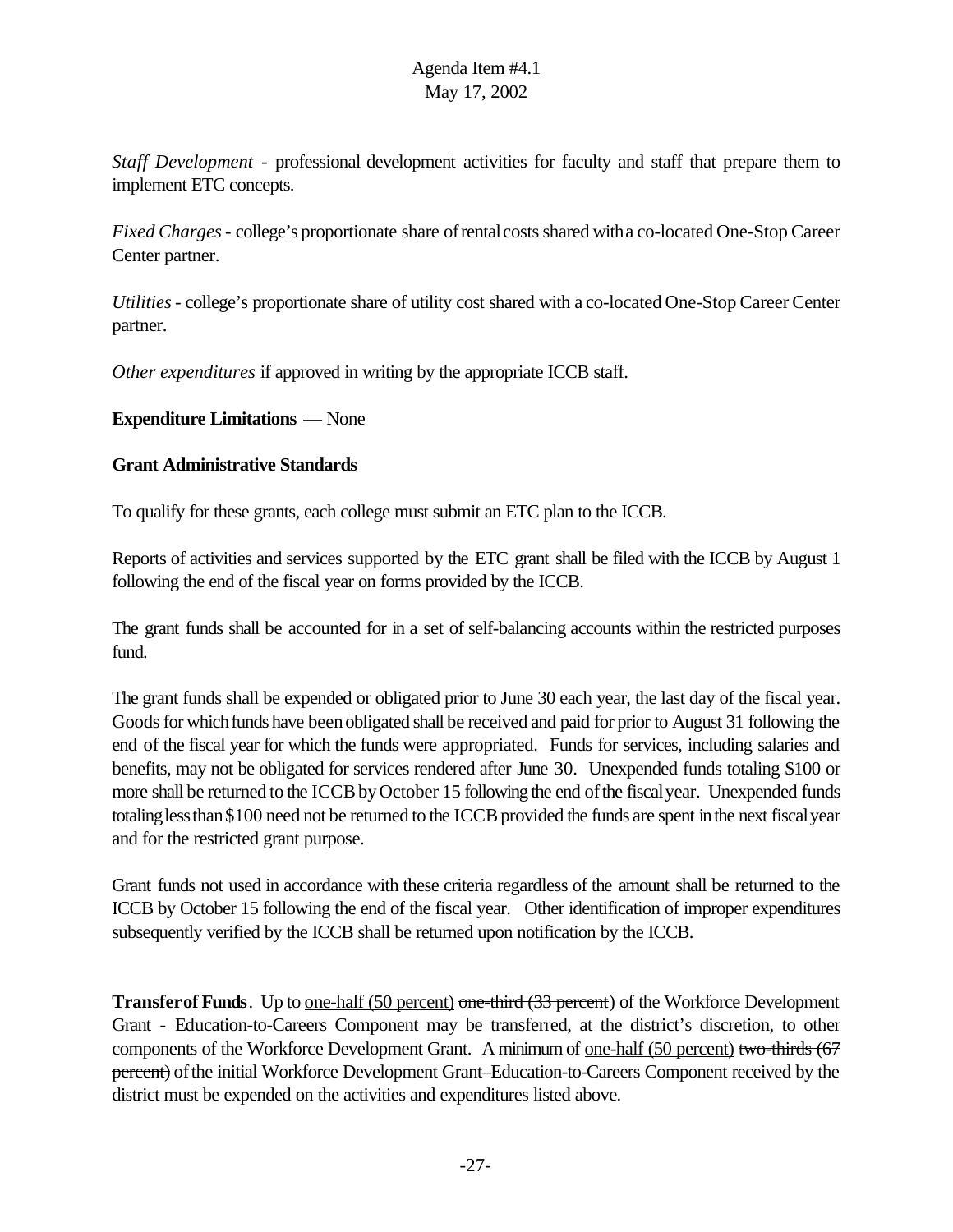| Example:                                      | Original                     | <b>Transfer</b>                   | Revised                           |
|-----------------------------------------------|------------------------------|-----------------------------------|-----------------------------------|
| Business and<br><b>Industry Services</b>      | \$300,000                    | (\$150,000100,000)<br>50% 33%     | \$150,000200,000<br>50% 67%       |
| <b>Education-to-Careers</b>                   | \$120,000                    | 6,00020,000<br>$($ \$<br>5% 16.7% | $$114,000$ $100,000$<br>95% 83.3% |
| Welfare-to-Work                               | \$150,000                    | $+ $120,000$                      | \$270,000                         |
| Welfare/Low-Income<br><b>Support Services</b> | \$150,000                    | $+ $156,000$                      | \$306,000                         |
| <b>Current Workforce Training</b>             | \$100,000                    |                                   | \$100,000                         |
| <b>Total Workforce</b>                        |                              |                                   |                                   |
| Development Grant                             | $$670,000 \frac{570,000}{ }$ | $-0-$                             | \$670,000 570,000                 |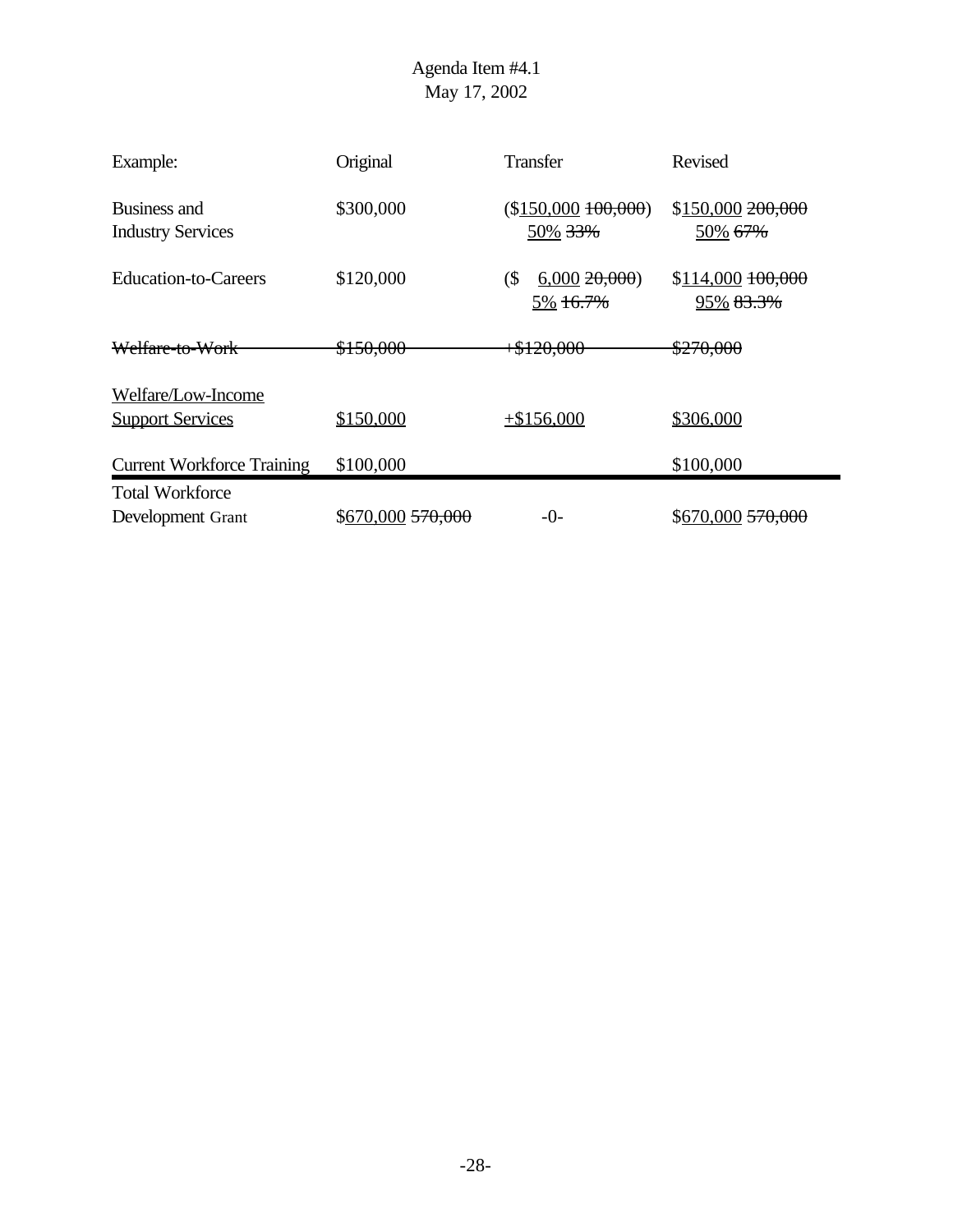#### Illinois Community College Board

# **PROPOSED POLICY GUIDELINES FOR RESTRICTED GRANT EXPENDITURES AND REPORTING FISCAL YEAR 2003**

## *Workforce Development Grant Welfare/Low-Income Support Services Welfare-to-Work Component*

**Purpose of Grant**. The Workforce Development Grant–Welfare/Low-Income (working poor) Support Services Welfare-to-Work Component is designed to fund the infrastructure for working with welfare recipients and the working poor at each community college. These funds help provide support for welfare clients and/or low-income students welfare-to-work initiatives at the college and/or in cooperation with local Department of Human Services offices (DHS) and to support educational activities allowed under the Illinois Welfare-to-Work law. The grant funds specifically support a welfare/low-income welfare-to-work liaison at each college to work with all existing entities who interact with welfare recipients, such as business and industry, job training, localDHS offices, and other educationand training entities. The liaison provides and identifies linkages to educational services such as career assessment, financial aid, instruction, job coaching, mentoring, and counseling for welfare recipients who are presently working or need skills to enter the workforce and the working poor. They also work with business and industry to identify skill upgrading and career opportunities where jobs are available.

### **Allowable Expenditures**

*Personnel* - salaries and benefits (based upon the percentage of time) for a liaison and support personnel such as case managers, job coaches, job mentors, and counselors.

*Career and skill assessment testing* as needed for recipients.

*Tuition, fees, and support services* such as child care, transportation, and items necessary for job interviews needed by recipients in preparation for obtaining and/or retaining a job.

*Equipment* - computers and components for 1) reporting and tracking welfare recipients and working poor students, and 2) for use by welfare recipients and working poor students in education, career assessment, and job preparation activities.

*Operating Costs -* includes copying, consumable supplies, utilities and telephone, promotional materials, and facility rental associated with welfare/working poor support welfare-to-work activities.

*Travel* - travel expenses as related to welfare/working poor support welfare-to-work activities.

*Staff development* - seminars, courses, and conferences for staff.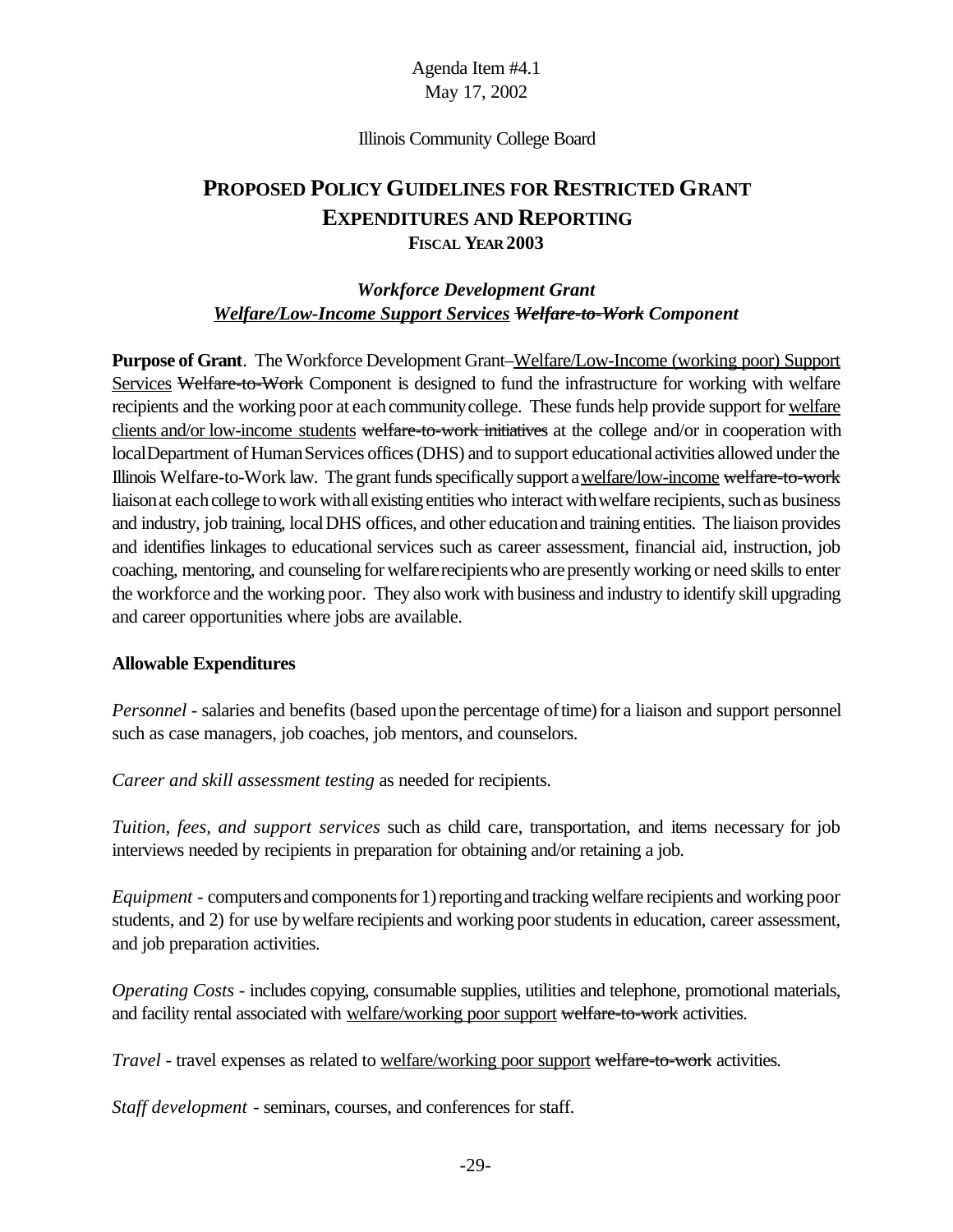*Other expenditures* if approved in writing by the appropriate ICCB staff.

### **Expenditure Limitations —** None

#### **Grant Administrative Standards**

To qualify for this grant, each college district must identify and report to the ICCB a liaison for <u>welfare/low-</u> income welfare-to-work students.

Reports of activities and services supported by the Workforce Development Grant–Welfare/Low-Income Support Services Welfare-to-Work Component shall be filed with the ICCB by August 1 following the end of the fiscal year on forms provided by the ICCB.

The grant funds shall be accounted for in a set of self-balancing accounts within the restricted purposes fund.

The grant funds shall be expended or obligated prior to June 30 each year, the last day of the fiscal year. Goods for which funds have been obligated shall be received and paid for prior to August 31 following the end of the fiscal year for which the funds were appropriated. Funds for services, including salaries and benefits, may not be obligated for services rendered after June 30. Unexpended funds totaling \$100 or more shall be returned to the ICCB by October 15 following the end of the fiscal year. Unexpended funds totaling less than \$100 need not be returned to the ICCB provided the funds are spent in the next fiscal year and for the restricted grant purpose.

Grant funds not used in accordance with these criteria regardless of the amount shall be returned to the ICCB by October 15 following the end of the fiscal year. Other identification of improper expenditures subsequently verified by the ICCB shall be returned upon notification by the ICCB.

#### **Transfer of Funds**

Up to <u>one-half (50 percent)</u> one-third (33 percent) of the Workforce Development Grant–Welfare/Low-Income Support Services Welfare-to-Work Component may be transferred, at the district's discretion, to other components of the Workforce Development Grant. A minimum of <u>one-half (50 percent)</u> twothirds (67 percent) of the initial Workforce Development Grant–Welfare/Low-Income Support Services Welfare-to-Work Component received by the district must be expended on the activities and expenditures listed above.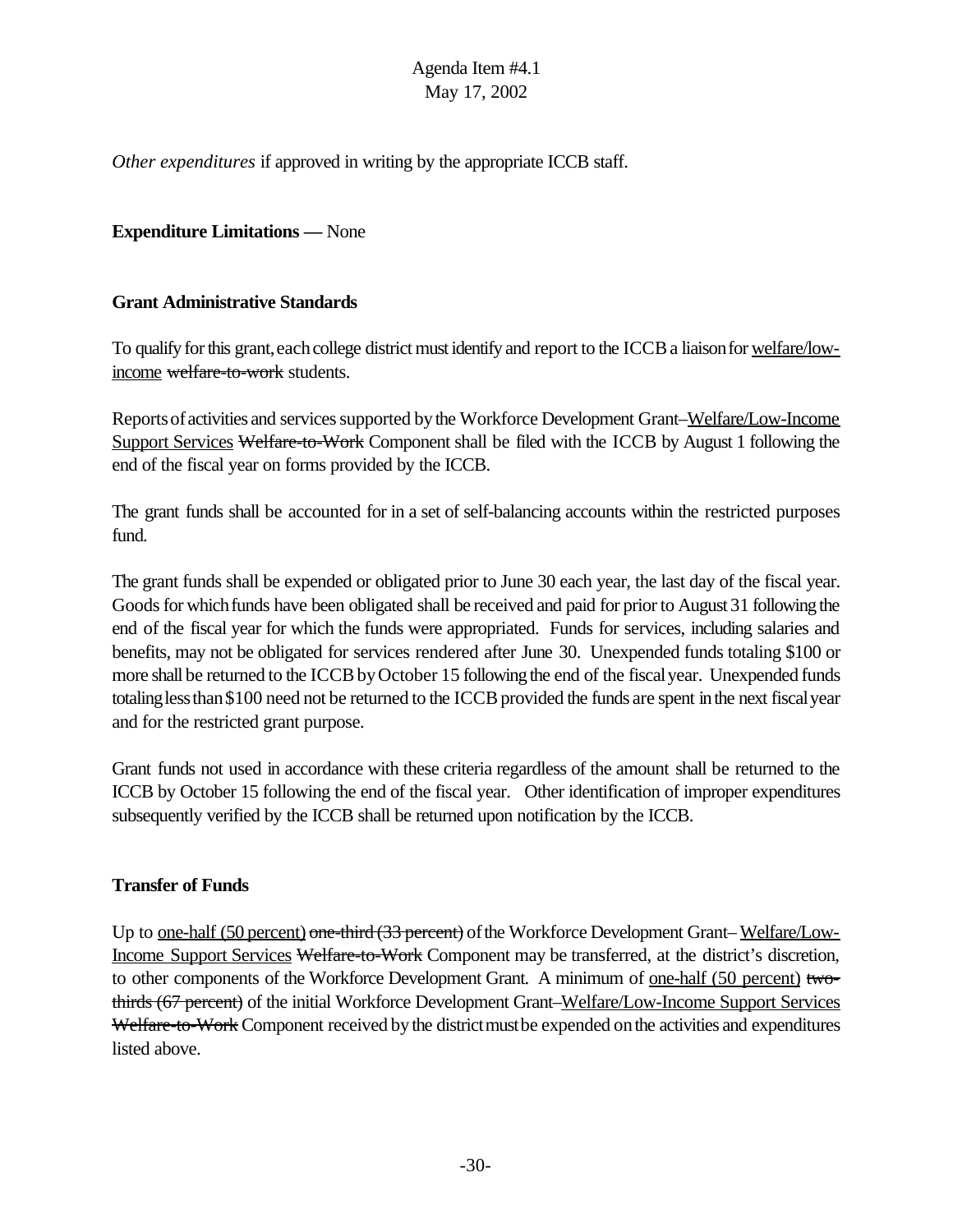| Example:                                      |                              |                                   |                                   |
|-----------------------------------------------|------------------------------|-----------------------------------|-----------------------------------|
|                                               | Original                     | <b>Transfer</b>                   | Revised                           |
| Business and<br><b>Industry Services</b>      | \$300,000                    | $($150,000\ 100,000)$<br>50% 33%  | \$150,000200,000<br>50% 67%       |
| Education-to-Careers                          | \$120,000                    | $($ \$<br>6,00020,000<br>5% 16.7% | $$114,000$ $100,000$<br>95% 83.3% |
| Welfare-to-Work                               | <del>\$150,000</del>         | <del>8120,000+</del>              | \$270,000                         |
| Welfare/Low-Income<br><b>Support Services</b> | \$150,000                    | $+$156,000$                       | \$306,000                         |
| <b>Current Workforce Training</b>             | \$100,000                    |                                   | \$100,000                         |
| <b>Total Workforce</b><br>Development Grant   | \$670,000 <del>570,000</del> | -0-                               | \$670,000 <del>570,000</del>      |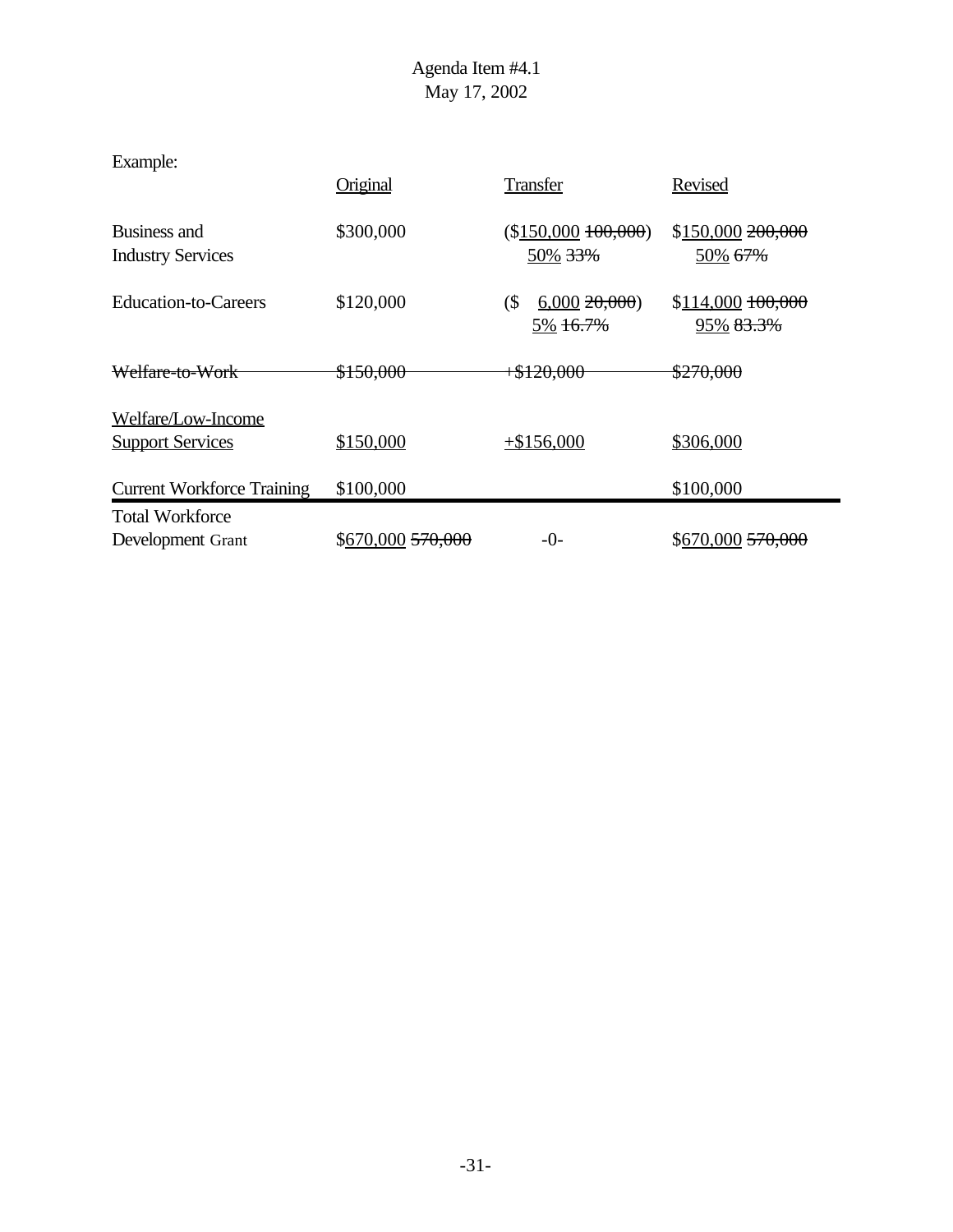#### Illinois Community College Board

# **PROPOSED POLICY GUIDELINES FOR RESTRICTED GRANT EXPENDITURES AND REPORTING FISCAL YEAR 2003**

# *P-16 Initiative Grant Accelerated College Enrollment (ACE)*

**Purpose of Grant.** P-16 Initiative Accelerated College Enrollment Grant funding is intended to allow community colleges to address the need to strengthen student preparation within the P-16 education spectrum in two ways: expand their service to high school students desiring to take college-level classes prior to receiving their high school diploma. The grant is designed to assist high school students desiring to enroll in college-level classes to accelerate their college coursework.

- 1. expand their service to high school students desiring to take college-level classes prior to receiving their high school diploma to accelerate their college coursework (formerly known as the Accelerated College Enrollment Grant). Funds are to be used primarily to support in-district high school students. In instances where students from outside the college district are being served, a written agreement must be in place between the community college providing the instruction and the student's home community college;
- 2. implement and/or expand programs and services that relate to teacher preparation (certification) and professional development (recertification). The intent is to allow colleges to enhance or expand current activities. Funds used for this purpose must **supplement, not supplant,** funds currently being directed to teacher preparation and/or professional development programs and services for K-12 teachers and for college faculty involved in delivering instruction directly related to teacher preparation or recertification.

### **Allowable Expenditures**

*Tuition and Fees for Dual Credit/Dual Enrollment* - the expense of course tuition and universal fees associated with the coursework of the high school student participating in dual credit or dual enrollment opportunities ACE student. The student must be enrolled as of the midterm to receive the funding (i.e., eligible for credit hour grant funding). Funds are to be used primarily to support in-district high school students. In instances where students from outside the college district are being served, a written agreement must be in place between the community college providing the instruction and the student's home community college.

College districts will receive credit for eligible midtermstudent enrollments at the rate of \$55 per credit hour regardless of the local district's in-district tuition and universal fee rates, up to the total amount allocated to the district. The college may use these funds for full or partial coverage of the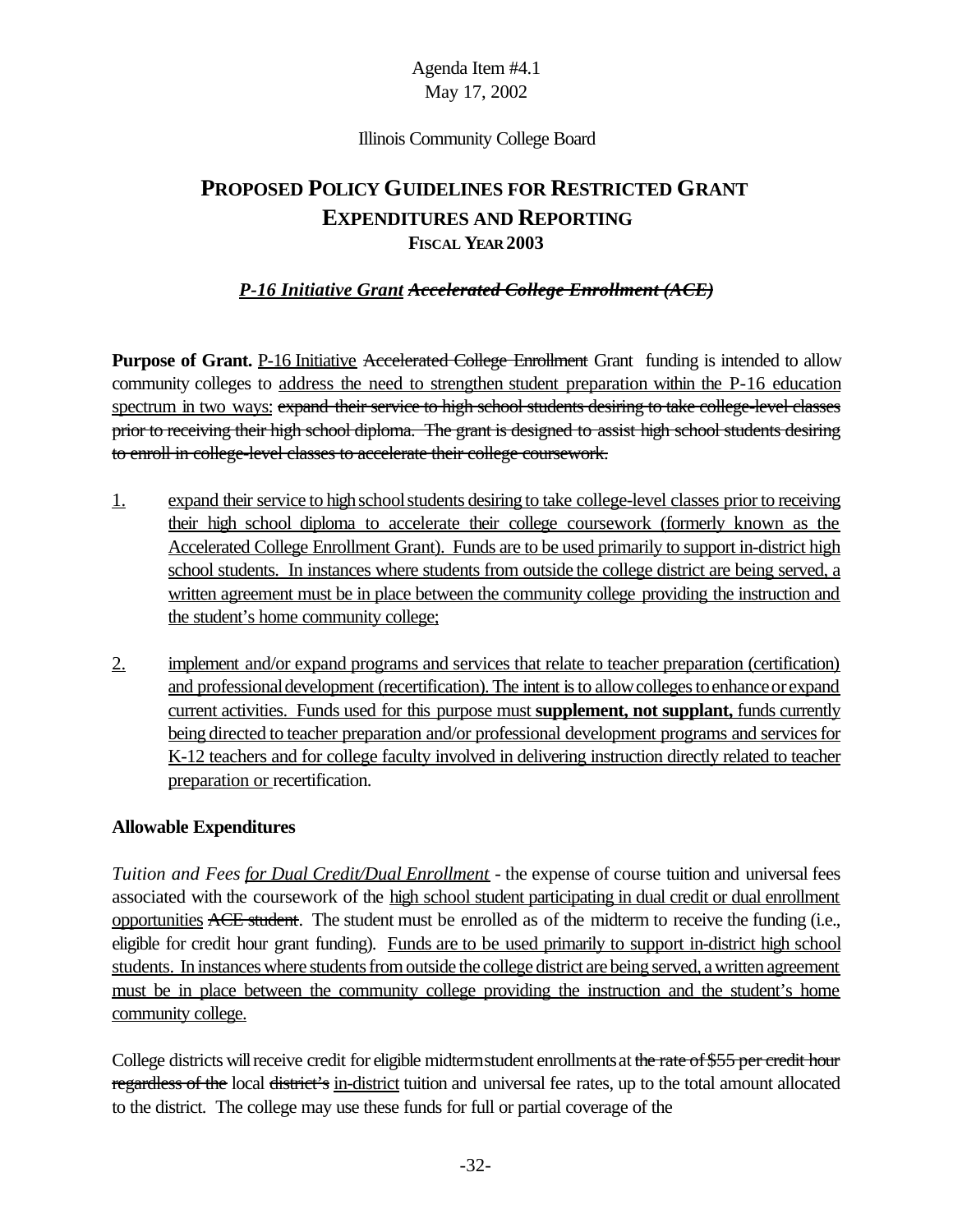high school student's tuition and universal fees for courses generating ICCB reimbursable credit hours during a semester in the current fiscal year.

*Teacher Preparation and Professional Development -* the expenses associated with:

- 1. the development and/or implementation of new professional education courses, including related professional development for faculty
- 2. partnerships with teacher preparation programs at senior institutions for the purpose of increasing articulation opportunities or developing new models of teacher preparation curricula
- 3. development and/or implementation of professional development opportunities for current teachers, particularly related to recertification requirements
- 4. partnerships with K-12 schools, districts, or regional offices ofeducationto enhance professional development opportunities for current teachers.

# **Expenditure Limitations**

*Dual Credit/Dual Enrollment -* All allowable expenditures must be directly associated with high school students involved in dual credit/dual enrollment opportunities the Accelerated College Rnollment student. The student must be taking college-level courses offered during a semester in the current fiscal year. Funds maynot be used for coursework inAdult Basic or SecondaryEducation (ABE/ASE), Englishas a Second Language (ESL), General Educational Development (GED), or Remedial/Developmental (i.e., the courses must be approved by the ICCB as funding category: Baccalaureate, Business, Technical, or Health).

*Teacher Preparation and Professional Development:* The intent of this category of expenditures is to allow colleges to enhance or expand current activities. All allowable expenditures must **supplement, not** supplant, funds currently being directed to teacher preparation and/or professional development programs and services for K-12 teachers and for college faculty involved in delivering instruction directly related to teacher preparation or recertification.

### **Grant Administrative Standards**

Report of activities supported by the P-16 Initiative Accelerated College Enrollment Grant shall be filed with the ICCB by August 1 following the end of the fiscal year on forms provided by the ICCB.

The grant funds shall be accounted for in a set of self-balancing accounts within the restricted purposes fund and verified in the audit of the college district.

The grant funds shall be expended or obligated prior to June 30 each year, the last day of the fiscal year. Grant funds should be accounted for in the same period as in the credit hour claiming process. Unexpended funds totaling \$100 or more shall be returned to the ICCB by October 15 following the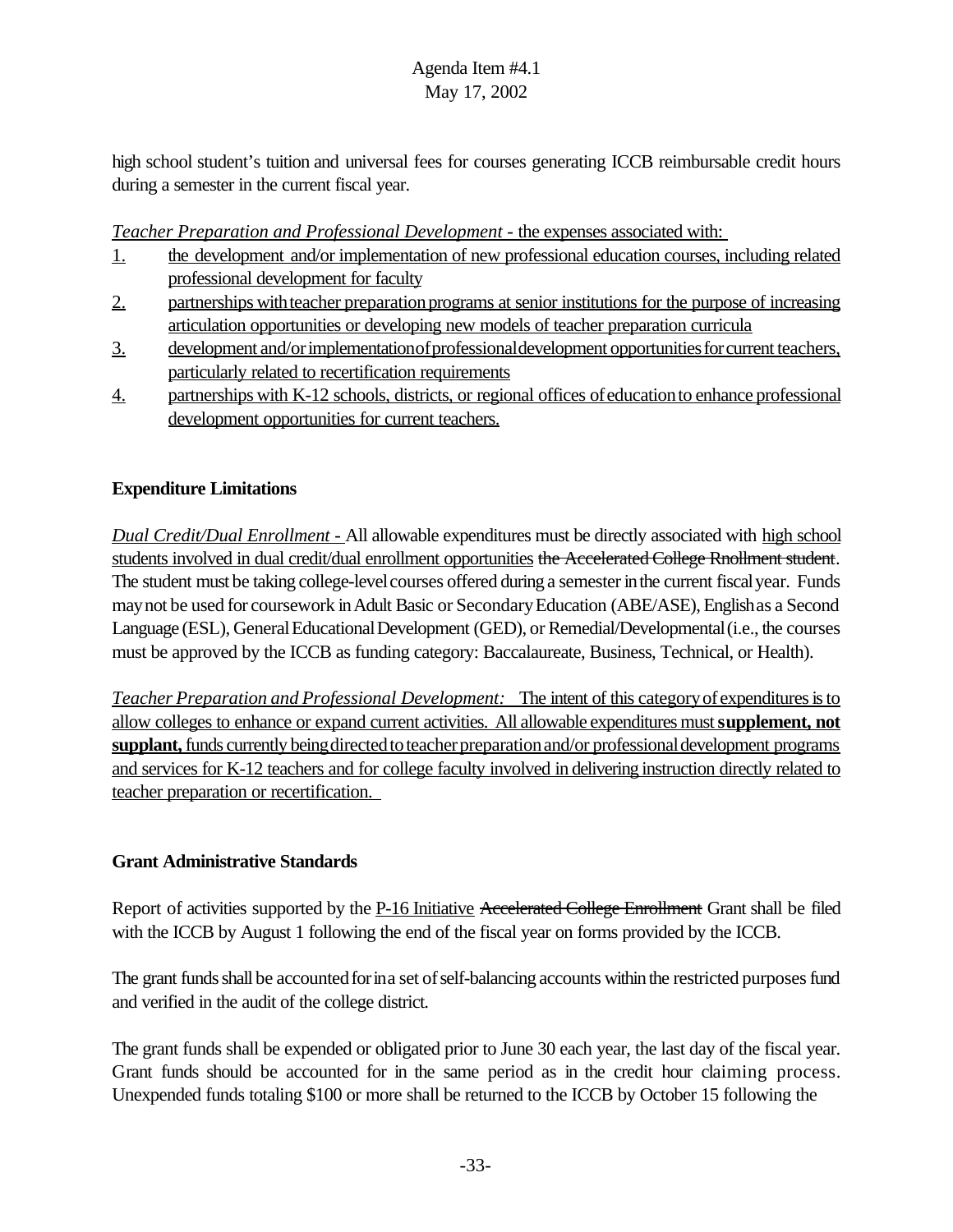end of the fiscal year. Unexpended funds totaling less than \$100 need not be returned to the ICCB provided the funds are spent in the next fiscal year and for the restricted grant purpose.

Grant funds not used in accordance with these criteria regardless of the amount shall be returned to the ICCB by October 15 following the end of the fiscal year. Other identification of improper expenditures subsequently verified by the ICCB shall be returned upon notification by the ICCB.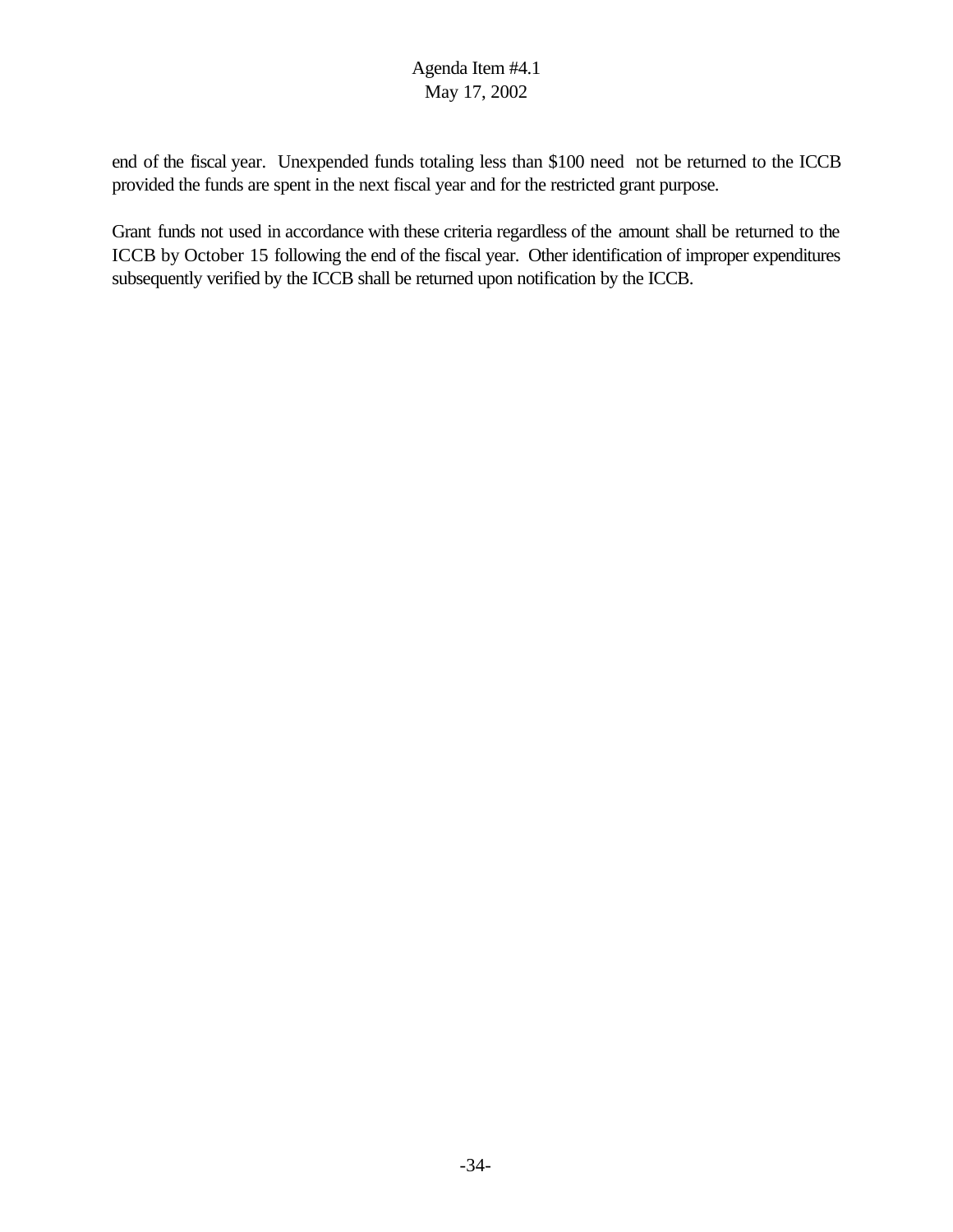#### Illinois Community College Board

# **PROPOSED POLICY GUIDELINES FOR RESTRICTED GRANT EXPENDITURES AND REPORTING FISCAL YEAR 2003**

## *Advanced Technology Grant ILCCO Student Support Center Component Illinois Community Colleges Online Grant*

**Purpose of Grant.** The Advanced Technology Grant-ILCCO Student Support Center Component Illinois Community Colleges Online (ILCCO) funding is state grants allocated proportionally to each community college district based on a flat grant per district to support student services activities for online students.

#### **Allowable Expenditures**

*Salaries and benefits for technical staff and support staff* in the areas of advising, counseling, registration, orientation, and tutoring for online students.

*Library support and test proctoring services* for online students.

*Marketing & promotional activities* for online students.

*Travel costs* associated with staff attending ILCCO and IVC student support center meetings and events.

*Other expenditures* if approved in writing by the appropriate ICCB staff.

#### **Expenditure Limitations**

These grant funds may **NOT** be used to purchase equipment, software, and/or software license. All expenditures shall serve to continue, increase, and/or improve student support services and offerings for online students in Illinois.

#### **Grant Administrative Standards**

Reports of activities and services supported by the Advanced Technology Grant-ILCCO Student Support Center Component Hlinois Community College Online Grant shall be filed with the ICCB by August 1 following the end of the fiscal year on forms provided by the ICCB.

The grant funds shall be accounted for in a set of self-balancing accounts within the restricted purposes fund.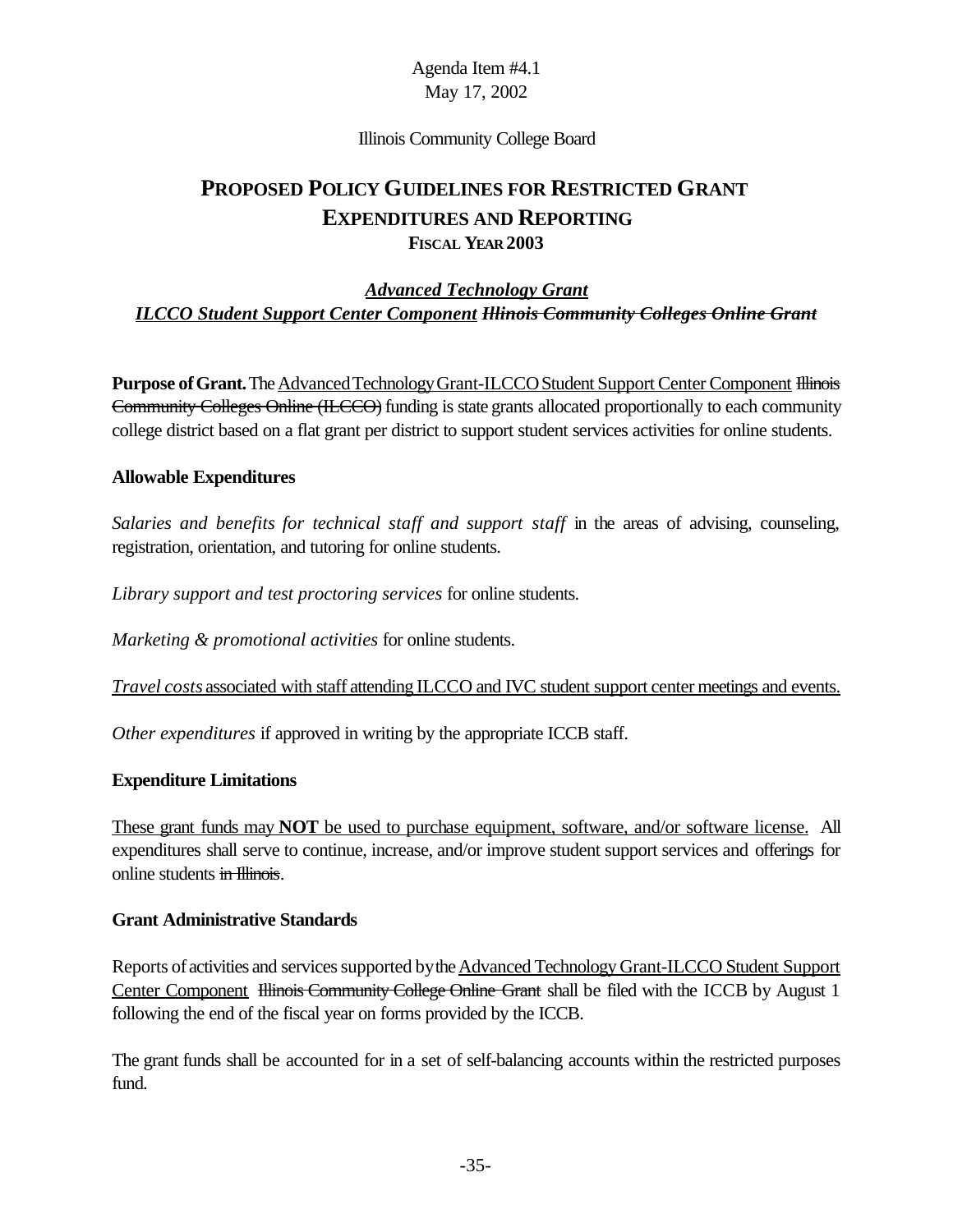The grant funds shall be expended or obligated prior to June 30 each year, the last day of the fiscal year. Goods for which funds have been obligated shall be received and paid for prior to August 31 following the end of the fiscal year for which the funds were appropriated. Unexpended funds totaling \$100 or more shall be returned to the ICCB by October 15 following the end of the fiscal year. Unexpended funds totaling less than \$100 need not be returned to the ICCB provided the funds are spent in the next fiscal year and for the restricted grant purpose.

Grant funds not used in accordance with these criteria regardless of the amount shall be returned to the ICCB by October 15 following the end of the fiscal year. Other identification of improper expenditures subsequently verified by the ICCB shall be returned upon notification by the ICCB.

**Transfer of Funds**. Up to one-half (50 percent) of the Advanced Technology Grant–Illinois Community Colleges OnLine Component may be transferred, at the district's discretion, to other components of the Advanced Technology Grant. A minimum of one-half (50 percent) of the initial Advanced Technology Grant–Illinois Community Colleges OnLine Component received by the district must be expended on the activities and expenditures listed above.

| Example:                                            | <b>Original</b> | <b>Transfer</b>    | Revised          |
|-----------------------------------------------------|-----------------|--------------------|------------------|
| <b>Instructional Equipment</b>                      | \$300,000       | \$120,000          | \$420,000        |
| <b>Technology Support</b>                           | \$120,000       |                    | \$120,000        |
| <b>Staff Technical</b><br><b>Skills Enhancement</b> | \$240,000       | (\$120,000)<br>50% | \$120,000<br>50% |
| <b>Illinois Community</b><br><b>Colleges Online</b> | \$10,000        |                    | \$10,000         |
| <b>Total Advanced</b><br><b>Technology Grant</b>    | \$670,000       | $-()$ -            | \$670,000        |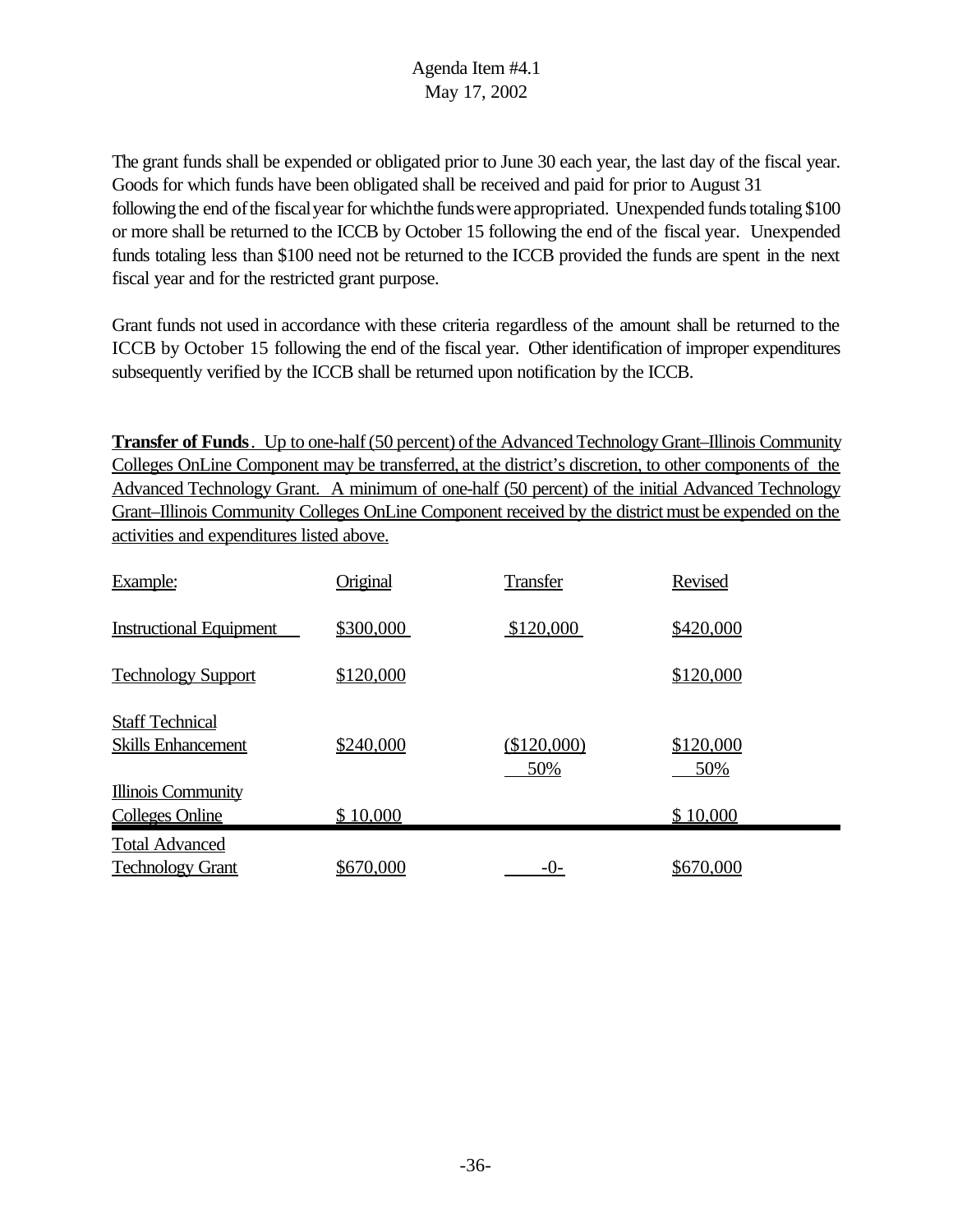#### Illinois Community College Board

# **PROPOSED POLICY GUIDELINES FOR RESTRICTED GRANT EXPENDITURES AND REPORTING FISCAL YEAR 2003**

# *Advanced Technology Grant Instructional Equipment Component*

**Purpose of Grant**. The Advanced Technology Grant-Instructional Equipment Component funds are intended to allow colleges to continue to upgrade and purchase new specialized equipment for training programs and to lease/purchase new computer hardware and software for instructional and student use.

### **Allowable Expenditures**

Lease or purchase demonstrators, models, trainers, and other instructional equipment needed for instruction or instructional support services, including:

- C connectors
- C interfacing equipment
- C computer software
- C computer peripherals
- C operating and repair instruction manuals
- C instructional furnishings that are designed for and integral to the use of the instructional equipment
- C telecommunications networks designed to interconnect with other colleges and extension centers within the district

### **Expenditure Limitations** — None

### **Grant Administrative Standards**

Reports of activities and services supported bythe Advanced Technology Grant-Instructional Equipment Component shall be filed with the ICCB by August 1 following the end of the fiscal year on forms provided by the ICCB.

The grant funds shall be accounted for in a set of self-balancing accounts within the restricted purposes fund.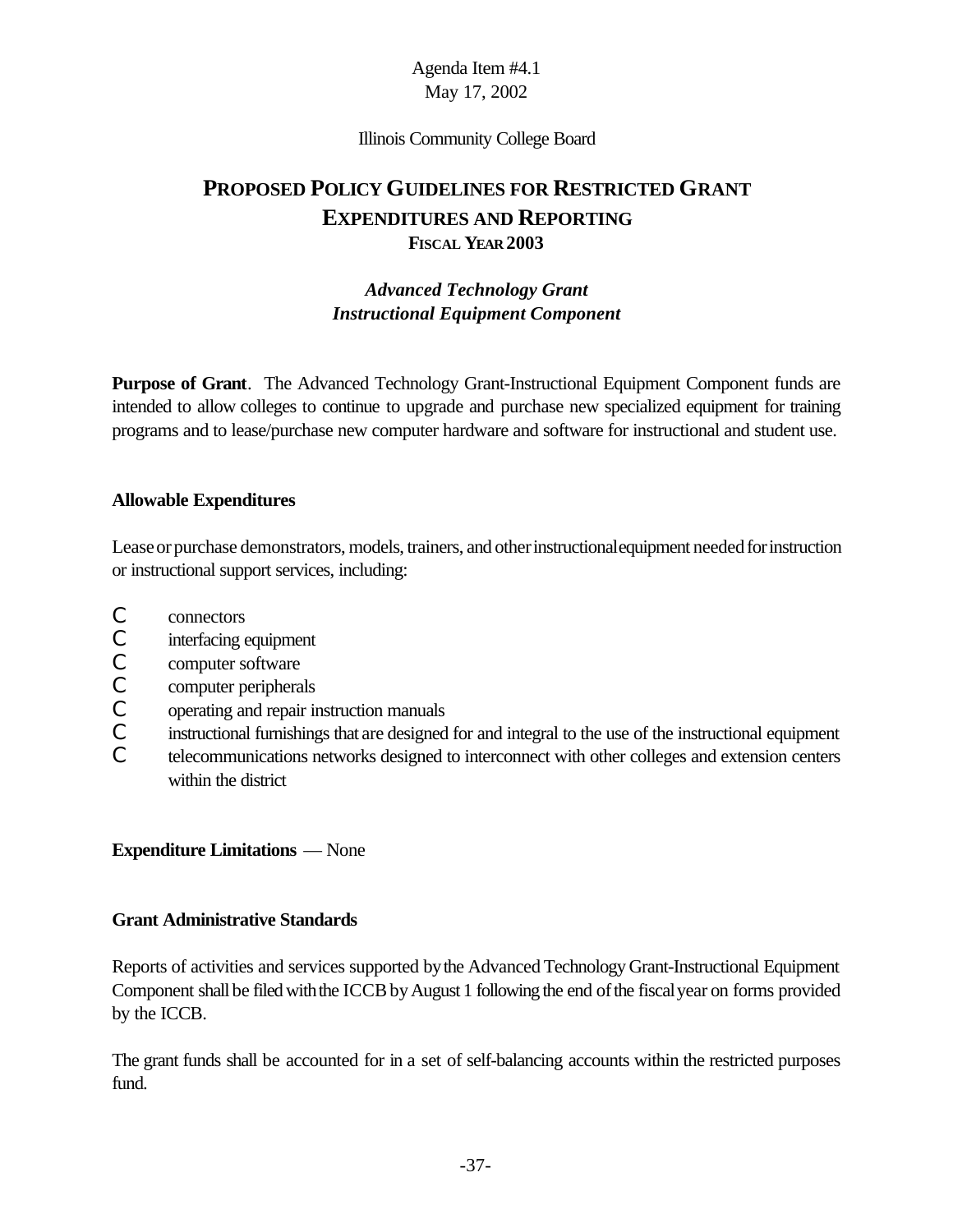The grant funds shall be expended or obligated prior to June 30 each year, the last day of the fiscal year. Goods for which funds have been obligated shall be received and paid for prior to August 31 following the end of the fiscal year for which the funds were appropriated. Unexpended funds totaling \$100 or more shall be returned to the ICCB by October 15 following the end of the fiscal year. Unexpended funds totaling less than \$100 need not be returned to the ICCB provided the funds are spent in the next fiscal year and for the restricted grant purpose.

Grant funds not used in accordance with these criteria regardless of the amount shall be returned to the ICCB by October 15 following the end of the fiscal year. Other identification of improper expenditures subsequently verified by the ICCB shall be returned upon notification by the ICCB.

**Transfer of Funds**. Up to <u>one-half (50 percent)</u> one-third (33 percent) of the Advanced Technology Grant-Instructional Equipment Component may be transferred, at the district's discretion, to other components of the Advanced Technology Grant. A minimum of one-half (50 percent) two-thirds (67 percent) of the initial Advanced Technology Grant-Instructional Equipment Component received by the district must be expended on the activities and expenditures listed above.

| Example:                       | Original          | <b>Transfer</b>              | Revised                         |
|--------------------------------|-------------------|------------------------------|---------------------------------|
| <b>Instructional Equipment</b> | \$300,000         | \$120,00080,000              | \$420,000 380,000               |
| <b>Technology Support</b>      | \$120,000         |                              | \$120,000                       |
| <b>Staff Technical</b>         |                   |                              |                                 |
| <b>Skills Enhancement</b>      | \$240,000         | (\$120,00080,000)<br>50% 33% | $$120,000$ $160,000$<br>50% 67% |
| <b>Illinois Community</b>      |                   |                              |                                 |
| <b>Colleges Online</b>         | \$10,000          |                              | \$10,000                        |
| <b>Total Advanced</b>          |                   |                              |                                 |
| <b>Technology Grant</b>        | \$670,000 660,000 | $-()$ -                      | \$670,000 <del>660,000</del>    |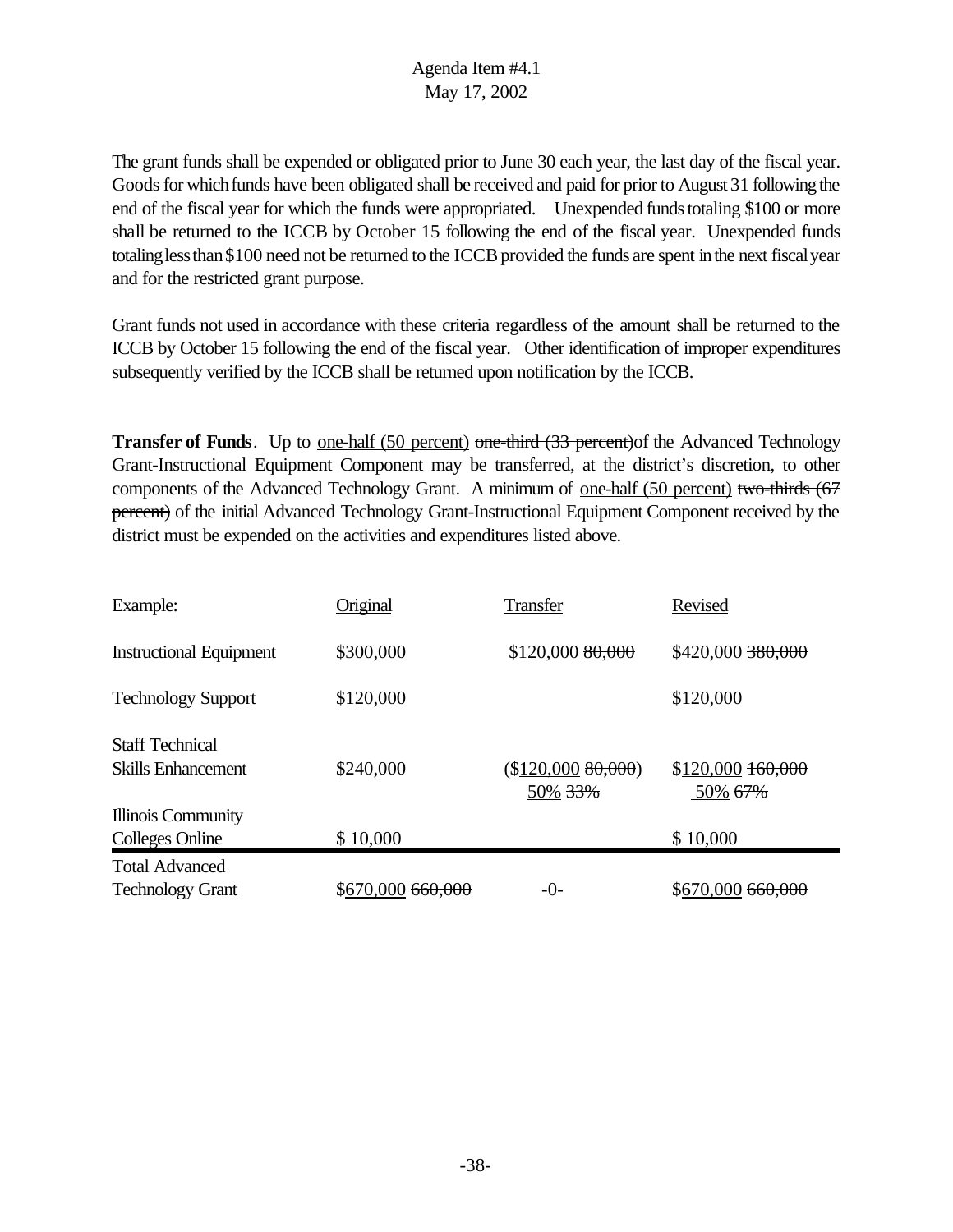#### Illinois Community College Board

# **PROPOSED POLICY GUIDELINES FOR RESTRICTED GRANT EXPENDITURES AND REPORTING FISCAL YEAR 2003**

#### *Advanced Technology Grant Technology Support Component*

**Purpose of Grant**. The Advanced Technology Grant–Technology Support Component recognizes the communitycollege system's criticalneed fortechnological advancements in all areas ofoperations, as well as the need for more efficient operations of institutions. The funds are dedicated to technology support and are to help defray the cost of expenditures related to infrastructure, transmission, and maintenance costs associated with technology support.

#### **Allowable Expenditures**

*Lease or purchase equipment* such as microcomputer (PC) workstations, monitors, printers, modems, and any other peripheral support hardware, file servers, application and operational software, minicomputers, mainframe computers, multi-media equipment

*Contractual expenses* related to engineering/technological support

*Staff development*

*Salaries and benefits* for technical personnel

*Maintenance agreements* for technology equipment

*Structural changes or remodeling* to support technology enhancements

*Wiring projects* in support of technology enhancements

*Wireless communications projects*

*Voice technology enhancements*

*Telecommunications line charges*

*Access provider fees*

*Local area and wide area networks*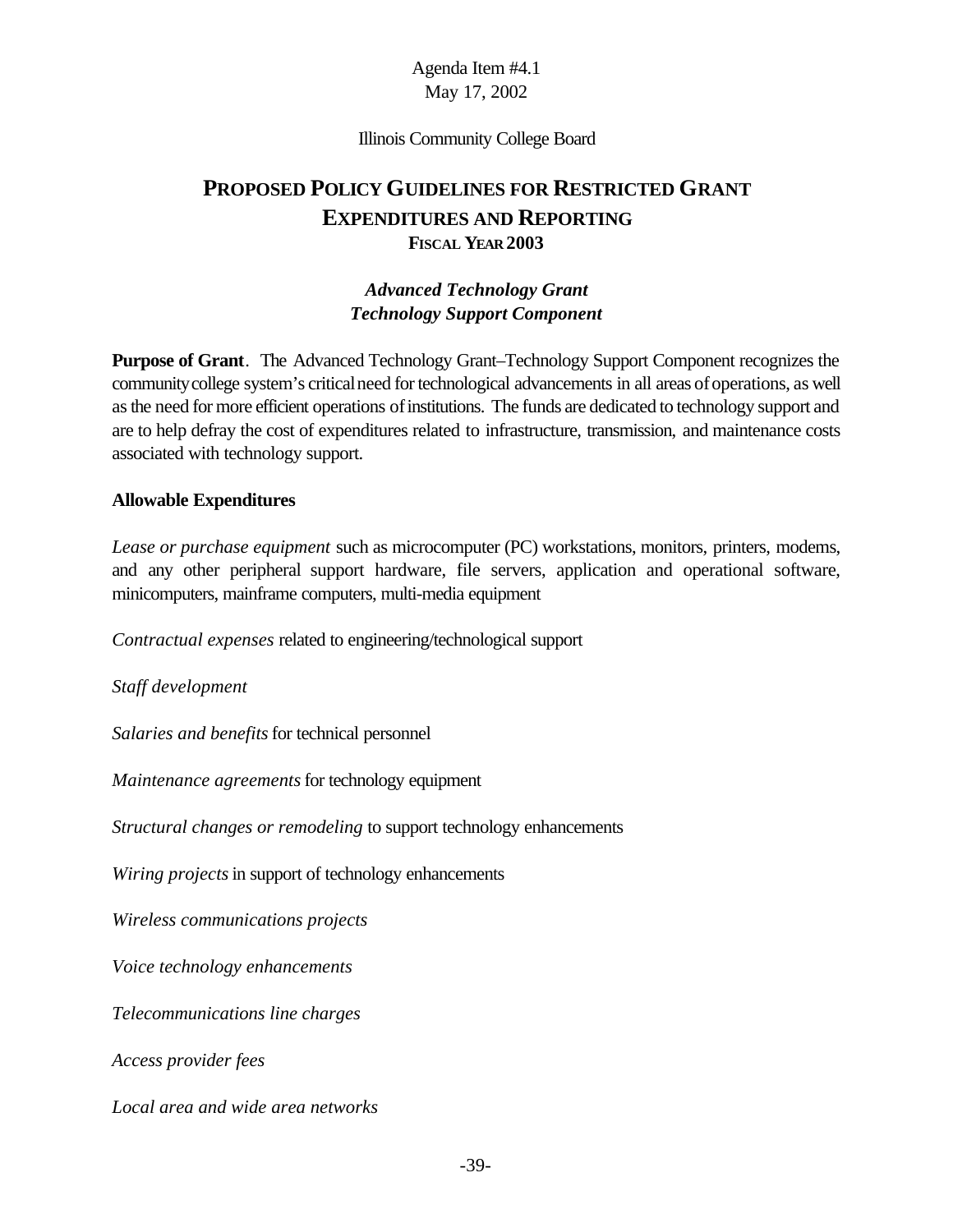Course Management Systems (e.g., licensing fees, maintenance agreements, etc.)

*Other technology support expenditures* if approved in writing by the appropriate ICCB staff.

**Expenditure Limitations** — None

#### **Grant Administrative Standards**

Reports of activities and services supported by the Advanced Technology Grant–Technology Support Component shall be filed with the ICCB by August 1 following the end of the fiscal year on forms provided by the ICCB.

The grant funds shall be accounted for in a set of self-balancing accounts within the restricted purposes fund.

The grant funds shall be expended or obligated prior to June 30 each year, the last day of the fiscal year. Goods for which funds have been obligated shall be received and paid for prior to August 31 following the end of the fiscal year for which the funds were appropriated. Funds for services, including salaries and benefits, may not be obligated for services rendered after June 30. Unexpended funds totaling \$100 or more shall be returned to the ICCB by October 15 following the end of the fiscal year. Unexpended funds totaling less than \$100 need not be returned to the ICCB provided the funds are spent in the next fiscal year and for the restricted grant purpose.

Grant funds not used in accordance with these criteria regardless of the amount shall be returned to the ICCB within six months after receipt of the external audit report by the ICCB or by other notification by the ICCB of improper expenditures subsequently verified by the ICCB.

**Transfer of Funds**. Up to <u>one-half (50 percent)</u> one-third (33 percent) of the Advanced Technology Grant–Technology Support Component may be transferred, at the district's discretion, to other components of the Advanced Technology Grant. A minimum of one-half (50 percent) two-thirds (67 percent) of the initial Advanced Technology Grant–Technology Support Component received by the district must be expended on the activities and expenditures listed above.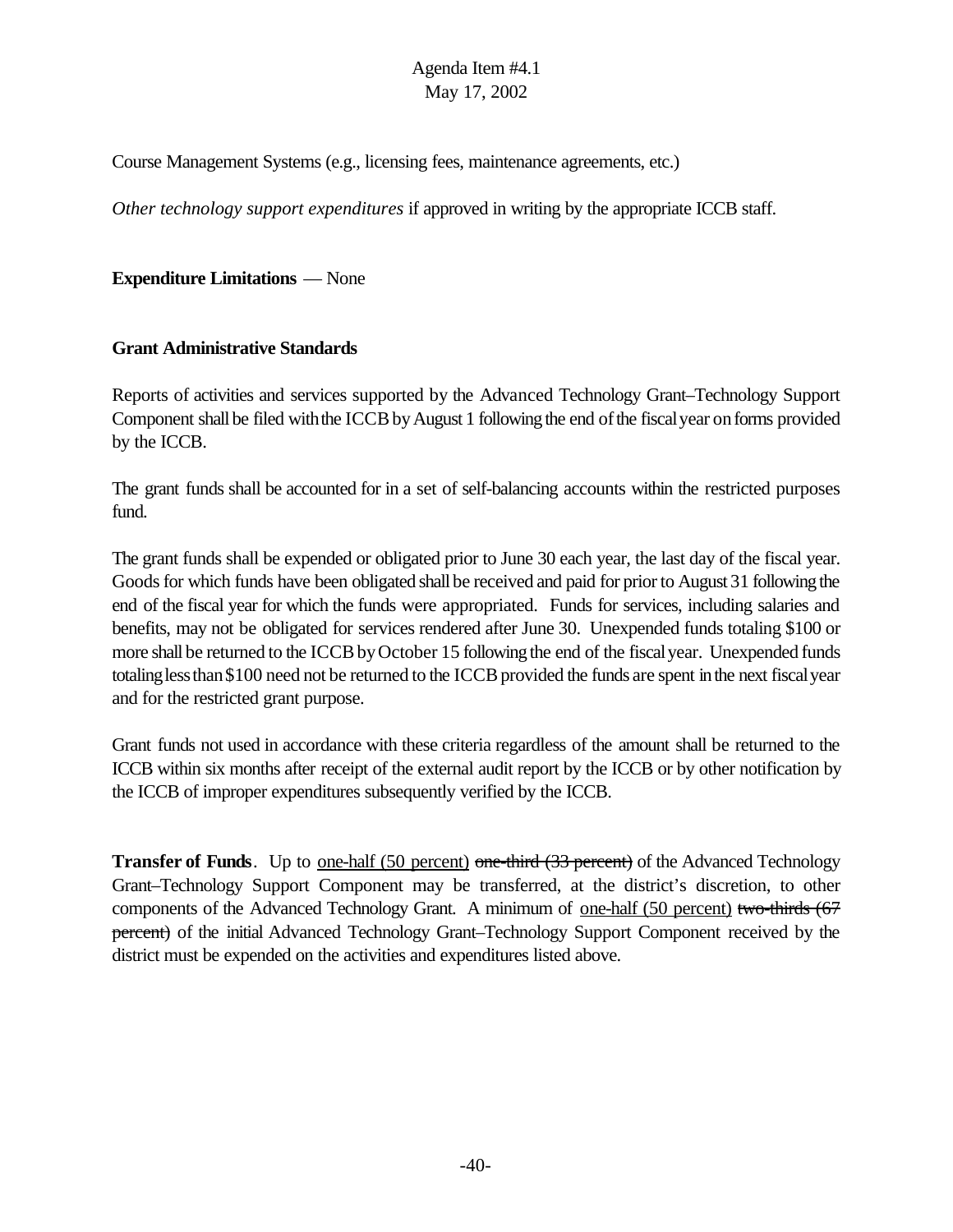| Example:                                            | Original          | <b>Transfer</b>              | Revised                            |
|-----------------------------------------------------|-------------------|------------------------------|------------------------------------|
| <b>Instructional Equipment</b>                      | \$300,000         | \$120,000 80,000             | \$420,000 380,000                  |
| <b>Technology Support</b>                           | \$120,000         |                              | \$120,000                          |
| <b>Staff Technical</b><br><b>Skills Enhancement</b> | \$240,000         | (\$120,00080,000)<br>50% 33% | $$120,000$ $160,000$<br>$50\%$ 67% |
| Illinois Community<br><b>Colleges Online</b>        | \$10,000          |                              | \$10,000                           |
| <b>Total Advanced</b><br><b>Technology Grant</b>    | \$670,000 660,000 | $-()$ -                      | \$670,000 660,000                  |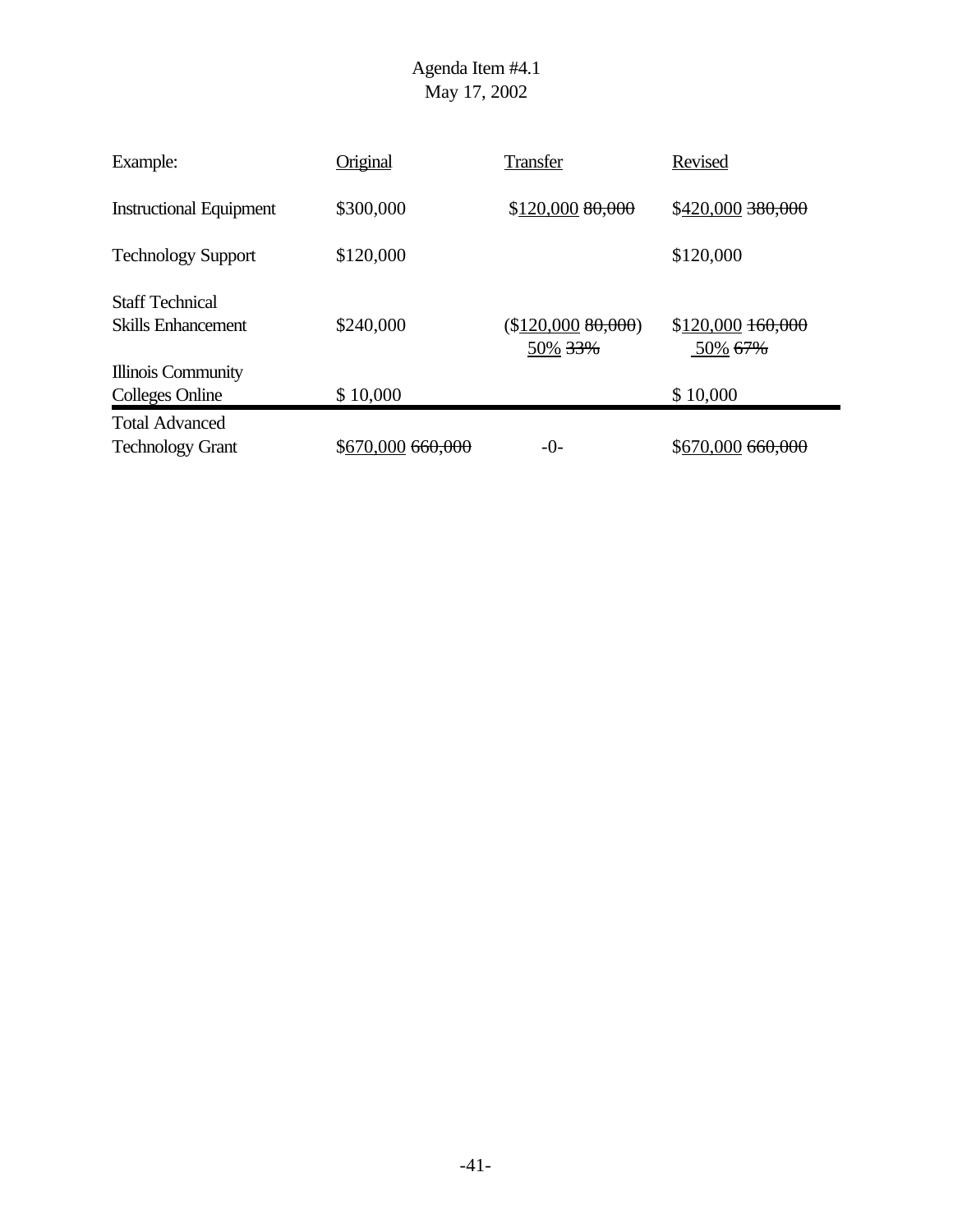#### Illinois Community College Board

# **PROPOSED POLICY GUIDELINES FOR RESTRICTED GRANT EXPENDITURES AND REPORTING FISCAL YEAR 2003**

## *Advanced Technology Grant Staff Technical Skills Enhancement Component*

**Purpose of the Grant**. The use of technology in support of teaching and learning is critical to the community colleges. In tandem with other components of the Advanced Technology Grant that support state-of-the-art equipment purchases, technology, infrastructure, transmission, and maintenance costs, The Advanced Technology Grant–Staff Technical Skills Enhancement Component funds are dedicated to the improvement of faculty and staff skills in utilization of computers, computer systems, computerized machinery, and instructional technologies.

#### **Allowable Expenditures**

*Support of institutional instructional technology centers*that provide facultyand stafftraining inthe use of computers, software, the Internet, multimedia presentations, distance learning, etc.

*Contractual costs* for providers of staff development in the use of instructional technology, including the ILCCO Learning Academy, the National Center for Supercomputer Applications and the Technology Centers located at Waubonsee Community College and Southern Illinois University-Carbondale and the National Center for Supercomputer Applications.

*Released time for faculty* to develop curricula that incorporate technology into instruction and/or delivery of instruction.

*Employment of support staff* to provide training to faculty and staff in the use of computers, computer software, and instructional technology.

*Costs associated with faculty and staff attendance at professional conferences and workshops* that focus on the uses of instructional technology.

*Costs associated with staff attending specialized training and/or workshops* on computerized equipment used to maintain the day-to-day operations of the college.

*Other expenditures* if approved in writing by the appropriate ICCB staff.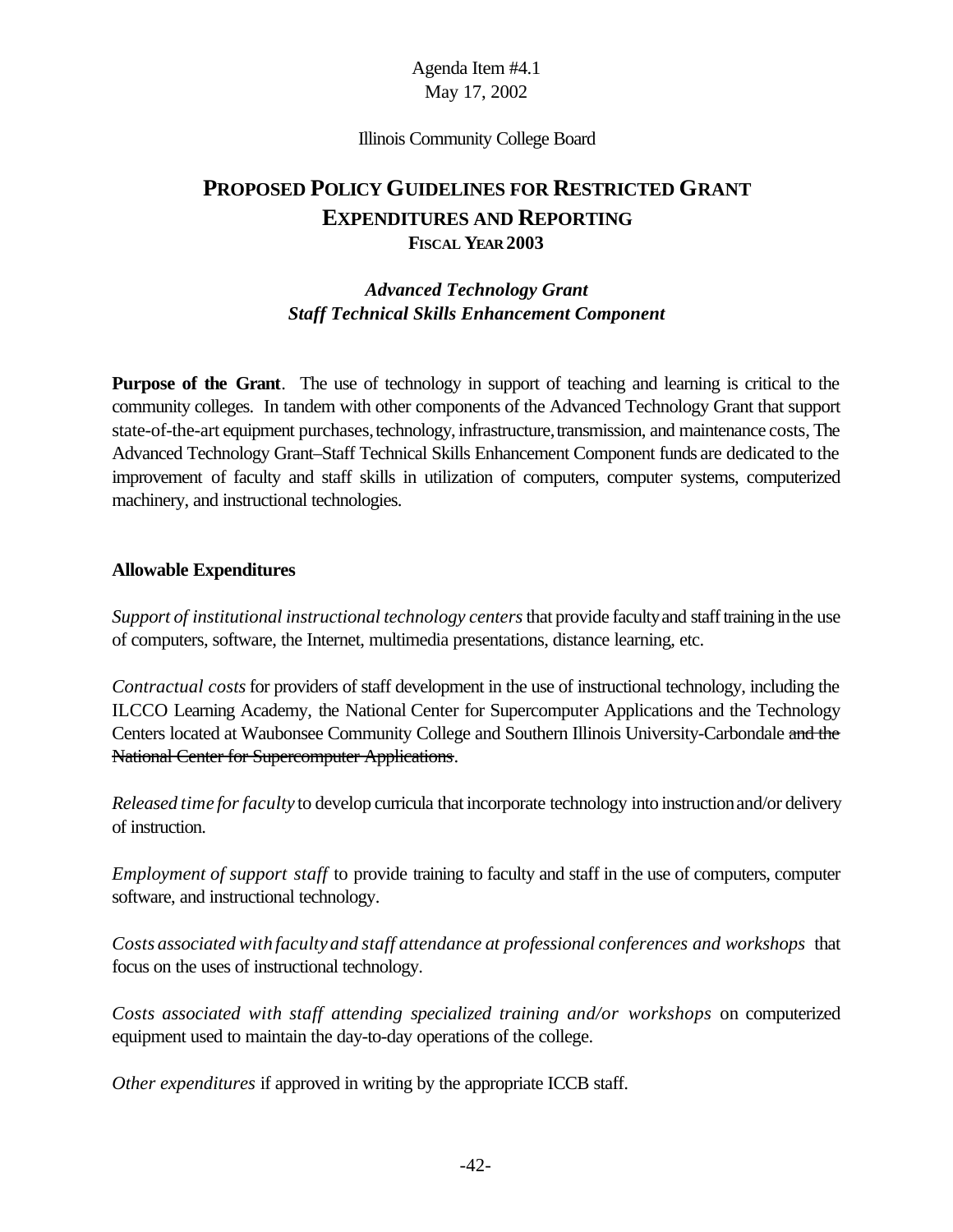#### **Expenditure Limitations**

These grant funds may **NOT** be used to purchase for equipment purchases; software or software licenses; or for technology infrastructure, transmission, and maintenance costs.

#### **Grant Administrative Standards**

Reports of activities and services supported by the Advanced Technology Grant–Staff Technical Skills Enhancement Component shall be filed with the ICCB by August 1 following the end of the fiscal year on forms provided by the ICCB.

The grant funds shall be accounted for in a set of self-balancing accounts within the restricted purposes fund.

The grant funds shall be expended or obligated prior to June 30 each year, the last day of the fiscal year. Goods for which funds have been obligated shall be received and paid for prior to August 31 following the end of the fiscal year for which the funds were appropriated. Funds for services, including salaries and benefits, may not be obligated for services rendered after June 30. Unexpended funds totaling \$100 or more shall be returned to the ICCB by October 15 following the end of the fiscal year. Unexpended funds totaling less than \$100 need not be returned to the ICCB provided the funds are spent in the next fiscal year and for the restricted grant purpose.

Grant funds not used in accordance with these criteria regardless of the amount shall be returned to the ICCB by October 15 following the end of the fiscal year. Other identification of improper expenditures subsequently verified by the ICCB shall be returned upon notification by the ICCB.

**Transfer of Funds**. Up to one-half (50 percent) of the Advanced Technology Grant–Staff Technical Skills Enhancement Component may be transferred, at the district's discretion, to other components of the Advanced Technology Grant. A minimum of one-half (50 percent) of the initial Advanced Technology Grant–Staff Technical Skills Enhancement Component received by the district must be expended on the activities and expenditures listed above.

| Example:                                            | Original          | <b>Transfer</b>              | Revised                                    |
|-----------------------------------------------------|-------------------|------------------------------|--------------------------------------------|
| <b>Instructional Equipment</b>                      | \$300,000         | \$120,00080,000              | \$420,000 380,000                          |
| <b>Technology Support</b>                           | \$120,000         |                              | \$120,000                                  |
| <b>Staff Technical</b><br><b>Skills Enhancement</b> | \$240,000         | (\$120,00080,000)<br>50% 33% | $$120,000$ $160,000$<br>50% <del>67%</del> |
| <b>Illinois Community</b><br><b>Colleges Online</b> | \$10,000          |                              | \$10,000                                   |
| <b>Total Advanced</b><br><b>Technology Grant</b>    | \$670,000 660,000 | $-()$ -                      | $$670,000$ $660,000$                       |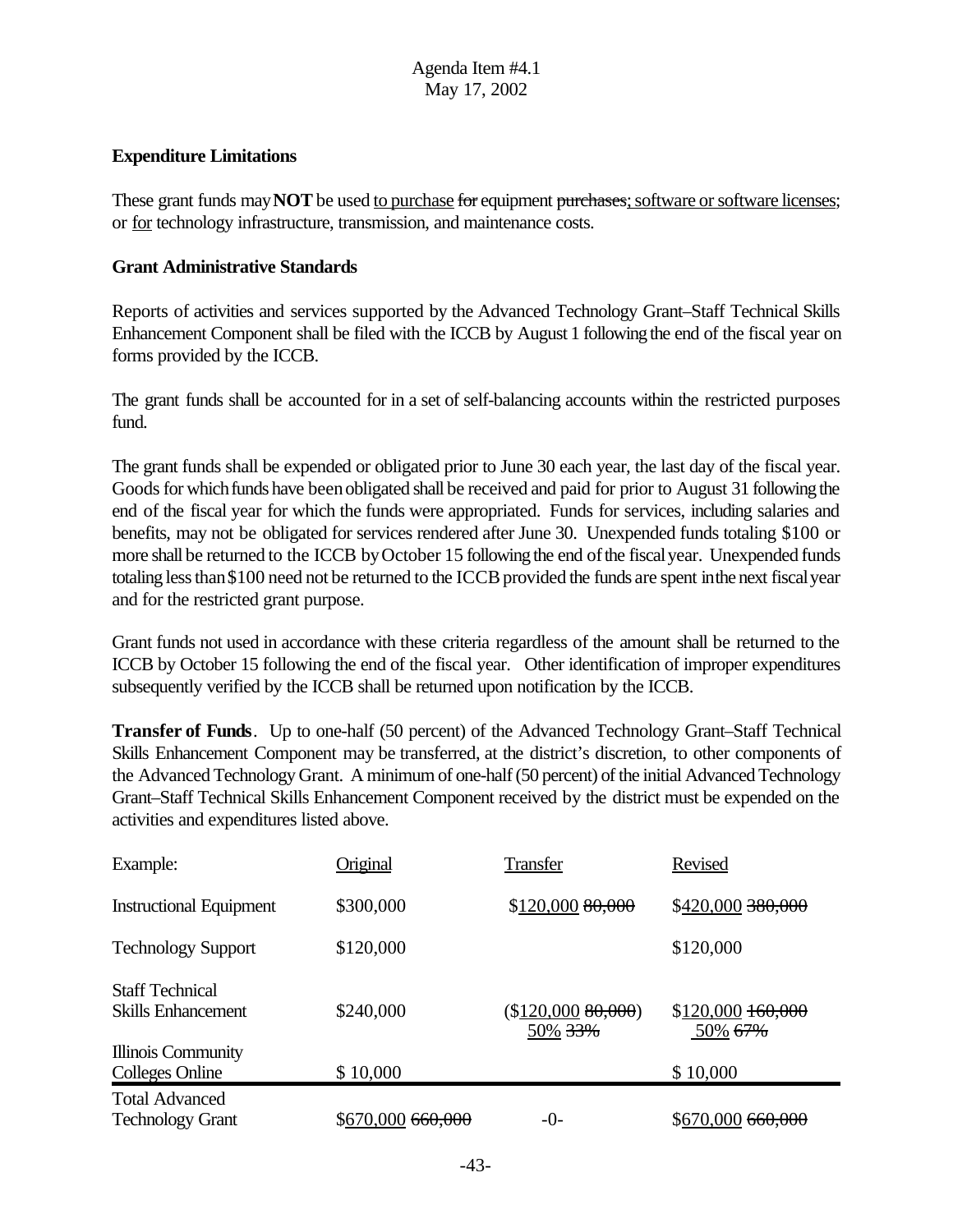#### Illinois Community College Board

# **PROPOSED POLICY GUIDELINES FOR RESTRICTED GRANT EXPENDITURES AND REPORTING FISCAL YEAR 2003**

## *Special Populations Grant*

**Purpose of Grant**. Special Populations Grant funding isintended to provide special or extra services to assist special population students to initiate, continue, or resume their education and to offer courses designed to provide the academic skills necessary to remedy or correct educational deficiencies to allow the attainment of educational goals.

A special populations student is a student with a social, physical, developmental, or academic disability that makes it difficult for such a student to adapt to a college environment designed for the non-special populations students. For example, this may include students from low income families, first generation college students, minority racial/ethnic groups, and persons withdisabilities. Colleges will designate which of their students are special populations as determined by assessment procedures and instruments selected by the colleges.

### **Allowable Expenditures**

*Personnel* - salaries and benefits based upon the percentage of time spent on special services provided only to special population students. Personnel covered under this include:

- C counselors and paraprofessional counselors who spend a minimum of 30 percent of their time working with special populations students.
- C direct support service personnelwho provide assistance to students withdisabilities, e.g., readers, notetakers, and sign interpreters.
- C Professional and paraprofessional staff who provide outreach services and special retention programs designed for special populations students and who administer testing and assessment of special population students.
- C tutors, both student and professional
- C adult basic/secondary and remedial education instructors.

*Testing and assessment* - assessment materials, instruments, fees, cost of test administration, and fees associated with the students' cost for taking the GED or ACT/SAT review course.

*Instructional and information materials* - books, computer software, informational brochures, pamphlets, and publications provided only to special populations students to promote specialand support services and programs.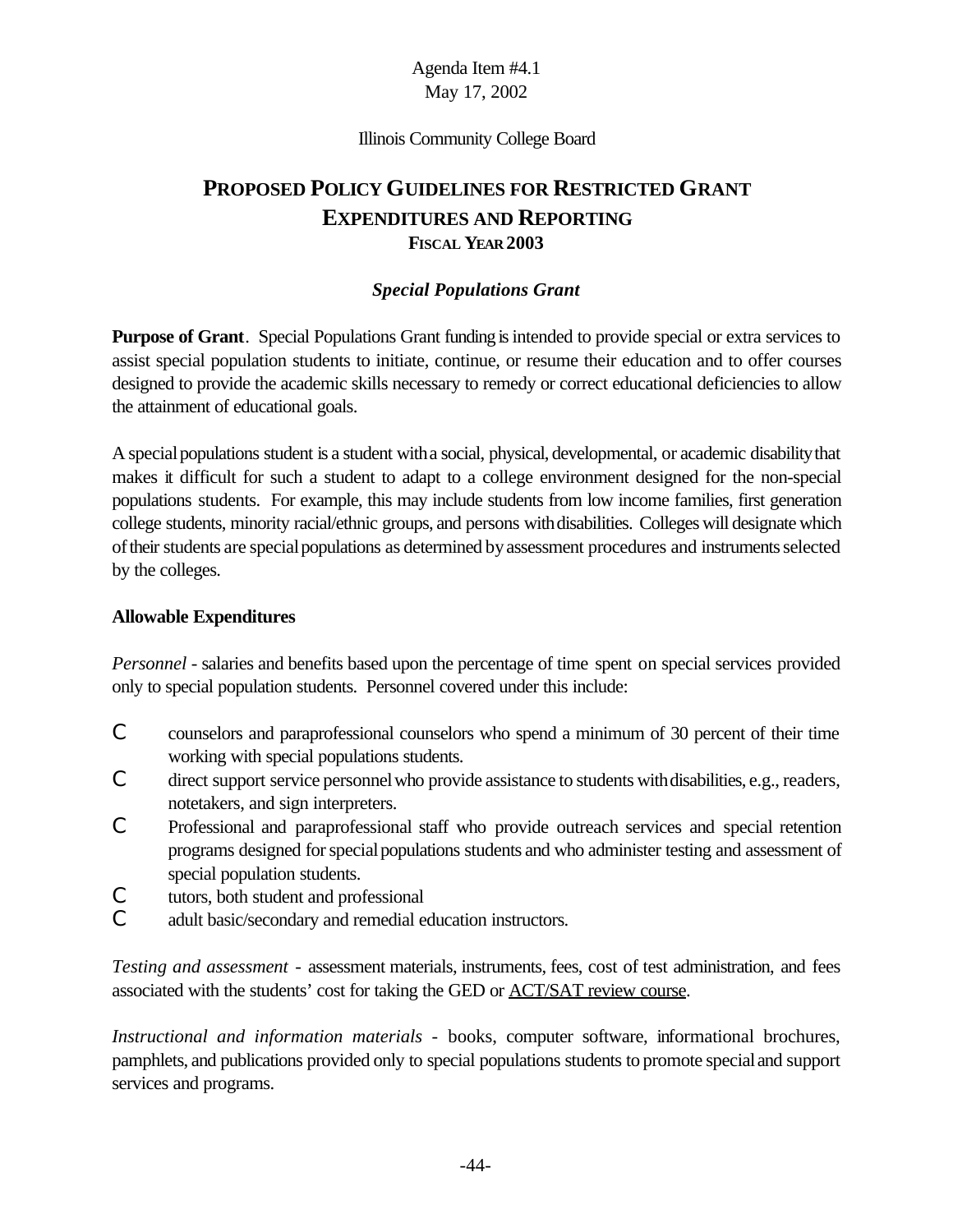*Auxiliaryaidsandservices*- includesqualifiedinterpretersand readers, notetakers, transcriptionservices, written material, assistive listening devices, open and closed captioning, taped texts, audio recordings, Brailledmaterials, or other effective methods that make aurally or visually delivered materials available to person with visual or hearing impairments.

*Instructional equipment* - lease, acquisition, or modification of equipment or devices such as tape recorders, small computers, readers, desks, and special lab equipment.

*Travel* - travel expenses related to special population student needs and activities for both college personnel and students, such as field trips and transportation for special population students and conference expenses related directly to special population grant activities.

*Staff development* - staff development expenditures for special populations grant personnel.

*Administrative expenses* - including administrative salaries, office staff salaries, office equipment, consumable supplies, utilities, and rental of facilities.

*Other expenditures* if approved in writing by the appropriate ICCB staff.

# **Expenditure Limitations**

No more than 30 percent of each community college district's grant funds may be used for administrative expenses.

Salary and benefit expenditures for adult basic/secondary and remedial education instructors cannot exceed 30 percent of the total special populations grant per district.

### **Grant Administrative Standards**

Reports of activities and services supported by the Special Populations Grant shall be filed with the ICCB by August September 1 following the end of the fiscal year on forms provided by the ICCB.

The grant funds shall be accounted for in a set of self-balancing accounts within the restricted purposes fund.

The grant funds shall be expended or obligated prior to June 30 each year, the last day of the fiscal year. Goods for which funds have been obligated shall be received and paid for prior to August 31 following the end of the fiscal year for which the funds were appropriated. Funds for services, including salaries and benefits, may not be obligated for services rendered after June 30. Unexpended funds totaling \$100 or more shall be returned to the ICCB by October 15 following the end of the fiscal year. Unexpended funds totaling less than \$100 need not be returned to the ICCB provided the funds are spent in the next fiscal year and for the restricted grant purpose.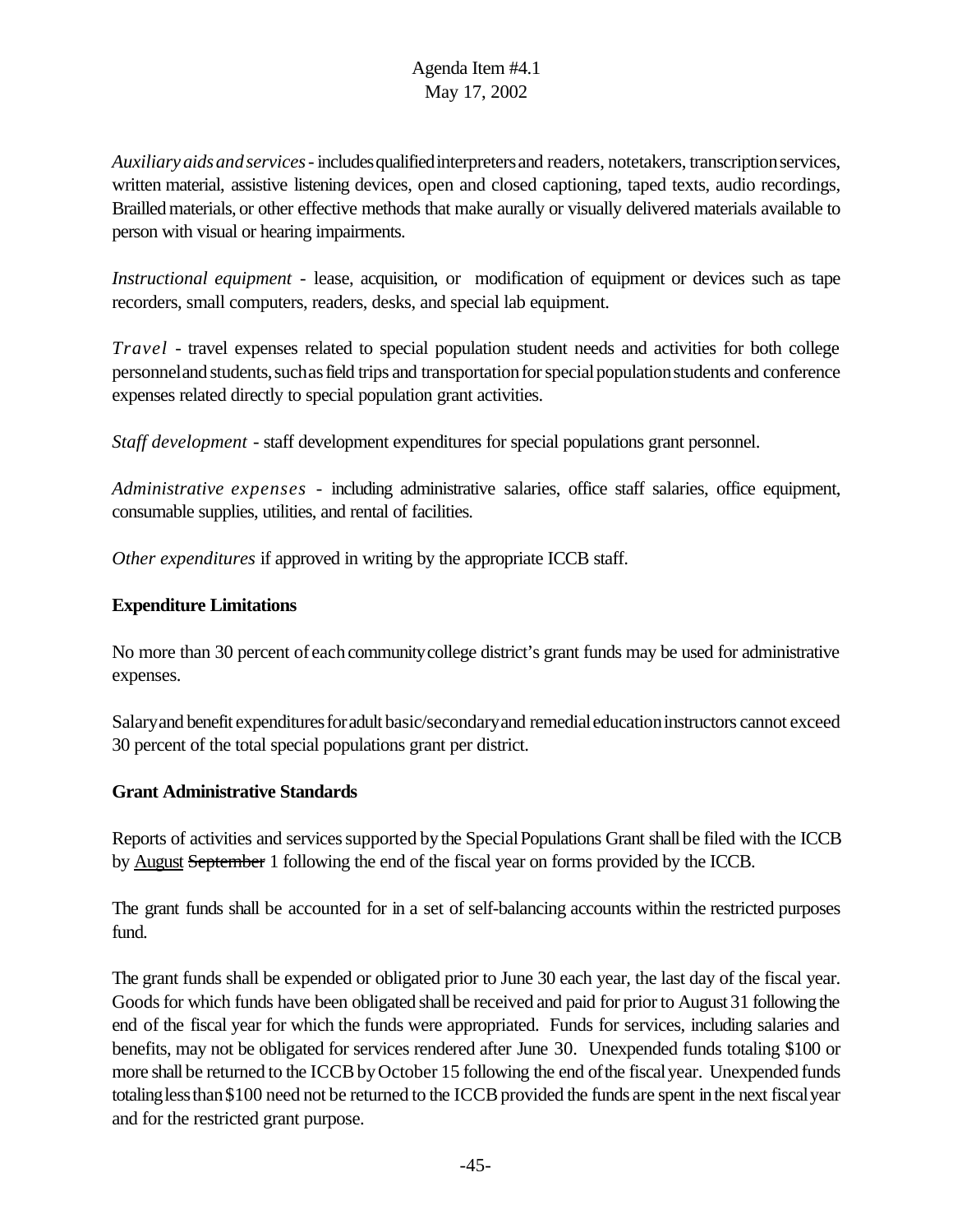Grant funds not used in accordance with these criteria regardless of the amount shall be returned to the ICCB by October 15 following the end of the fiscal year. Other identification of improper expenditures subsequently verified by the ICCB shall be returned upon notification by the ICCB.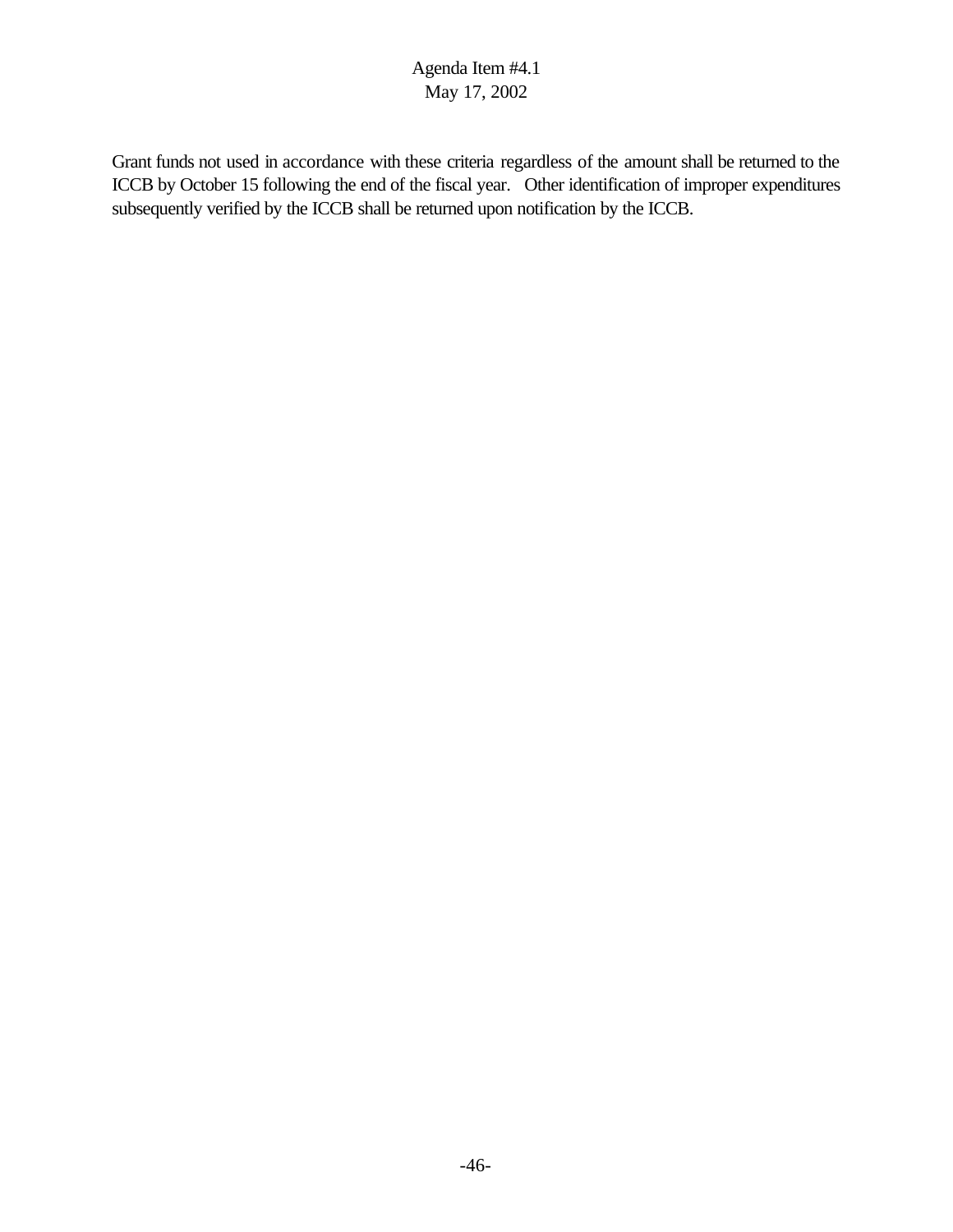#### Illinois Community College Board

# **PROPOSED POLICY GUIDELINES FOR RESTRICTED GRANT EXPENDITURES AND REPORTING FISCAL YEAR 2003**

#### *Deferred Maintenance Grant*

**Purpose of Grant**. Deferred Maintenance Grants are allocated to each district based on total nonresidential gross square feet of facilities completed or under construction and/or other measures as certified by the ICCB. These funds are intended to help reduce the backlog of previously neglected or accumulated maintenance projects needed in existing buildings and structures. These funds are further intended to supplement, not supplant, a district's current budgeted spending for deferred or regular maintenance needs.

#### **Allowable Expenditures**

*Salary and benefits* for interior/exterior and custodial maintenance personnel based upon percentage of time spent performing duties related to deferred maintenance.

*Supplies, equipment, materials, and other expenses* required to completed noncapital deferred maintenance improvements, such as:

- C minor rehabilitation
- C remodeling
- C improvements
- C repairs

#### **Expenditure Limitations**

No more than 30 percent of these funds shall be used for custodial/maintenance staff salaries and benefits.

#### **Grant Administrative Standards**

Reports of activities and services supported by the Deferred Maintenance Grant shall be filed with the ICCB by August 1 following the end of the fiscal year on forms provided by the ICCB.

The grant funds shall be accounted for in a set of self-balancing accounts within the operations and maintenance fund (restricted).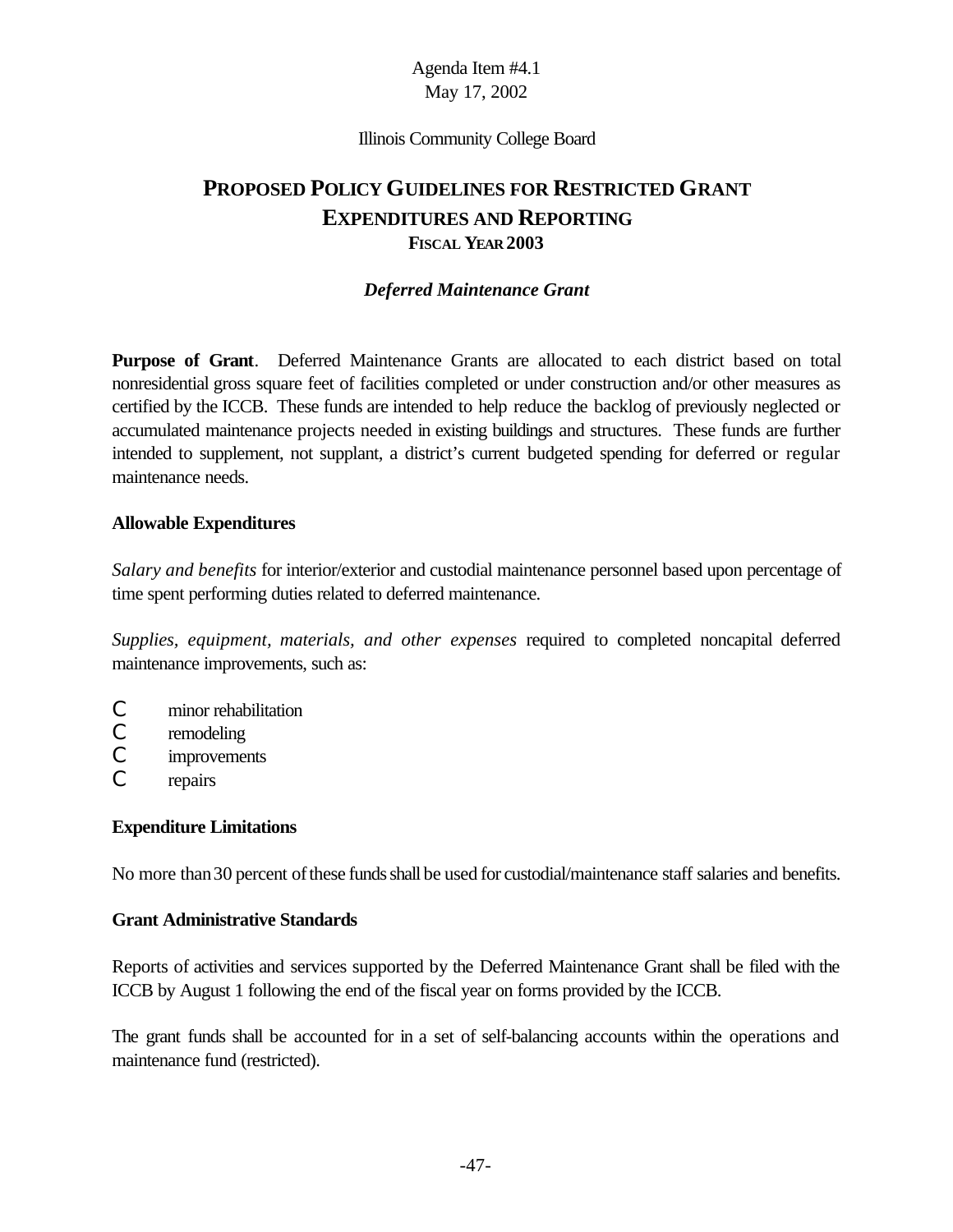The grant funds shall be expended or obligated prior to June 30 each year, the last day of the fiscal year. Goods for which funds have been obligated shall be received and paid for prior to August 31 following the end of the fiscal year for which the funds were appropriated. Funds for services, including salaries and benefits, may not be obligated for services rendered after June 30.

Unexpended funds totaling \$100 or more shall be returned to the ICCB by October 15 following the end ofthe fiscalyear. Unexpended funds totaling less than \$100 need not be returned to the ICCB provided the funds are spent in the next fiscal year and for the restricted grant purpose.

Grant funds not used in accordance with these criteria regardless of the amount shall be returned to the ICCB by October 15 following the end of the fiscal year. Other identification of improper expenditures subsequently verified by the ICCB shall be returned upon notification by the ICCB.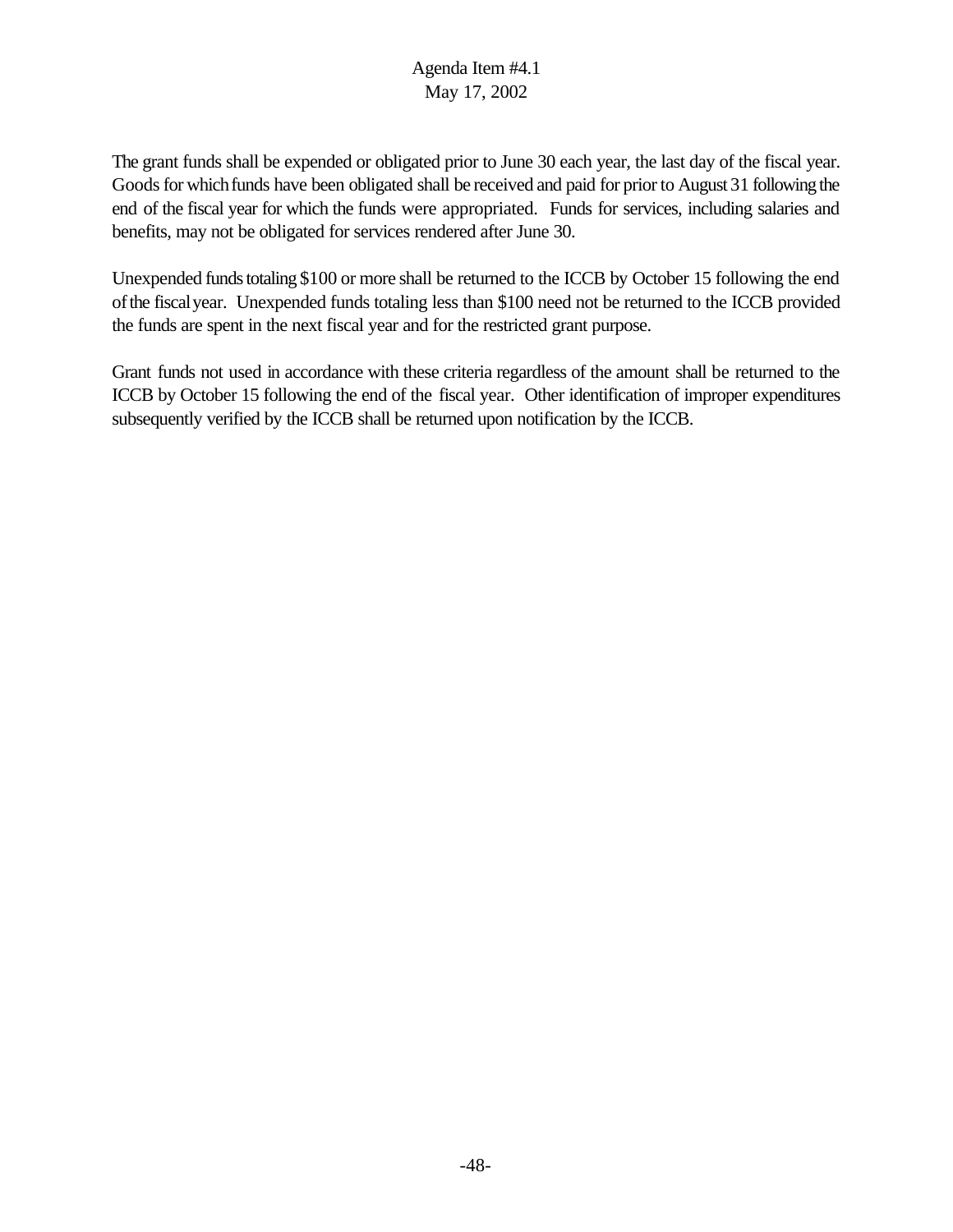#### Illinois Community College Board

# **PROPOSED POLICY GUIDELINES FOR RESTRICTED GRANT EXPENDITURES AND REPORTING FISCAL YEAR 2003**

#### *Retirees Health Insurance Grant*

**Purpose of Grant**. Retirees Health Insurance Grants are distributed to eligible districts and are intended to provide health insurance for the district's annuitants. Retirees health insurance grants shall be distributed proportionately to eacheligible district based onthe number of that district's annuitants as certified by the State Universities Retirement System (SURS) as of July 1 of the fiscal year in which the appropriation is made. Eligible districts shall be defined as those community college districts not eligible for participation in the retirees healthinsurance plan administered through the Department of Central Management Services.

#### **Allowable Expenditures**

*Subsidization of costs* for a retiree participating in one of the district's employee group health insurance plans; or

*Subsidization of the retiree's health insurance costs for coverage* dependent of the district's plan.

#### **Expenditure Limitations**

Annuitants receiving a subsidy for health insurance costs for coverage independent of the district's planshall not be compensated in an amount greater than that offered retirees participating in one of the district's employee group health insurance plans.

Annuitants eligible for Social Security benefits shall be required to enroll in Medicare Part A and Part B Insurance which shall be considered their primary coverage.

#### **Grant Administrative Standards**

Retirees Health Insurance Grants shall be accounted for in a set of self-balancing accounts within the restricted purposes fund.

Retirees Health Insurance Grants shall be expended or obligated by June 30 of the fiscal year in which the grant isreceived. Unexpended funds shall be returned to the ICCB by October 15 following the year for which the appropriation was made.